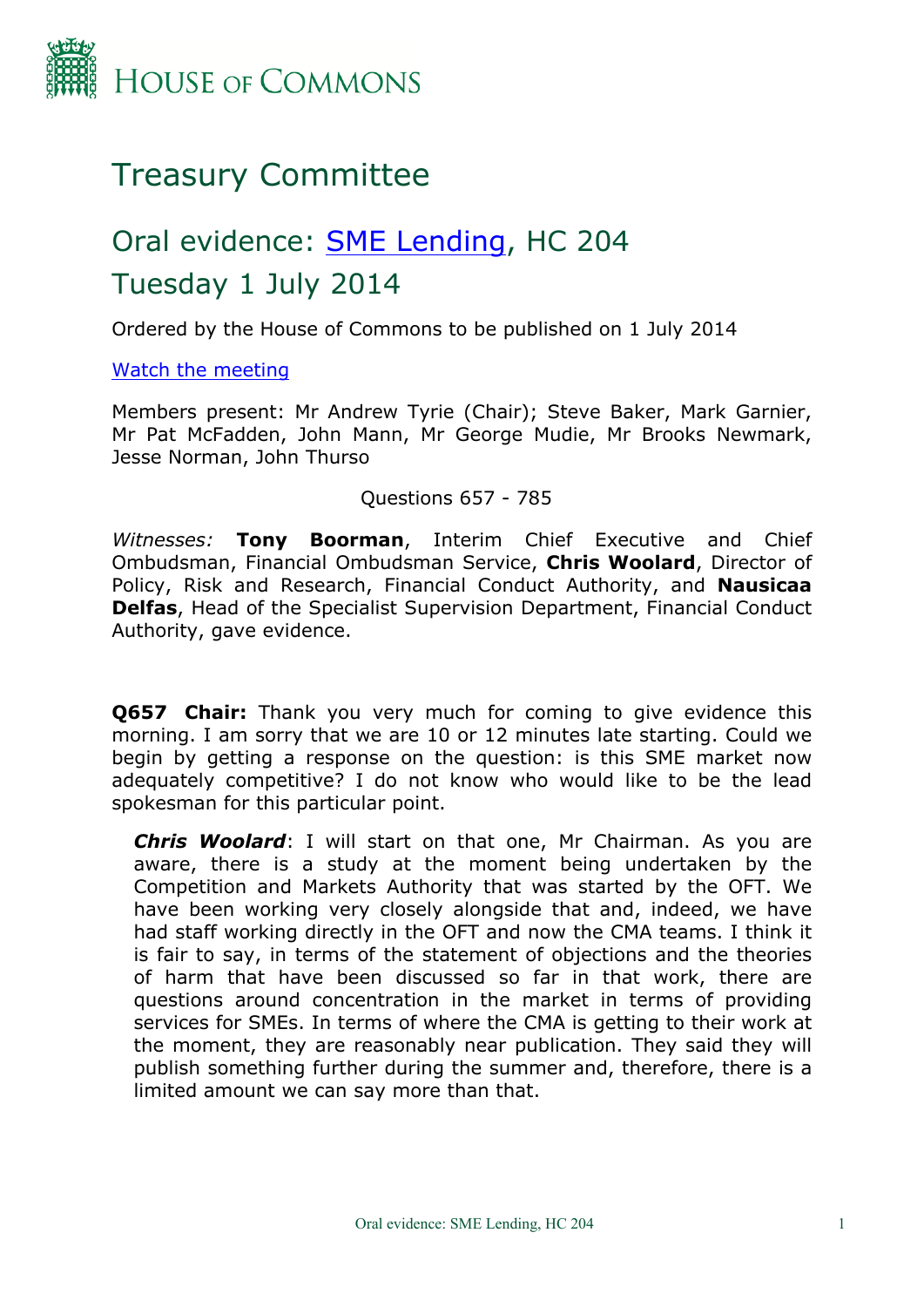**Q658 Chair:** Do you know when they are publishing? *Chris Woolard*: We would expect that to be reasonably soon and they themselves have said—

**Q659 Chair:** While Parliament is sitting or in August? *Chris Woolard*: As I understand it, they will certainly try to do something this side of the normal definition of summer, in other words before August, but obviously the CMA's timetable is driven by them, not us.

**Q660 Chair:** Is the answer that I am getting, "We will have to wait and see what they say", and that you do not have a view?

*Chris Woolard*: I think the answer is definitely a case of wait and see what the CMA report says. In terms of the views that have been expressed so far, they clearly suggest that there may be some issues here, but I would not want to speculate on what the CMA's conclusions might be.

**Q661 Chair:** That is a pretty general reply. How deeply embedded is competition in the culture of the FCA now?

*Chris Woolard*: We have a competition division established. We have around 60 people who specialise in competition within the organisation. We have already published a series of guidelines under section  $1(k)$ , which is the part of the legislation that says we have to say how we go about our business and how we intend to do those things. We have a number of market studies already out there and launched; for example cash savings, which is the big, live, current, ongoing case. We have said that we will bring forward a range of other work, including looking at wholesale markets at a strategic level. Again, I would hope we would publish that within the next few weeks in terms of kicking off that piece of work. We have also completed a first market study, which is around general insurance add-ons. I think it is fair to say, for a relatively new organisation, we have quite a lot around competition. There is obviously still more that we can do and that we are planning to do.

**Q662 Chair:** Let me just ask it in a more precise way. When the desk officer with the lead responsibility for a medium-sized financial institution goes to see them to engage with them on regulatory issues, how different is his behaviour now as a consequence of the competition objective from prior to that of the legislative objective being put on the statute book?

*Chris Woolard*: In terms of our supervision department, we have rolled out a range of training around competition for those supervisors.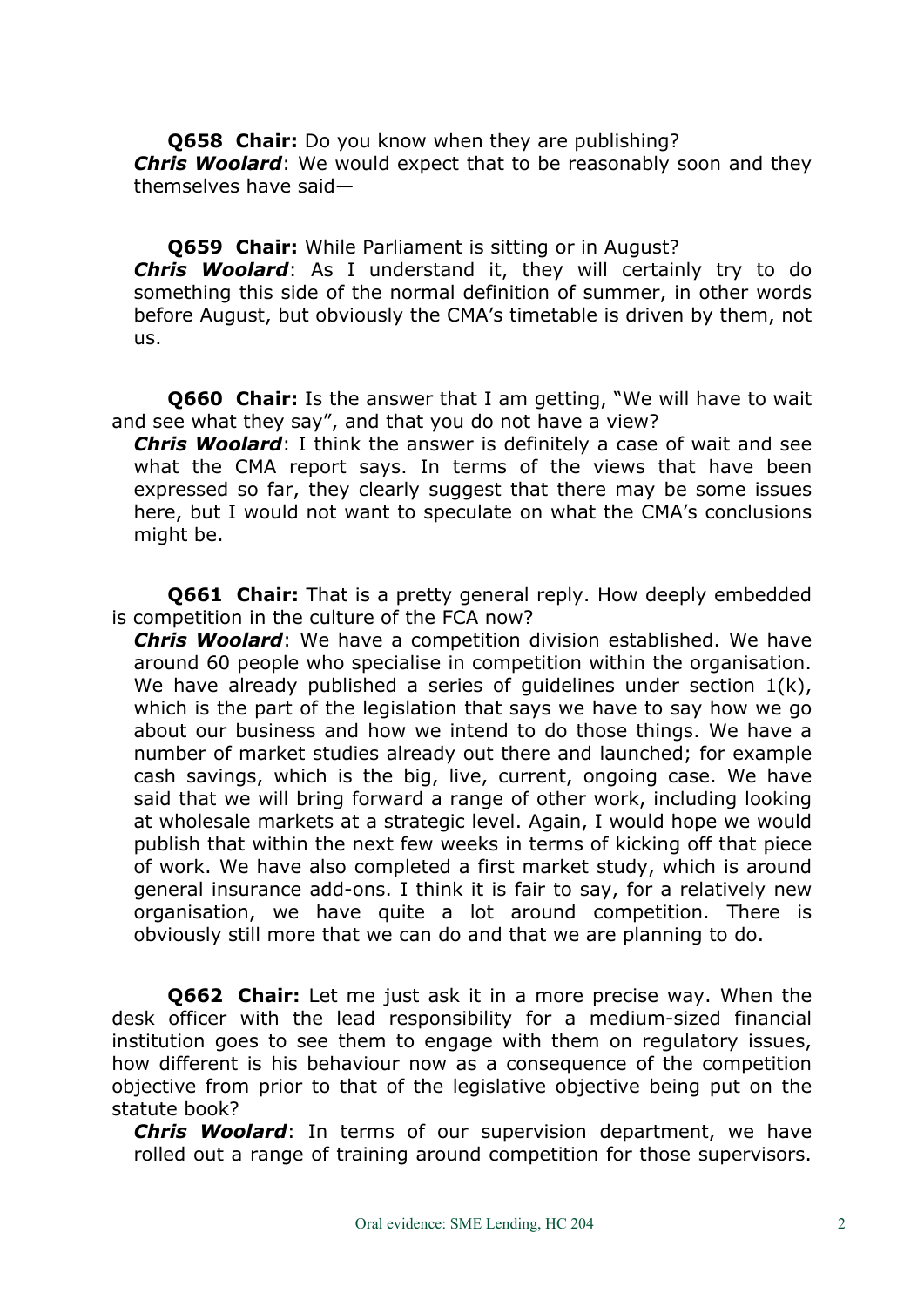In terms of the information we provide to supervision teams before they go on a visit and in terms of how we ask them to think about doing their jobs, we provide far more information about the market as opposed to the firm that sits within that particular market.

**Q663 Chair:** It has changed? *Chris Woolard*: There are definitely changes.

**Q664 Chair:** It might be helpful if the Committee could see how that has changed in some detail, perhaps by looking at a number of cases where we may, if necessary, anonymise the firms in question. We might know who it is but we will not publish that. That might be helpful.

Do you think that the increase in competition that is taking place with new entrants is making life more difficult for regulators?

*Chris Woolard*: I do not think it is making life more difficult for regulators and, indeed, a lot of our early work has been around trying to encourage new entry, particularly around banking.

One of the first things we did was look at the barriers to entry that are created by regulation and how we can make that authorisation process getting into the system easier. To give you a sense of scale around that, if you went back just over a year ago we had around seven potential new entrants in the system at any one point in time, roughly speaking. Since we have made a number of changes around that, we are now in a position where we have up to 20 new entrants over half of whom are genuinely new businesses. This is not people coming, for example, from other jurisdictions just as established banks.

**Q665 Chair:** Are the PRA getting on with the licensing process for new entrants?

*Chris Woolard*: The licensing—

**Chair:** Sorry to interrupt. The allegation was widespread that they were just sitting on these applications, or at least the FSA was in its old integrated guise, and this was a major impediment to competition. Indeed, I held meetings with Hector Sants about this and he was crossexamined by colleagues on the Committee about this as well; a huge number of complaints from colleagues around the House of Commons. Is this problem now resolved?

*Chris Woolard*: I think we are doing a pretty good job of tackling it. I would not say it is completely sorted in terms of all the issues that firms might identify, but I think we have gone a very long way to dealing with those.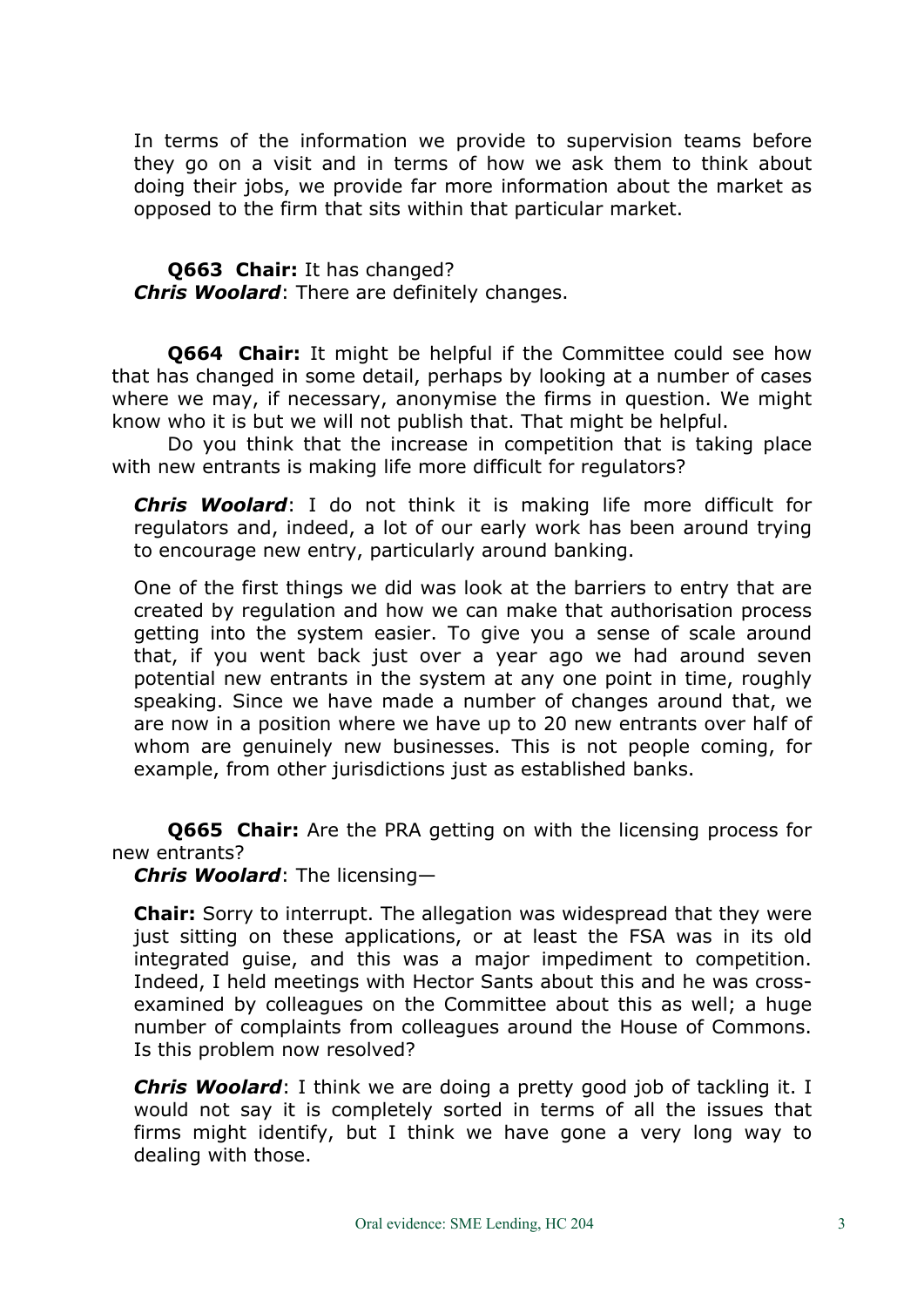**Q666 Chair:** You do not have backlog of applicants?

*Chris Woolard*: No, quite the reverse. In terms of the time it takes us to authorise new firms, we are bringing that down. It still takes a fair period of time if you want to establish as a bank, for understandable reasons in the sense that you are going to be taking deposits of other people's money. However, in terms of how we are working with the PRA on the authorisation process, I think we have done a lot to iron that out. Just to give you one example of the world you were referring to perhaps a couple of years ago, there were certain things in the system that were fairly nonsensical. For example, as the FSA we would not grant permission to essentially go to offering a full service unless your IT systems were tested. Equally, the Bank of England as was, the PRA as it became in terms of the particular piece dealing with this, would not let you test your systems unless you had a licence, so you found yourself in this rather bizarre world. We have removed a lot of those sorts of rather strange things.

**Q667 Chair:** I am hoping you have removed all these Catch 22s. *Chris Woolard*: Indeed.

**Chair:** That was a classic Catch 22.

*Chris Woolard*: That was a classic Catch 22.

**Chair:** A better one than the original. They have all gone, have they?

*Chris Woolard*: Yes.

**Q668 Chair:** We are not going to find more Catch 22s in the system and applicants for licences are not going to besiege this Committee with letters explaining the latest Catch 22?

*Chris Woolard*: I very much hope not.

If I can just add quickly, one of the biggest reforms we have made is to change what we call the mobilisation phase. In other words, rather than having to do everything in one big bang, new entrants can get themselves up and running in chunks. Certainly we have had feedback form a number of firms that have said that particular reform is the difference between them starting up in business and not applying.

**Q669 Chair:** I am just going to ask Nausicaa Delfas if she wants to add anything and also Tony Boorman. There is no need to unless you want to.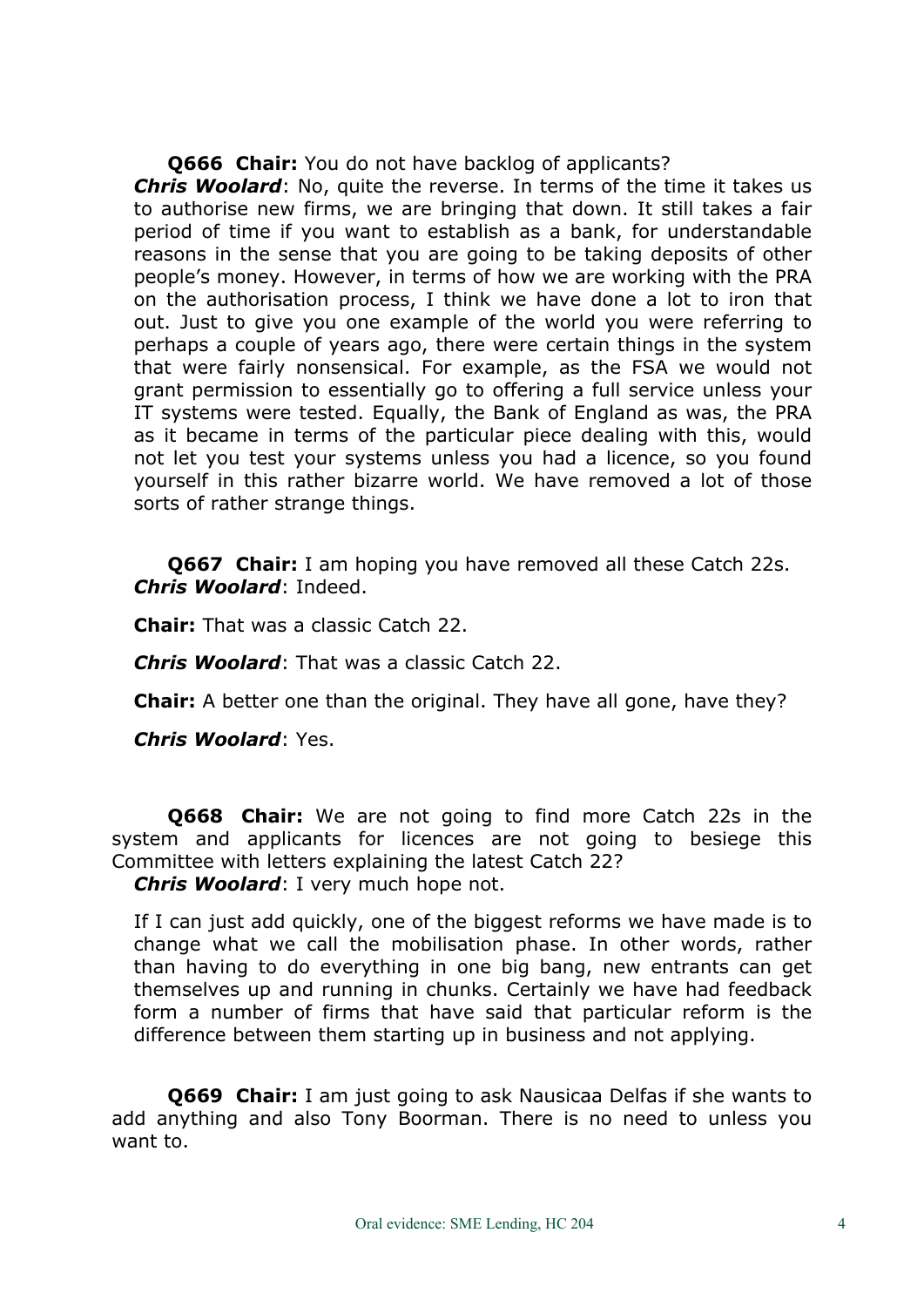*Nausicaa Delfas*: I have nothing further to add for the FCA.

*Tony Boorman*: No.

**Q670 Mr Mudie:** We have had some very strong, devastating evidence from creditable sources and you have had opportunity to read them because they are out on our website. I see you are going to write something down. Does that mean you have not? It amounts to some banks having behaved disgracefully in respect of how they treated SMEs. It is not about getting the loan. It is when you have the loan and they decide that they want to change the terms of the loan and some of the disgraceful tactics they use. Are you aware of this? You have obviously not picked it up from reading the evidence, but have you picked it up, from either reading the evidence or other sources, that there is a major problem here?

*Nausicaa Delfas*: If there are loans to businesses, as you know, the majority are not regulated as commercial loans. However, if we do see instances of wrongdoing then we see in what way we can intervene. For example, we regulate complaints in banks. Our powers in this area are limited.

**Q671 Mr Mudie:** No, I am just asking you a starter for 10. Do you accept there has been some disgraceful behaviour that demands investigation? Whether you choose to investigate it or not is a secondary matter, but are you aware of it?

*Chris Woolard*: There are two points there. The first is: are we aware of a series of very serious allegations that are made both in terms of transcripts that have come out of this Committee but also, more widely, that we get from firms in the normal course of doing our regulatory business? Yes, we are absolutely aware of those kinds of allegations. In some cases where we believe that the allegations are so serious, for example in the case of questions that were raised in the Tomlinson report and those kinds of issues, where we believe it goes essentially to the heart of the integrity of the firm, in terms of the kinds of behaviour that are being alleged—in that particular instance, the idea that there is a positive intent to go out and damage businesses that would otherwise be healthy—then we have taken regulatory action in terms of opening investigations. However, it is worth saying that depending on the particular issue, there is a regulatory boundary here that no doubt we will come on and discuss in more detail. Where we are dealing with what are effectively purely commercial loans then our remit does not extend that far. Although there may be a number of issues where we have hooks into the issue—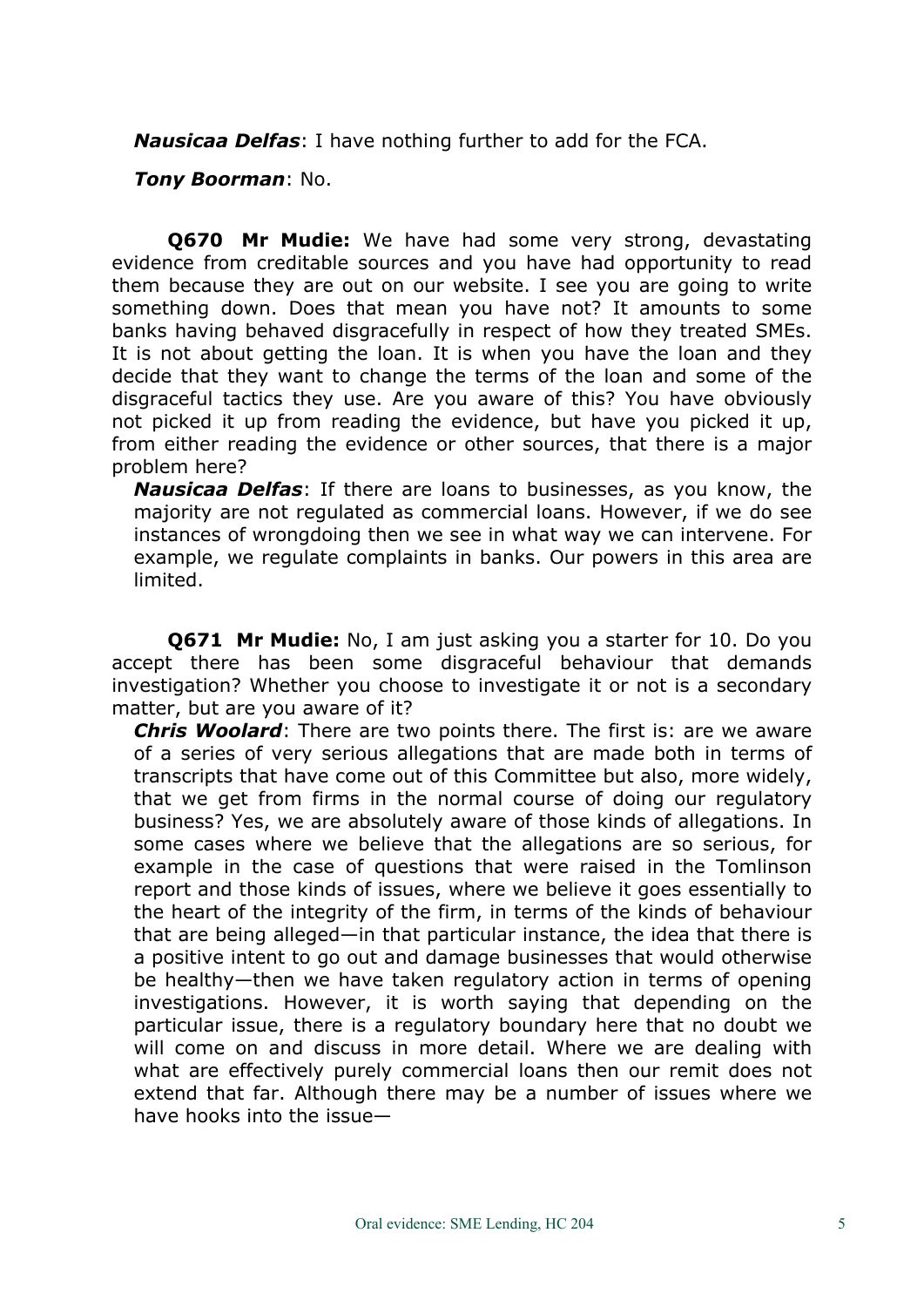**Q672 Mr Mudie:** I accept that. That is the excuse that is rolled out every time, that your regulatory boundaries stop. Right, you are a regulator. These are customers. These are people running businesses, often on the security of their home with their own savings. They have problems. You are aware of the problems. Now, there are two things. You can either find something in your regulatory powers to investigate them or you can push the Government to move the regulatory perimeter. Let us take the first. In the FCA's evidence to us they go through, amazingly, the first two options, which they say "prove that we cannot interfere". The third objective is integrity where they do accept where there is bad behaviour, immoral behaviour, they can investigate. That is your own evidence.

When things are happening to people where—one allegation from a team of solicitors, well-credited, well-established, that one bank, for amazingly different and small points, say you are breaching a covenant, they go in for a revaluation of the covenant and they have a tame valuer. I can tell you I am in the middle of a case that is exactly the same where their tame valuer says the property is worth 50% of what it was when the loan was taken out, despite the fact the borrower puts up two serious, creditable valuations that prove it has done nothing of the sort. But they use that—they will not take any discussion—to change the loan completely and often wipe out the firm. Now, I find that immoral. I find that disgusting. Why does the FCA, under the integrity objective, not share my view?

*Chris Woolard*: I am not sure it would be right to say we would not share that view.

## **Q673 Mr Mudie:** But you have not.

*Chris Woolard*: In terms of where we have issues that sit outside of the regulatory perimeter, we have a limited range of hooks for bringing things in. One of those is complaints.

**Q674 Mr Mudie:** You do not say that in your evidence to us over how you can work this integrity objective. You say, and I accept this, you may not able to go back, but you can start putting rules in that stop this type of behaviour. Again I say to you genuinely and on behalf of a lot of people who have been badly harmed, why don't you?

*Chris Woolard*: We can place rules where we have the regulatory ability to do that, in terms of the regulatory activities that are set by Parliament—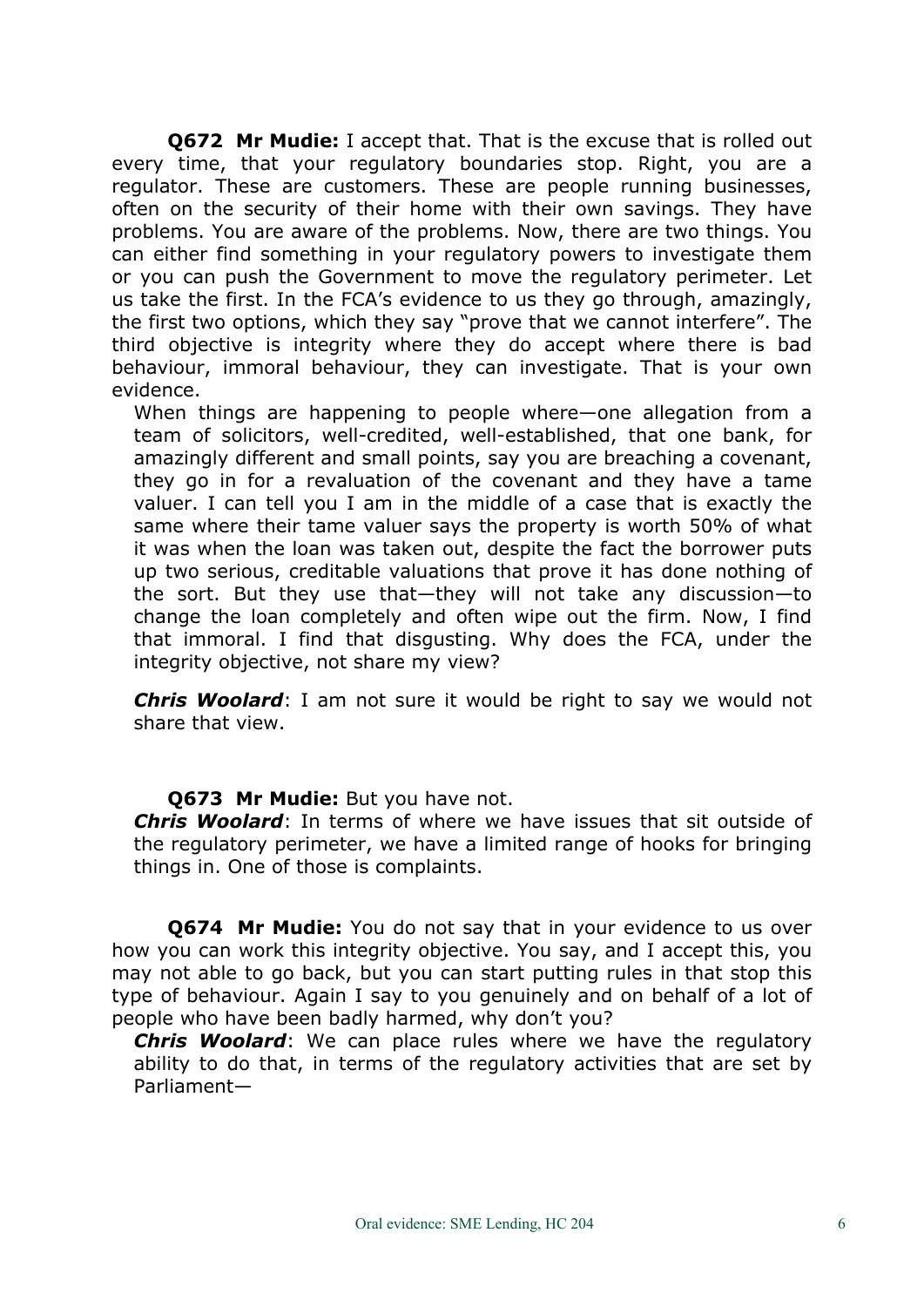**Q675 Mr Mudie:** You have opened it to us. You have said—it is the third objective—that you can do it, but you have said you can't go back. You can just draw the line and that is it in terms of behaviour. I just again ask on behalf of people: we asked one man here, a professional, why he was not chasing you more. He was a serious professional, in the business for a long time. He said in front of this Committee, "I have just given up". Why do you not use your powers?

*Chris Woolard*: I don't know the precise circumstances of the individual, but, depending on the kind of business we are talking about here, there are essentially two main sets of issues. Where we see activity, through the numbers of complaints that are being received from a particular firm or groups of firms, where we see issues around the number of uphold rates that might be coming from the ombudsman, then we might well take the view that when you begin to see that on scale that goes to the heart of the integrity of the issue.

**Q676 Mr Mudie:** I hope you will read the— *Chris Woolard*: Sorry, Mr Mudie.

**Mr Mudie:** I hope you will read that answer verbatim and, on behalf of the FCA, be slightly shamed.

Martin Wheatley on one particular matter, the swaps, did accept that there was a regulatory perimeter stopping you taking certain action. He wrote to the Minister. Did he get a reply?

*Chris Woolard*: I understand that there have been a couple of issues where we have written to Ministers around the regulatory perimeter and I believe we have made those letters available to the Committee. As I understand it, on the particular issue around swaps he has had a meeting with the Minister. I am not sure if there was ever a written response to that particular letter. I can go and check that fact.

**Q677 Mr Mudie:** Do you send him a reminder? *Chris Woolard*: I believe that—

**Mr Mudie:** If you don't get a reply to a letter do you just give up?

*Chris Woolard*: No, we definitely do not give up.

**Q678 Mr Mudie:** Why did you in this case then, if he did not give you an answer on such an important point?

*Chris Woolard*: Can I just unpick a couple of things here, just so we are absolutely clear on the record?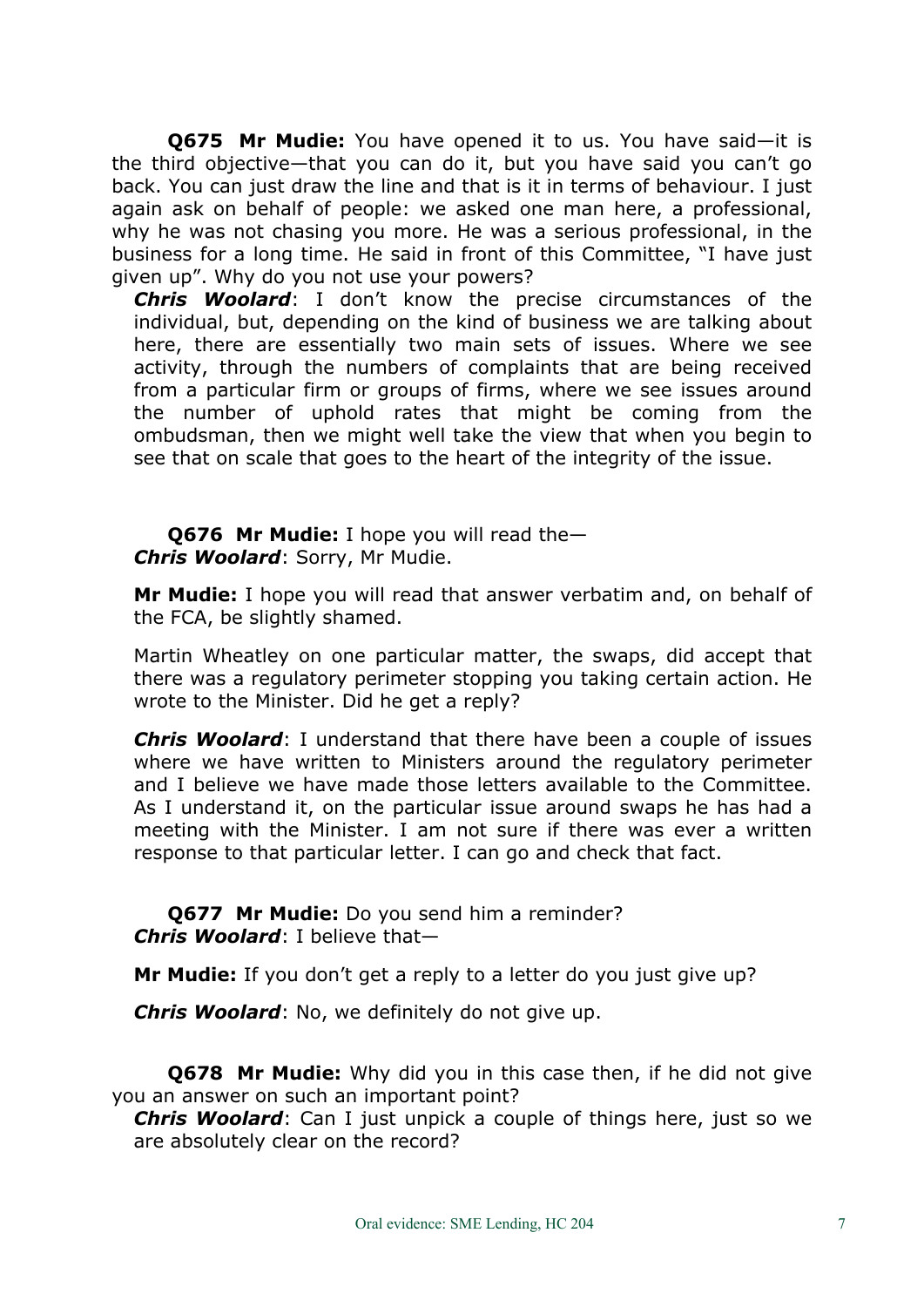#### **Mr Mudie:** Yes, okay. Go on.

*Chris Woolard*: The part of the answer I was just about to finish was: depending on the size and scale of the business they may well, if they are microbusinesses, have recourse to the ombudsman and still be able to bring complaints to the ombudsman. I do not know if Tony might want to say anything about that in a moment.

In terms of interest rate swaps, the question around interest rate hedging products, we are of the view—and indeed no one has challenged this view——that they constitute contracts for difference and they are within the regulatory boundary.

There is then the second question where Martin wrote to Ministers, which is around this issue of so-called tailored business loans. In many ways you could say they walk like a duck and quack like a duck but, legally, they are a very different product.

**Mr Mudie:** Yes, we have gone through that here.

*Chris Woolard*: That is the boundary on which Martin wrote.

**Q679 Chair:** There are further discussions taking place on this and, with a bit of luck, in a week or two we might be in a better place. Mr Boorman, is there anything you want to add at this stage?

*Tony Boorman*: Yes. Just to emphasise that if Mr Mudie's constituent is within my jurisdiction I would be very happy to look at the case. Certainly we see cases where we have expressed concern about the steps that banks have taken in relation to lending decisions. As you know, as an ombudsman I can only look at cases that fall within my jurisdiction and I am limited to looking at small businesses, the microenterprise definition, which obviously cuts out a lot of the people that often are talked about particularly in the context of Tomlinson and similar concerns. But I am very happy to look at individual cases.

**Q680 Jesse Norman:** Just a couple of factual questions. Mr Woolard, you said there are new banks coming into the market, something like 20 new banks you said. Is that right?

*Chris Woolard*: Yes.

**Q681 Jesse Norman:** When do you expect them to enter the market?

*Chris Woolard*: We have this year six that have either already entered or are entering in what we call the mobilisation phase, where they are getting ready to go out and market themselves. The others, I suspect,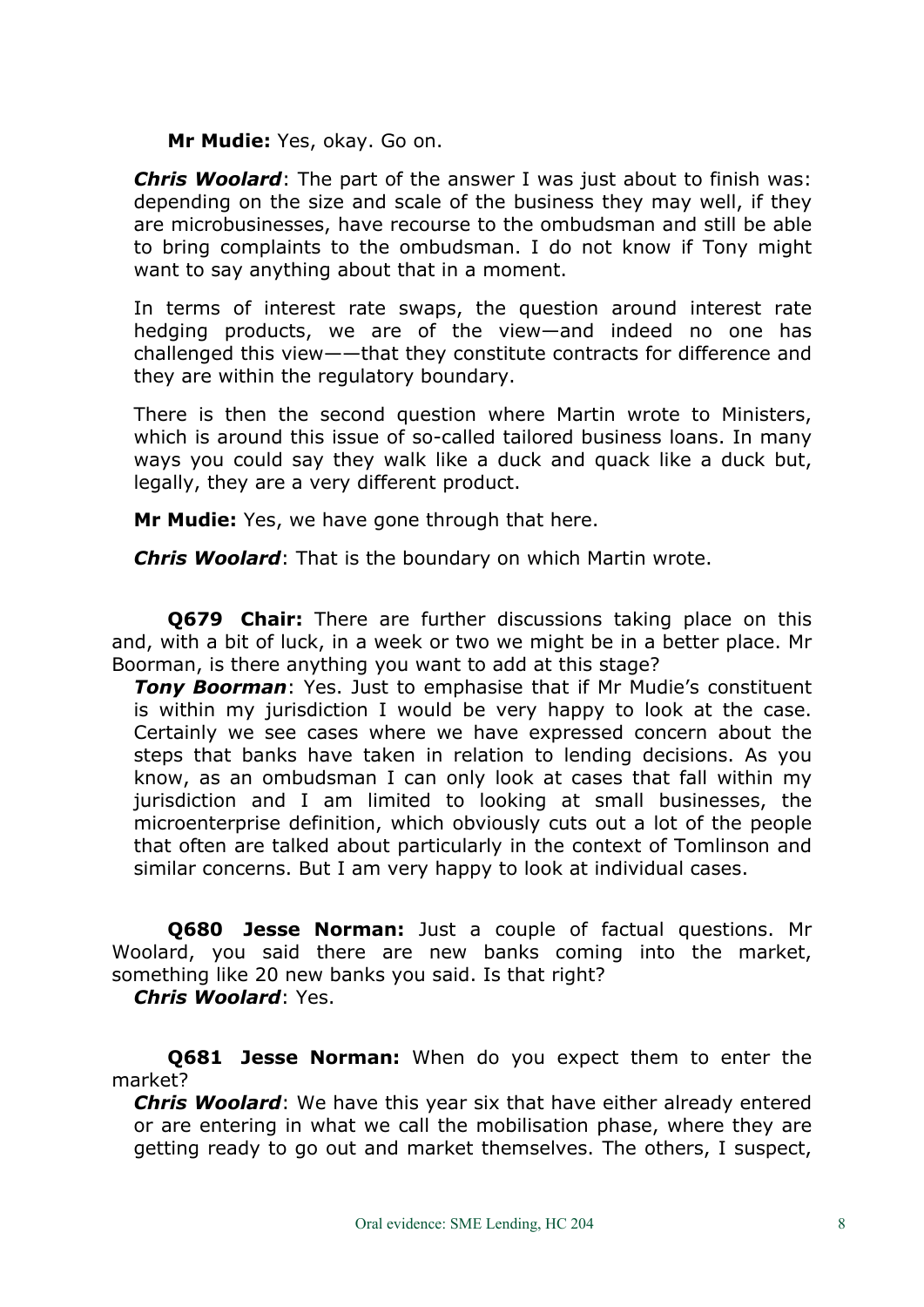will take a year or two, but that will be very much their commercial decision about whether they are going to then choose to enter at that later point.

**Q682 Jesse Norman:** Right, but let's be clear. When do you anticipate that those 20 will be in the market?

*Chris Woolard*: They have various timescales attached to them depending on their plans, but I would hope over the next two to three years we would see all of them—

**Q683 Jesse Norman:** They make commitments to you when they are applying for a banking licence and so on? *Chris Woolard*: Sorry, Mr Norman?

**Jesse Norman:** They make commitments to you as to when they are going to enter the market, do they?

*Chris Woolard*: Yes, they will give us a sense of when in their business plans.

## **Q684 Jesse Norman:** That is helpful.

The FCA made a submission to the Committee saying that it would publish its approach to banking authorisation by the end of June. I do not think we have had that. When are we going to get it?

*Chris Woolard*: We said we would look at the work we have already done in terms of barriers to entry and we would come back. I am not sure if we said June or by the summer, but certainly I would hope we would publish that in the next couple of weeks. It is in a very final stage.

**Q685 Jesse Norman:** I did not get, in a very brief way, what your answer to the Chairman's first question was. Do you think competition is adequate in the SME market or not?

*Chris Woolard*: I am not going to try to pre-empt the work that the CMA is doing and I think will be published very shortly. In the earlier stages of their work, the CMA gave an update where they identified a number of issues that they thought existed in the market. I think we would agree with that analysis.

**Q686 Jesse Norman:** How do you measure competition yourselves at the FCA?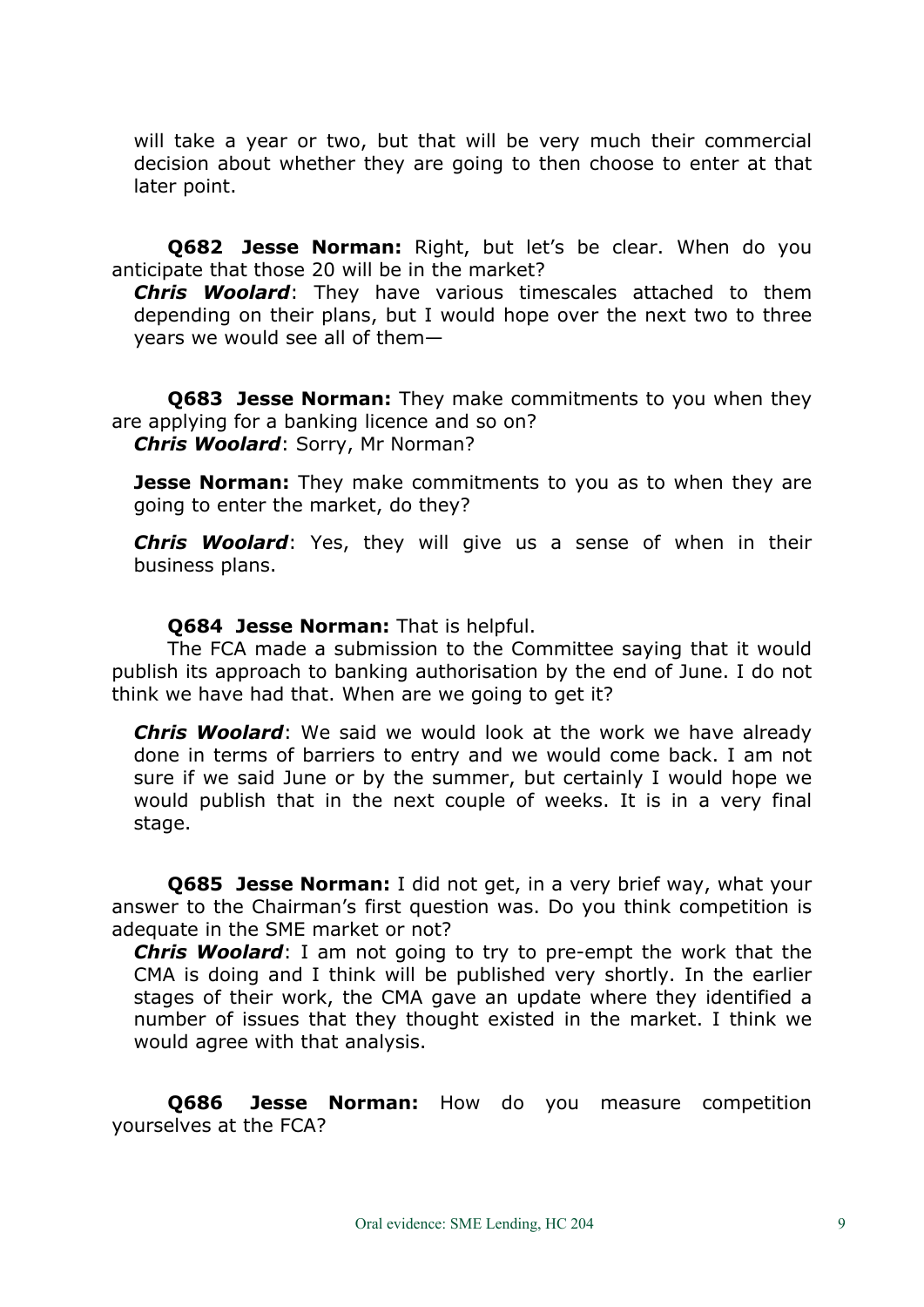*Chris Woolard*: We look at a range of measures when we are approaching individual particular markets. We will certainly look at things like concentration. How many players are there in the market? Who has the majority of share? You could have very many players, but if three or four have 90% of the market that clearly tells you something else about it. We also look at questions around pricing, not in terms of regulating pricing directly but in terms of what indicators that might give us.

**Q687 Jesse Norman:** Have you noticed a meaningful decline in the share of the big banks, the Big Four say?

*Chris Woolard*: No.

**Q688 Jesse Norman:** No. That is helpful.

What is happening to SME lending at the moment? Is it going up or down or staying the same?

*Chris Woolard*: Largely speaking, it is staying the same. In terms of large-bank lending, it is relatively stable. At the margin, although the percentage is dramatic the actual amount we are talking about is very small in terms of crowd funding and in terms of additional funding.

**Q689 Jesse Norman:** What you are saying is that people are locked into the current banking system. They are desperately seeking alternatives. Levels of lending are very low and, therefore, you are essentially offering support for the view that SMEs are struggling to get capital.

*Chris Woolard*: I would not go far as saying that, Mr Norman. I think we have to wait for CMA is going to say on the subject.

**Q690 Jesse Norman:** Right, but the information you have just given us—oligopoly market, Big Four share not changing, limited alternatives, lots of public concern—is consistent with the viewpoint that we have both been discussing.

*Chris Woolard*: Yes. Factually there is a large share among a very small number of the major banks and the market is in a relatively stable position at this time.

**Q691 Jesse Norman:** It has not improved for the last two years. *Chris Woolard*: I do not think there is much you can see in there. There may be some initiatives at the margin but—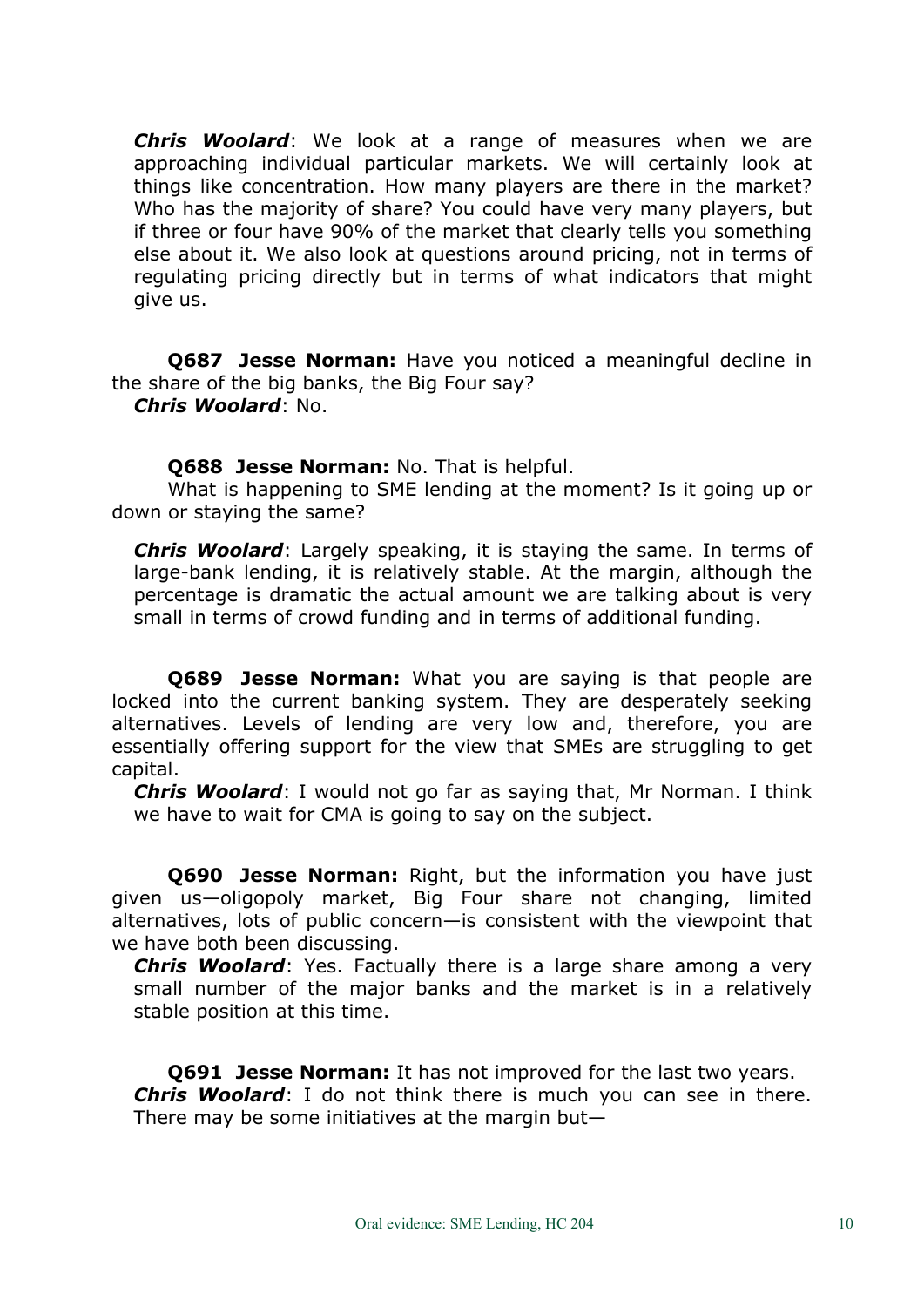**Q692 Jesse Norman:** I will show you the form of the Bank of England lending if you want. There is no improvement at all. What about capital constraints? Do you think that is having an effect on SME lending?

*Chris Woolard*: It is quite hard to say, frankly. There is clearly a question around some capital-type issues. That applies in a whole series of different markets. On the whole, though, I think we are seeing a relatively stable picture around SME lending; indeed, slightly increasing if anything. I am not sure that that is a particular issue from our point of view.

**Q693 Jesse Norman:** Do you think the banks are being pushed into mortgages that are easy to do and not SME lending, which is more costly to do?

*Chris Woolard*: I do not think we are seeing that particular picture at this time.

**Jesse Norman:** That is very interesting.

**Chair:** That was a "yes", was it?

*Chris Woolard*: I do not think we are seeing that picture.

**Jesse Norman:** It was not a "yes" or a "no", but it was inclining towards a "no", Chair.

**Chair:** It is unclear what it was.

**Jesse Norman:** These boys are well trained.

**Chair:** It seems to be an important question.

**Jesse Norman:** Did you want to have a supplementary on that before I go on?

**Chair:** No, you go on, Jesse. I just wanted clarification on whether I heard "yes" or "no".

**Q694 Jesse Norman:** That is helpful. The British Bankers Association, perhaps unsurprisingly, has called on more proportionality from regulators, asking essentially for lowered standards for less substantial banks as they get up and running. Do you have any sympathy with that viewpoint and should you?

*Chris Woolard*: I am in danger of tiptoeing onto the PRA's turf here, but from a competition point of view, looking at proportions as opposed to absolute sums, smaller banks in many ways do face proportionately higher burdens in their early life because of the level of risk that they potentially pose within the system. The vast majority of that is set by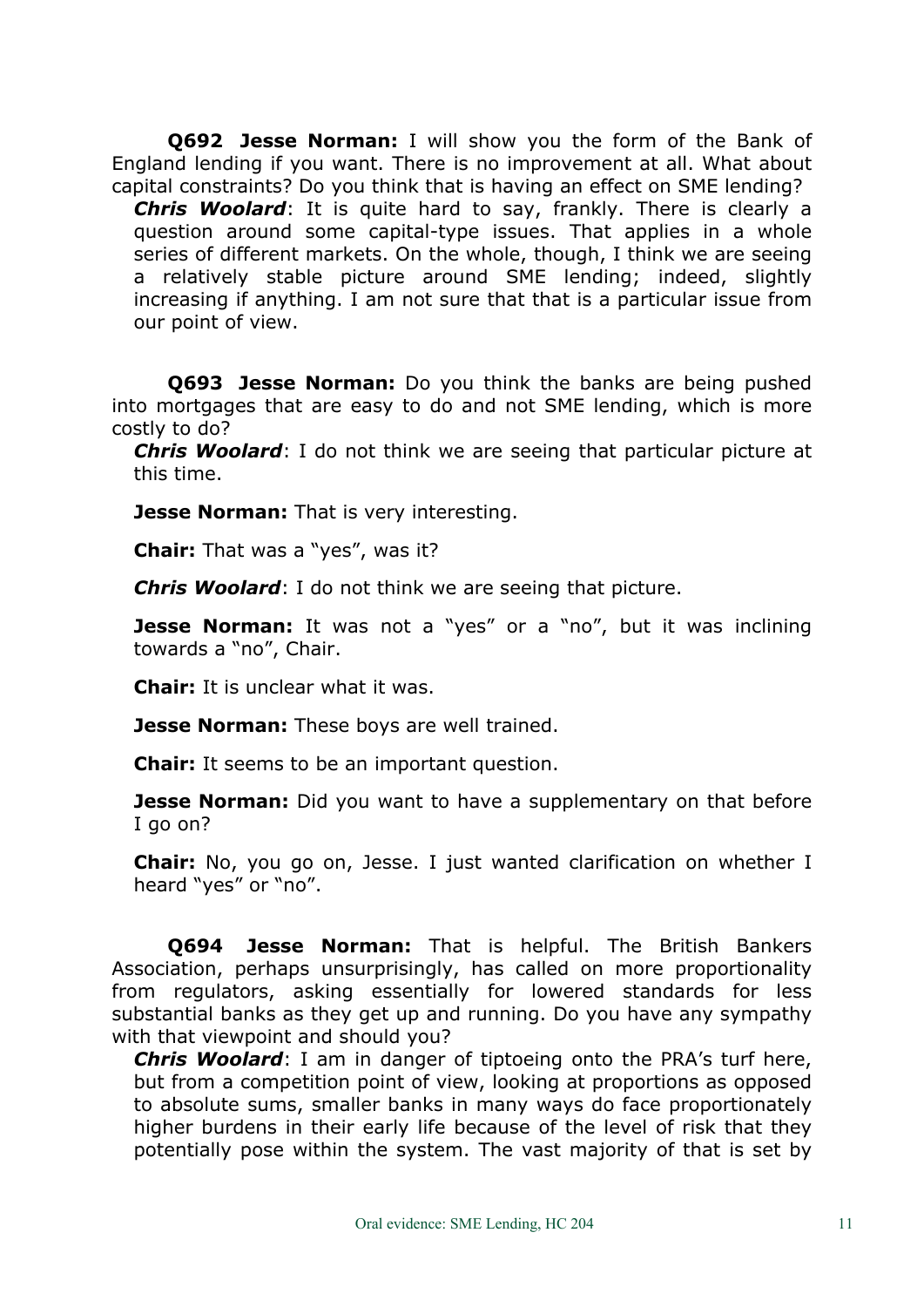European standards or even international standards and, therefore, the ability of the PRA to flex on that particular territory is quite limited. However, I have to say I think there is a case for looking  $at$ particularly for smaller firms as they are early in their life—how far we seek to create a bit of a nursery and try to foster those kinds of firms in terms of competition and how far there is a trade-off between straight capital-type requirements and buffers versus how far closer supervision or whatever it might be might deal with some of the risks that we are trying to guard against.

**Q695 Jesse Norman:** In other words, a freer, more competitive and open market would be helped with a bit of flex from the FCA?

*Chris Woolard*: I think most of the flex on those kinds of requirements sits on the PRA side of the fence rather than the FCA side. But certainly one of the things we are looking at quite closely at the moment particularly for innovative businesses we think are in the interests of consumers, so, not just copycats, but genuinely innovative businesses—is how far we can create an environment where we have a bit of a nursery for those sorts of businesses and try to help them through the early days of regulation rather than create a barrier for them.

**Jesse Norman:** I do not know if either of the other folks here would like to say anything, otherwise that is fine. Thank you very much.

**Q696 Mr McFadden:** You have mentioned peer-to-peer lenders as players in this. What is the institutional FCA view of this? Many people are excited about the entry into the market of these new players who are still small in relation to the overall sums of lending but growing quite fast, but on the other side of the ledger there could be risks. Businesses can fall over. Lending can fail and so on. Are you, as an institution, excited or concerned?

*Chris Woolard*: I think we are neither. Clearly it is a growing area of business. I think we are interested in it from the point of view of the fact that it provides some alternatives for both those investing and indeed those borrowing and it is a new entrant within that particular piece of the market. We are interested from that point of view. We are trying to strike a balance in our rulebook between some protections for investors, which are largely about being clear on what you are getting into and having been essentially sold the proposition in an honest way that compares like for like rather than giving you all the upside and none of the downside; so how do you get that transparency of information? However, like any form of investment, it carries risk and you can't avoid that.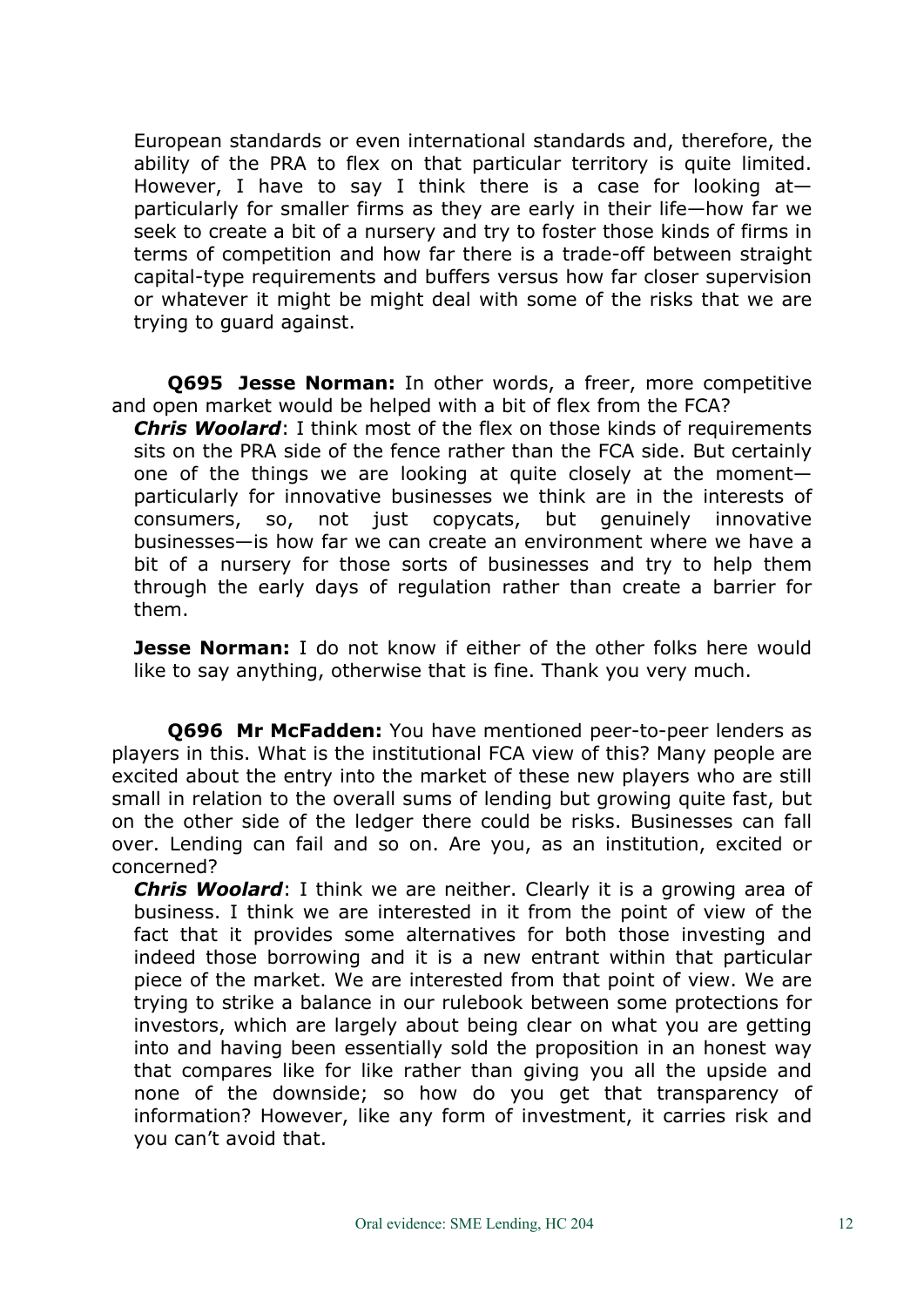**Q697 Mr McFadden:** Do you think the investors are aware that they are not covered by the deposit protection that exists for depositors in banks?

*Chris Woolard*: In terms of loan-based crowd funding—this is where you are providing money for a loan as opposed to an equity investment in a firm—I think our disclosure rules are pretty clear. People have to be aware that they are not covered by FSES. As we said when we put these rules in place, given it is a relatively modest industry and given that we have provided some protection in terms of client monies within our existing rules, we do not think that it is proportionate at this moment to introduce FSES because obviously that comes at a cost to the firm and ultimately to the people investing in it. However, that is one of the things we will keep under review. If over time this grows into more of a mainstream activity one of the things we will have to think about is whether there should be membership in the FSES.

**Q698 Mr McFadden:** Jesse Norman referred to capital requirements. Are these organisations under the same capital requirements as banks?

*Chris Woolard*: They are not under the same capital requirements as banks. Certainly we do require the loan-based crowd funders to keep money available in case of the need of resolution. There are some capital requirements in place but they differ to the ones for banks. They are lighter requirements than the ones for banks.

**Q699 Mr McFadden:** The Chairman began the session this morning by talking about competition and how competitive the whole scene was. When you are looking at this do you regard the growth of this market, the growth of peer-to-peer or crowd funding, as an important part of making the overall lending environment more competitive? In other words, you are not just thinking about new bank entrants but you are also thinking about non-bank, different forms of lending?

*Chris Woolard*: Yes, absolutely. We take a rounded view. There are obviously three key types of crowd funding we are talking about here. We are talking about the equity investments and we are talking about so-called mini-bonds and those kinds of things. That range of alternative investment vehicles is an important part of the landscape. But when we think about competition we have to have it in proportion. Depending on whose numbers you use—whether you use ours, which are about £0.5 billion, or the industry's, which are about £0.8 billion the crowd-funding industry in total is very small and nascent at this moment compared to overall bank lending, which is about £112 billion.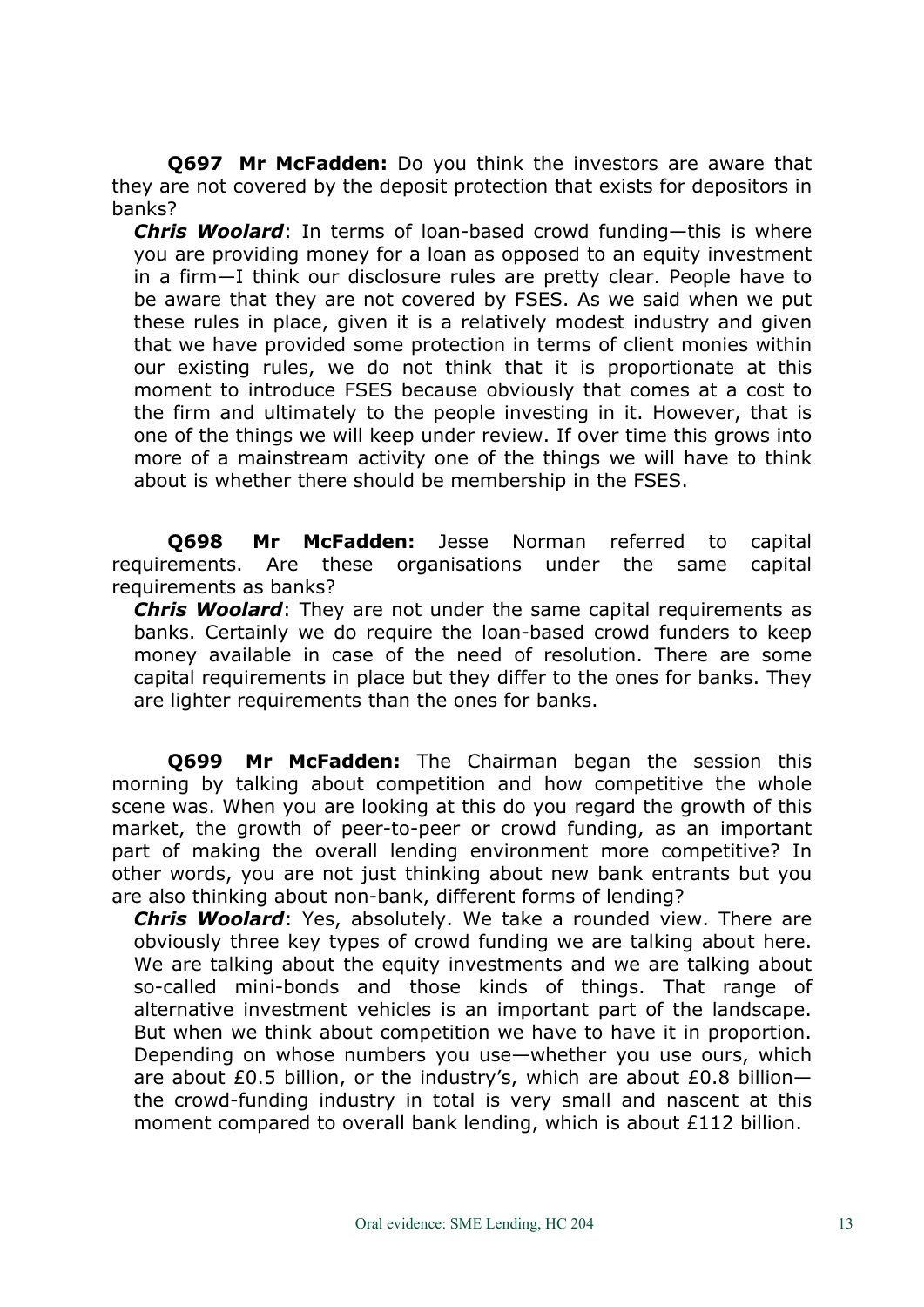**Q700 Mr McFadden:** Do you think we are going to be sitting here or a treasury committee is going to be sitting here with you or your successors in a few years saying, "Why did no one foresee that lots of people would lose money on investments thorough crowd funding?" We have had periodic new products taken up in a lot of ways and then people find there is something wrong and they go to the regulators for redress. Do you think that is going to happen?

*Chris Woolard*: In terms of the crowd-funding market, we have been quite careful to say there are potentially risks. There are clearly higher risks depending on the type of crowd funding that you are engaged in. If you are investing in a firm on an equity basis and you are taking a stake in that firm there have been cases where firms have gone bust and taken all of the investors' money with them. There is yet to be a scheme where people are seeing a return because it is a long-term investment and it is a relatively young industry. Other parts of it, though, particularly loan-based, there is, relatively speaking, less risk; although if you are using one of those vehicles, as you pointed out, you do not have certain cover, including FSES.

**Q701 John Thurso:** Can I come to you, please, first, Chris Woolard? You and I met in company with Martin Wheatley a short time ago and I asked you and Martin, in relation to what are called embedded swaps—but we know they are not, they are TBLs—whether the fact that the FCA's legal advice says they cannot regulate it is a matter of regret in that you would like to be regulating this, are keen to but feel constrained by the law and can't; or whether in fact the fact that you can't is something that is quite good news for you because you do not want to do it. Do you want to do a regulatory job or are you happy to be protected by the definition the lawyers have given you?

*Chris Woolard*: That is a particularly fine way of asking the question, if I may say so. Martin is on the record. He wrote to the Treasury. Back to the "if it quacks like a duck" question, I think we are of the view that this is a product that appears to be so close to one where we have had significant regulatory questions it would be better if we had the ability to regulate it. Equally, I suspect if the Treasury were sitting here, and they may well be behind me at this moment—

**John Thurso:** Good Lord, so they are.

*Chris Woolard*: —indeed they will be sitting in this seat in a moment, I think the test they would set is the one that was very much pushed back to us when Martin wrote. That question was: is there significant evidence here of harm? At the moment, it has to be said I think, the numbers of complaints we are seeing and the number of ombudsman cases are relatively low. From the FSA perspective clearly we would prefer to have some tool to deal with this.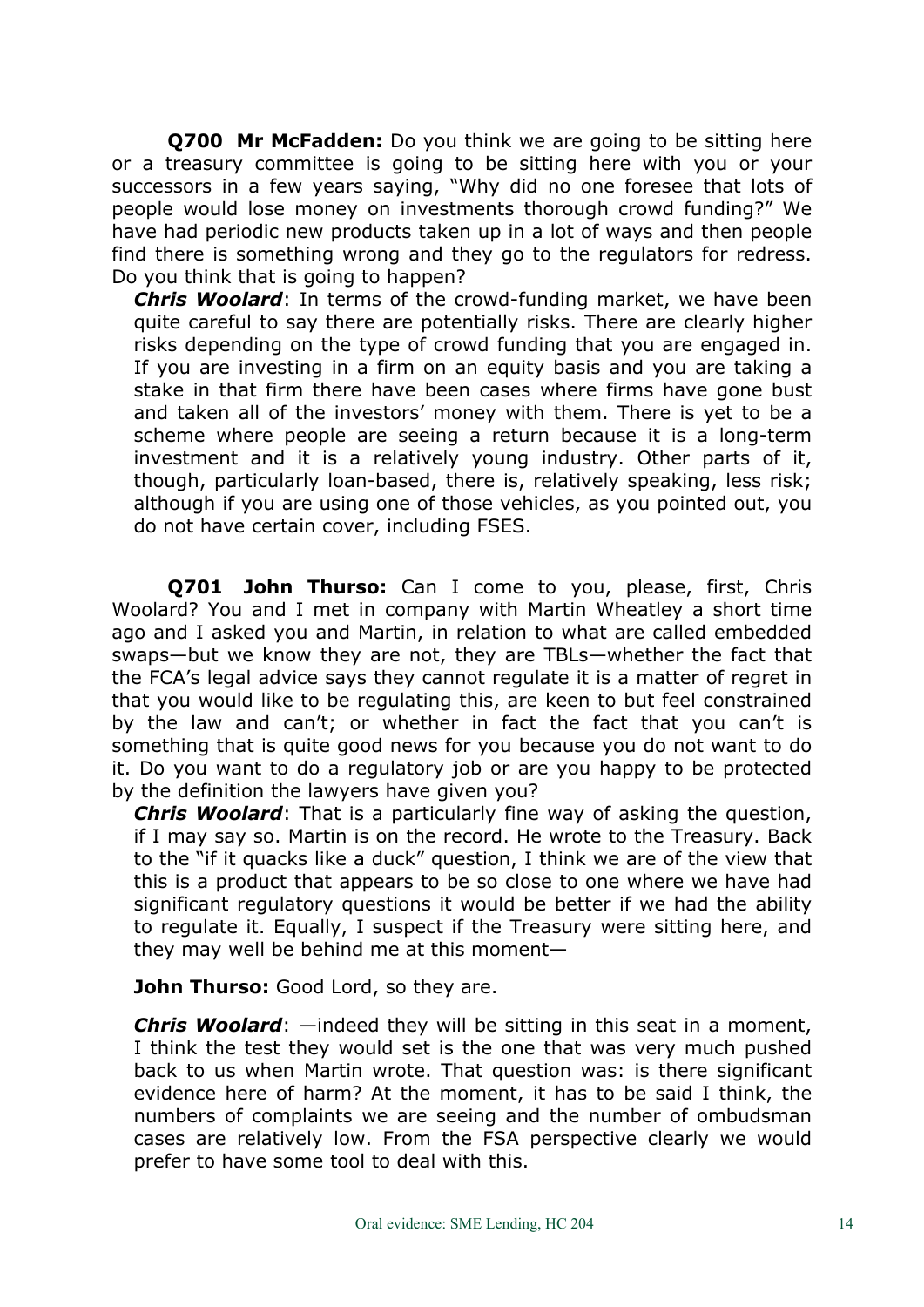**Q702 John Thurso:** You have taken a slightly longer time to give me the answer that Martin Wheatley gave me, which was, "Yes, please. We would like to be able to regulate this and it is up to Parliament to change the law accordingly to allow us to do it". Would that be broadly what he said to me?

*Chris Woolard*: I think that is probably what he said to you, yes.

**Q703 John Thurso:** Can I then come to another issue, which is that in evidence to this Committee the chief executive of Clydesdale, David Thorburn, talking about the process of how these products were sold, made clear that a member of the treasury department of National Australia Bank was called into the sales process and undertook the work. What he said was, "That is all these people did, representatives of our parent company. They were trained to sell this product range. They were regulated." The inference was quite clear that they were brought in because they had the competence. The relationship manager did not. They were trained to sell the product, whether that is good or bad, and they were regulated. In his view they were regulated. Has the FCA looked at the possibility of talking to NAB since, in fact, it would seem that the product that was being sold was an NAB product about which Clydesdale seemed to have relatively little knowledge?

*Chris Woolard*: I am going to ask Nausicaa to fill in some of the detail in a moment but, in terms of the question of whether they were regulated or not, my understanding is these were financial advisers who were regulated for the sale of products that were within our regulatory boundary. They were what were known as CF30s. What you can't do is simply say here is someone who is qualified to sell regulated products and they are going to take what is effectively an unregulated product and somehow they are regulated while they are selling that. There is a bit of a misnomer in terms of what was said on the record there. Nausicaa, do you want to add some detail?

*Nausicaa Delfas*: Yes. As mentioned earlier, the product in this case was an unregulated commercial loan and the swap was entered into by the bank.

**Q704 John Thurso:** I understand all that. Take that as read; I completely understand that. My point is this, which we had not understood before that evidence. The actual sale of the swap element or its implications was undertaken by an employee of NAB, from their treasury department, who accompanied the relationship manager. In the sale process you have a Clydesdale employee/relationship manager who says, "This is a jolly good thing and this is how we will fix it for you". You then have an NAB employee who is explaining how it all works. The fact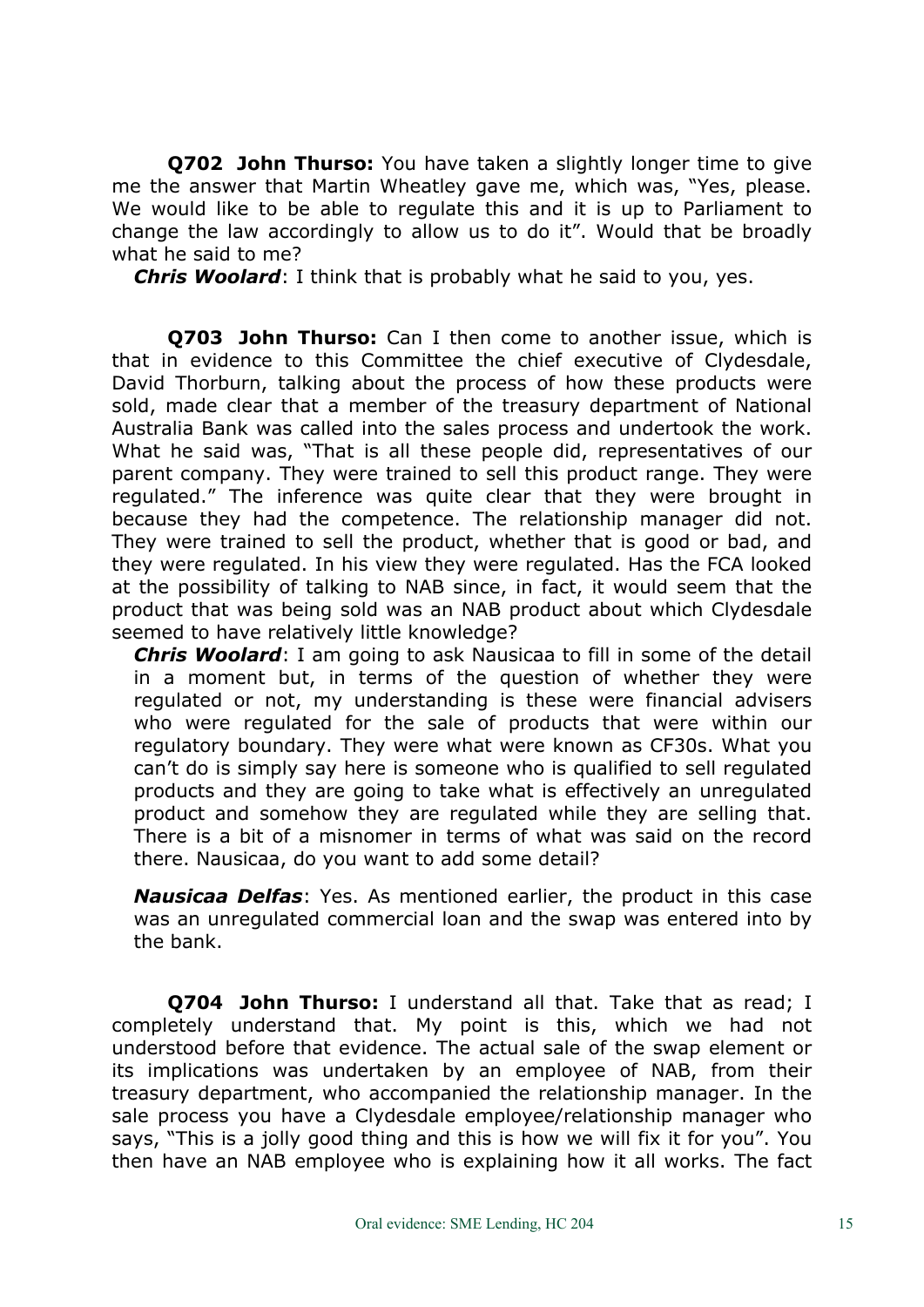that when you accumulate that you might think it is an unregulated product is not the point. The point is that a separate institution selling a separate product—it is back to our duck and all that—is there. It seems to me at least it would merit looking into how that process worked to find out if in fact it did fall within regulation.

*Nausicaa Delfas*: Our understanding is that it does not fall within regulation.

**Q705 John Thurso:** Were you aware that it was a separate bank with a separate licence and that it is a separate employee that was making the sale?

*Nausicaa Delfas*: I have read the evidence of Mr Thorburn, but obviously Clydesdale—

**Chair:** Sorry, was that a "yes" or a "no".

**John Thurso:** That is a "yes".

*Nausicaa Delfas*: That is a "yes", sorry.

**Chair:** We got that one.

*Nausicaa Delfas*: But obviously Clydesdale/National Australia Bank have set in place a proactive review for the complex products and are dealing with others through the complaints process. So they are addressing that.

**Q706 John Thurso:** But in the light of that evidence the FCA has not decided to have another look to see if it is worth checking whether in fact there was some regulated activity being undertaken?

*Nausicaa Delfas*: We believe the activity is unregulated.

**Q707 John Thurso:** You did before, but I am asking post that evidence.

*Nausicaa Delfas*: We have not changed our view.

**Q708 John Thurso:** Okay, so nothing has changed there. Thank you very much.

Can I just ask you one last question, either of you, before I move on to FOS, which is regarding the sophistication test? Would you confirm that as a matter of law your sophistication tests are in fact just guidelines and in fact the legal interpretation of sophistication is quite separate to those you put in place—apart from obviously FOS, which is a different one—but in regards to who is or who is not a sophisticated customer?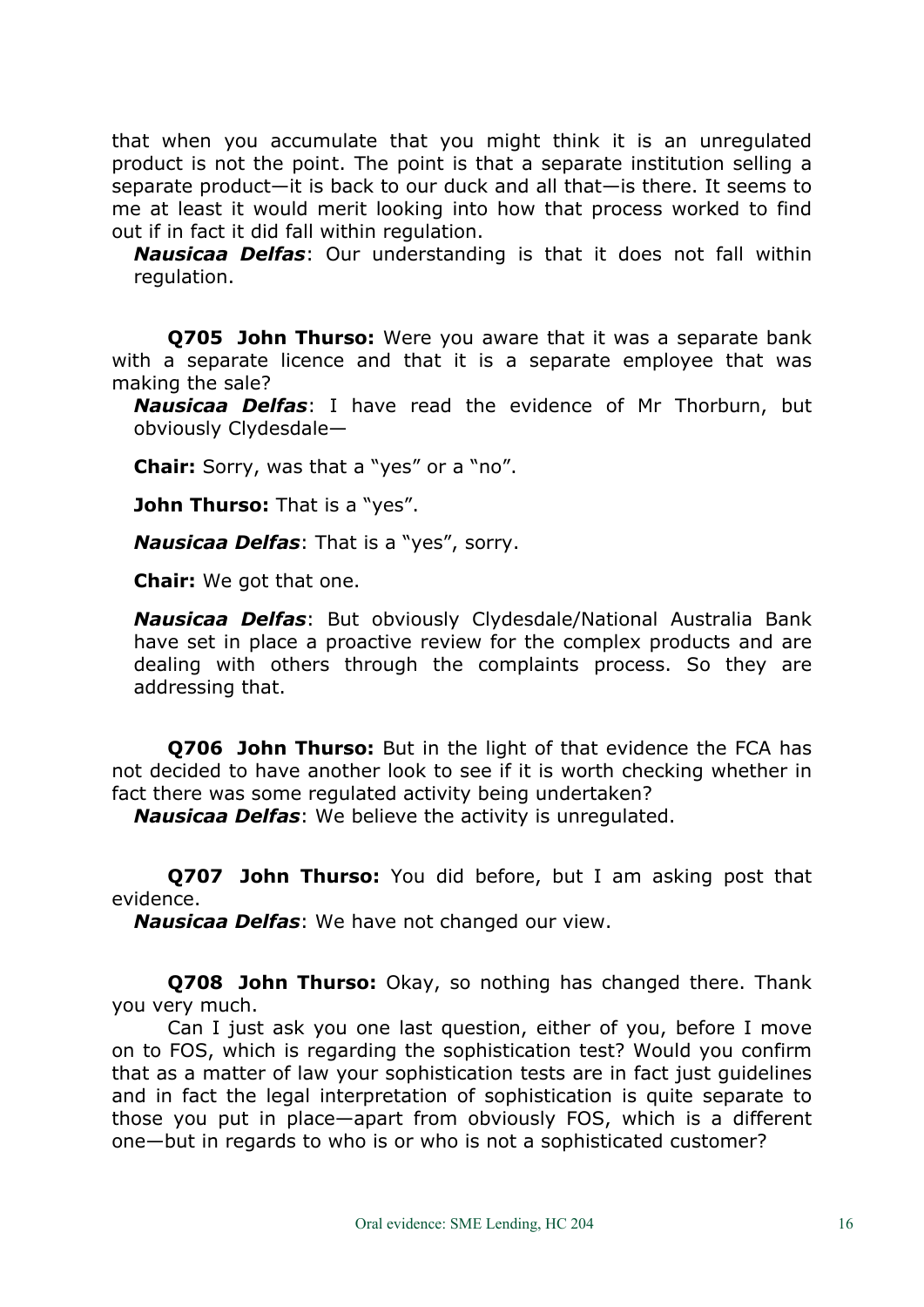*Nausicaa Delfas*: We based our sophistication test for the interestrate hedging products review on the Companies Act definition. We found through the pilot study that the boundary did not work in some cases, so we have tightened that up. We were challenged in the Administrative Court as to where we landed, but the court supported our view and explained that it is acceptable for us as a regulator to set these thresholds as a way in which to have a workable scheme for redress, to deliver redress quickly to consumers and deliver our consumer protection objective.

**Q709 John Thurso:** That is a very interesting answer and it is absolutely right in setting the parameters for what you do. But as to what constitutes sophistication in terms of the law it is not the answer because, in actual fact, if a company were to undertake a legal action the sophistication test would not be the test that you have applied but the test of what is a sophisticated customer. Is it not in fact the case—if one looks for example, at publicly-available evidence from the Guardian Care Homes case and other evidence—that it is quite probable that virtually every single one of these transactions would have been considered as unsophisticated before you get pretty much up to a plc level?

*Chris Woolard*: Depending on the circumstances in which you find yourself and depending on the particular piece of jurisdiction you are operating under, you can have varying levels of sophistication. For these practical purposes, as part of going through the process around interest-rate hedging products, the piece around sophistication has been used very little in determining whether someone qualifies for a review or not. I think it is in a very small number of cases that it has come into play. But clearly it is open for anyone to test this before the courts.

As far as we are concerned, in terms of the definition we are using now to try to make this scheme work, it has been tested. The judge took the view that it was a perfectly normal proxy in financial services to use a limit as a substitute for sophistication or a proxy for sophistication. This is one of those questions where I suspect we both may be right in terms of our answers, which is that there are clearly a number of different definitions of sophistication used in different pieces of legislation. For the purposes of this scheme we have one in place that has been tested by judicial review.

**Q710 John Thurso:** To be clear, for the purposes of this scheme it is considered to be adequate, but for the purposes of an actual court case as to whether or not somebody was sophisticated under financial legislation in all probability it would not be: that is broadly where we are.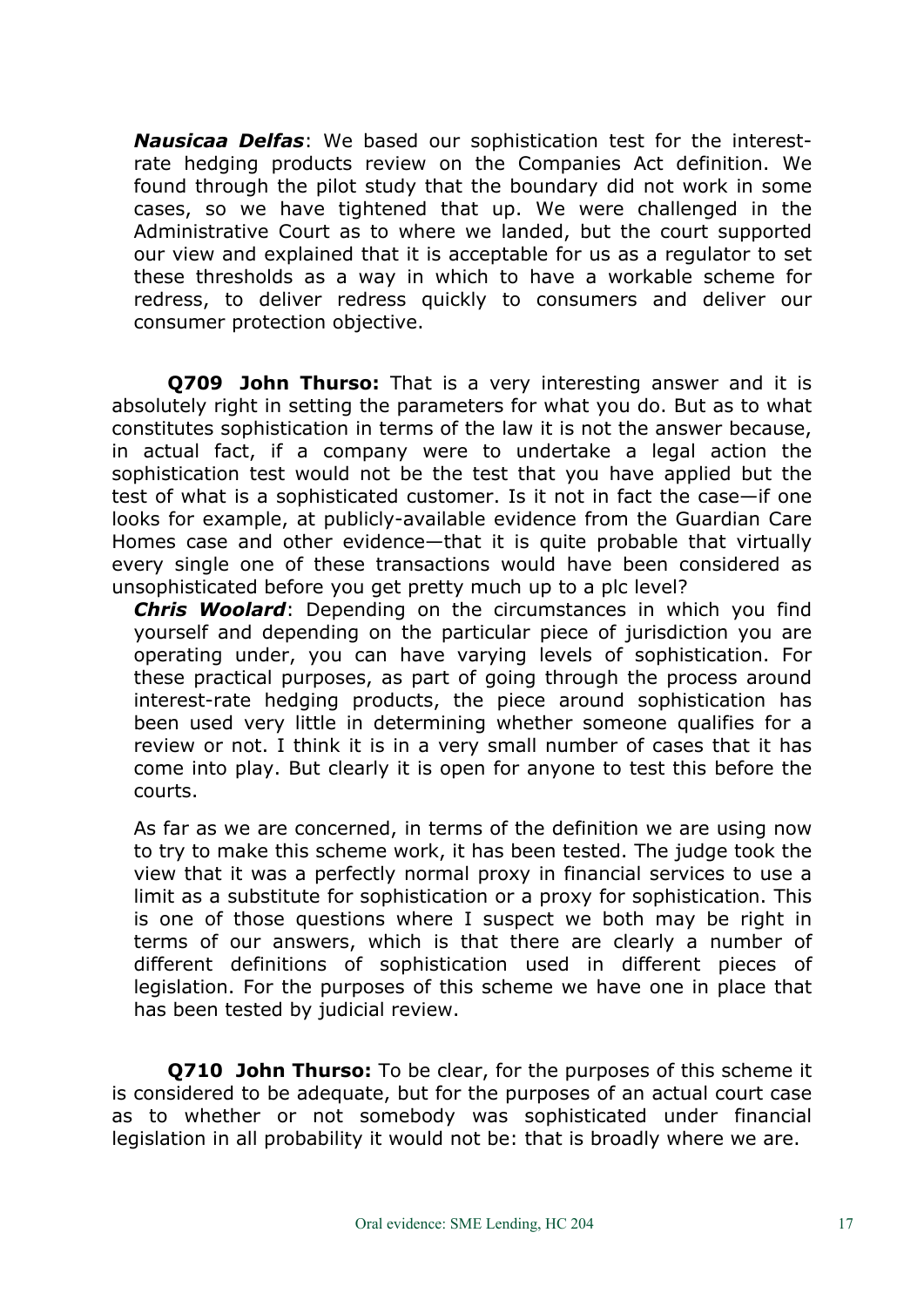*Chris Woolard*: I am with you all the way up to the words "would not be". Others may wish to test different definitions of sophistication in court. We would hold the position that ours is adequate.

**Q711 John Thurso:** I will not go any further. I will just quickly, if I may, come to Mr Boorman.

You had a number of complaints come into you regarding Clydesdale about TBLs at an early stage. In the early stages many of them were rejected for a variety of reasons. More recently, FOS, if I can paraphrase, is well up to speed and there have been quite a lot that have been found in favour of the client as opposed to the bank, the latest one being the one that I think will appear on your website under the heading of "Business K". My question is this: would you accept that in the early stages some of the decisions made by the adjudicators were not in fact in full possession of the facts and if those cases came before you today a different conclusion might be arrived at?

*Tony Boorman*: Yes. I will just quickly say where we are.

**John Thurso:** Yes, okay.

**Tony Boorman**: It is with some difficulty, obviously, that I talk about individual cases and individual firms, but we, as you are aware, have a number of cases outstanding in relation to these hedge-like products; the ducks that are not ducks in the words of my FCA colleagues. From our perspective they are very firmly within our jurisdiction, subject to the limitation around the size of the business and all this stuff about sophistication and unsophistication does not apply to the tests that are relevant for us.

Broadly speaking, the analysis that my ombudsmen have done suggests that our outcomes for the tailored business loans will be very similar to the analysis that we are undertaking in relation to the swaps cases. You will recall that the lead decision I issued personally on our swaps cases just over a year ago was clear on how we thought about all those issues. Have some new facts emerged into the picture about the behaviour of banks in relation to these sales processes? I think the honest answer to that is yes. Work that Bully-Banks and others have done, and the regulator has done in its investigations, has drawn our attention to a set of more systemic concerns about the way in which a number of these transactions were undertaken.

I was listening and observing thoughtfully your points around the particular engagement of regulated persons in the context of Clydesdale. I have to say, when I am speaking with my ombudsman colleagues who are dealing with these cases, they say sometimes the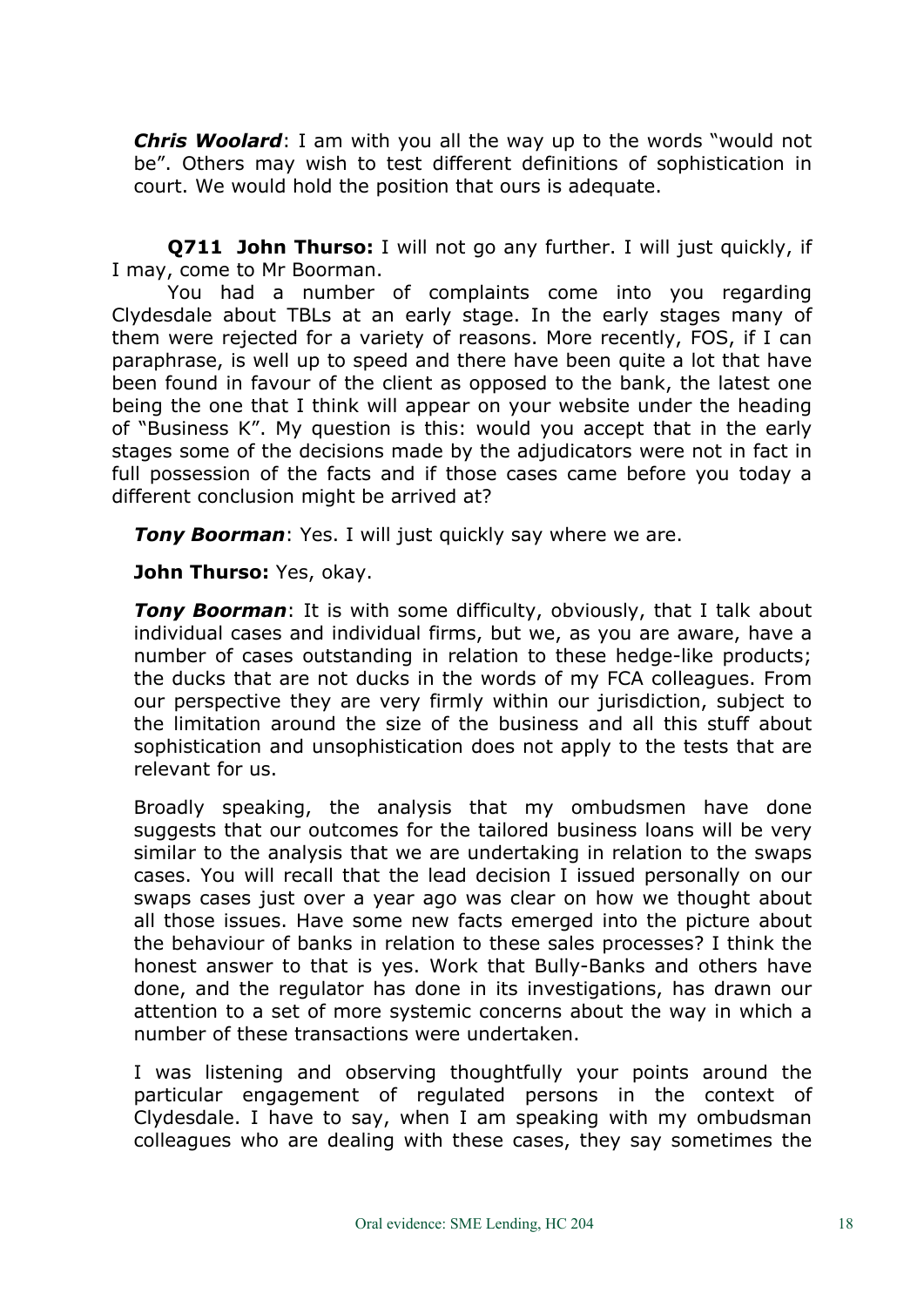situation is more difficult for the customer to understand in the case of these hedge-like products because they just speak to their business relationship manager—the ordinary guy or lady that they have been speaking to about the loan—who suddenly says, "There is this slightly complicated little bit of this story", and explains it well or, often, does not. At the least in the case of pure hedge products what usually happens is that the business relationship manager says, "I now have to introduce you to somebody from the regional headquarters who will talk to you about something odd". So at least the customer is very clearly put on alert that there is something different happening there.

I am expecting we will issue a final decision on the particular case and the other cases will follow on from that. That is a set of issues, of course, that we keep our regulatory colleagues in line with, but about half of the cases that I now have and am dealing with—out of about 500 or so on our desks—relate to non-hedge products; so the hedgelike tailored loans, those sorts of products.

**Q712 John Thurso:** You started your answer with the word "yes". Can I take you back to that? What can we do for those people who had a decision right at the beginning that if that same case were to come before it today might receive a separate decision given that there is no review from the review by FOS. Is it just "tough luck"?

*Tony Boorman*: I am going to give you one of those terrible depends answers. What can I do other than apologise right at the beginning for a depends answer?

If one of my ombudsmen has made a final decision then I fear that is the end of my process. If we have not made a final decision then there may be something we can do to look at that again. There have been a few cases in the context of the pure hedge process that have gone back through the review—some cases that we did very early on in the process that have gone through the FCA review—and an outcome has emerged out of the FCA review. I think Nausicaa was describing a world where Clydesdale in particular is looking at the more complex products it produces. Certainly if they were involved they would go through the review process.

**Q713 John Thurso:** My final question to you, if I may. It is quite clear that now your guys are up to speed and are producing some very interesting adjudications but you are limited by the size of the business and the amounts involved and the amount of compensation. In the Banking Commission we looked at this and, from memory—the Chairman will correct me—I believe we recommended it should be put up. The Treasury Committee has looked at this and believes it should go up. How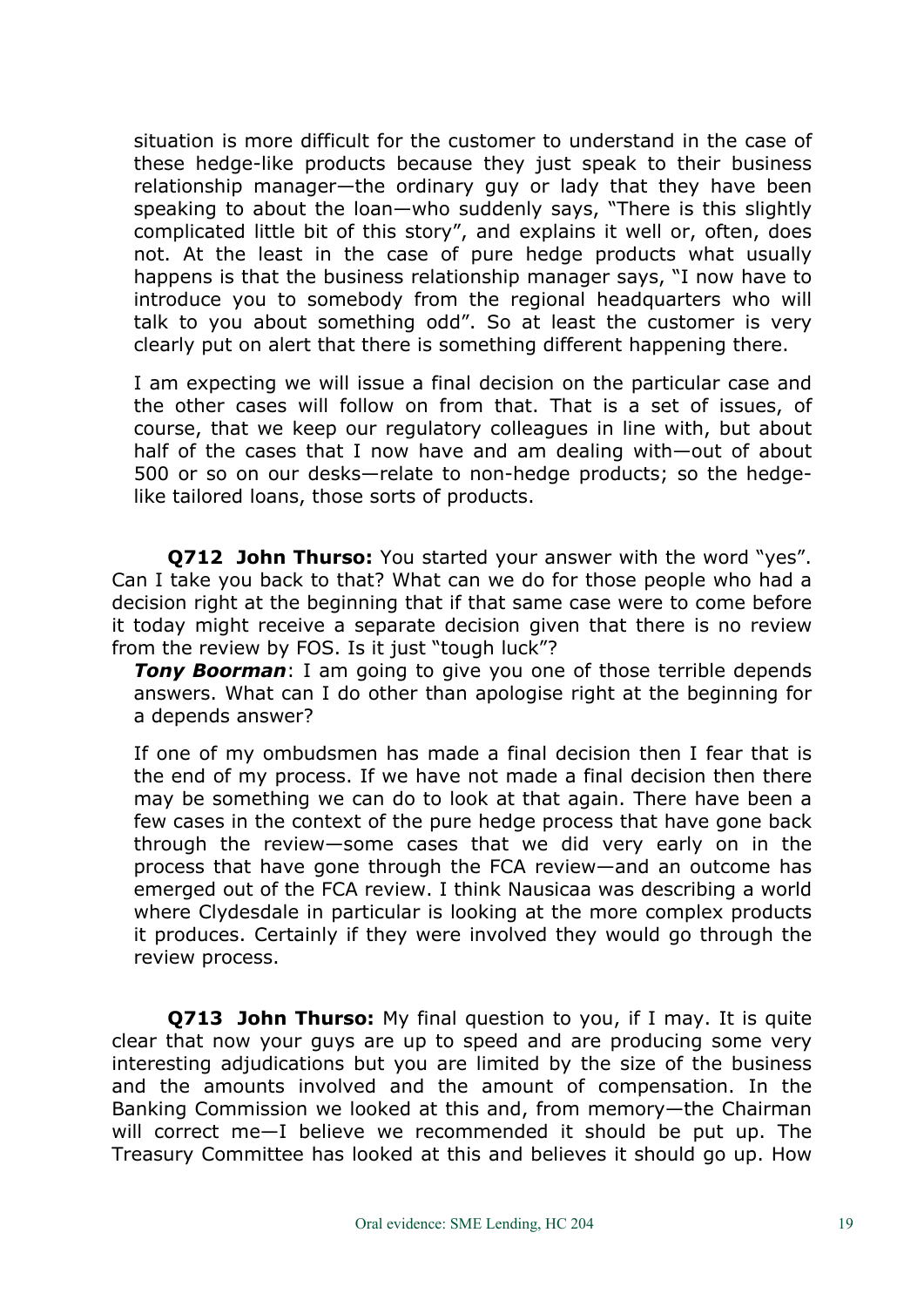high should we go before we get outside of the genuine SME and into somebody who should know better? Should we be looking at £250,000 or £0.5 million or what?

*Tony Boorman*: Can I make a couple of observations on that? First of all, the scope of my jurisdiction is not my decision. That is for my friends in—

**John Thurso:** No, that is for us to do. I am asking for your advice as to what we should do.

*Tony Boorman*: Technically it is for my friends in the FCA to decide immediately and I believe they are consulting on that issue later on in the year and I am sure that is one of the questions that they will ask. As I said to the commission, there is a very rich tapestry of business customers. We are talking about 150,000 or so businesses, perhaps 200,000 businesses, who might in some context be described as "small" who fall outside my jurisdiction and, of course, they—

**Q714 Chair:** Sorry, just for clarification, we are talking about the Banking Commission here, are we?

*Tony Boorman*: Yes. Apologies, Chairman.

**John Thurso:** That is you, Chairman.

**Chair:** No but it is for people outside. They would not know what on earth is—

*Tony Boorman*: Yes, it is the commission that has now completed its very helpful work.

There is a rich tapestry of customers in that context. I think that is a genuinely difficult issue. My concern, if I may put a very parochial concern, is, no, my award limit is £150,000. That nearly buys an averagely-priced house nowadays. Perhaps not. What it certainly does not do is provide me with award powers that cover most of these swap and swap-related cases, even some that fall within my jurisdiction. The lead decision I made a year ago probably cost the bank concerned about £3 million. It did not technically have to follow my decision, but it agreed to meet my recommendation obviously because it closely followed the views of the review.

We can't entirely take separately the question of the scope of the ombudsman service and the powers that Parliament and the regulator decide to give to the ombudsman. I think my board and I have two sorts of concerns. One is that we do not give with one hand but not with the other. Saying that I can involve myself in disputes for £25 million turnover businesses but my award limit is £150,000 is perhaps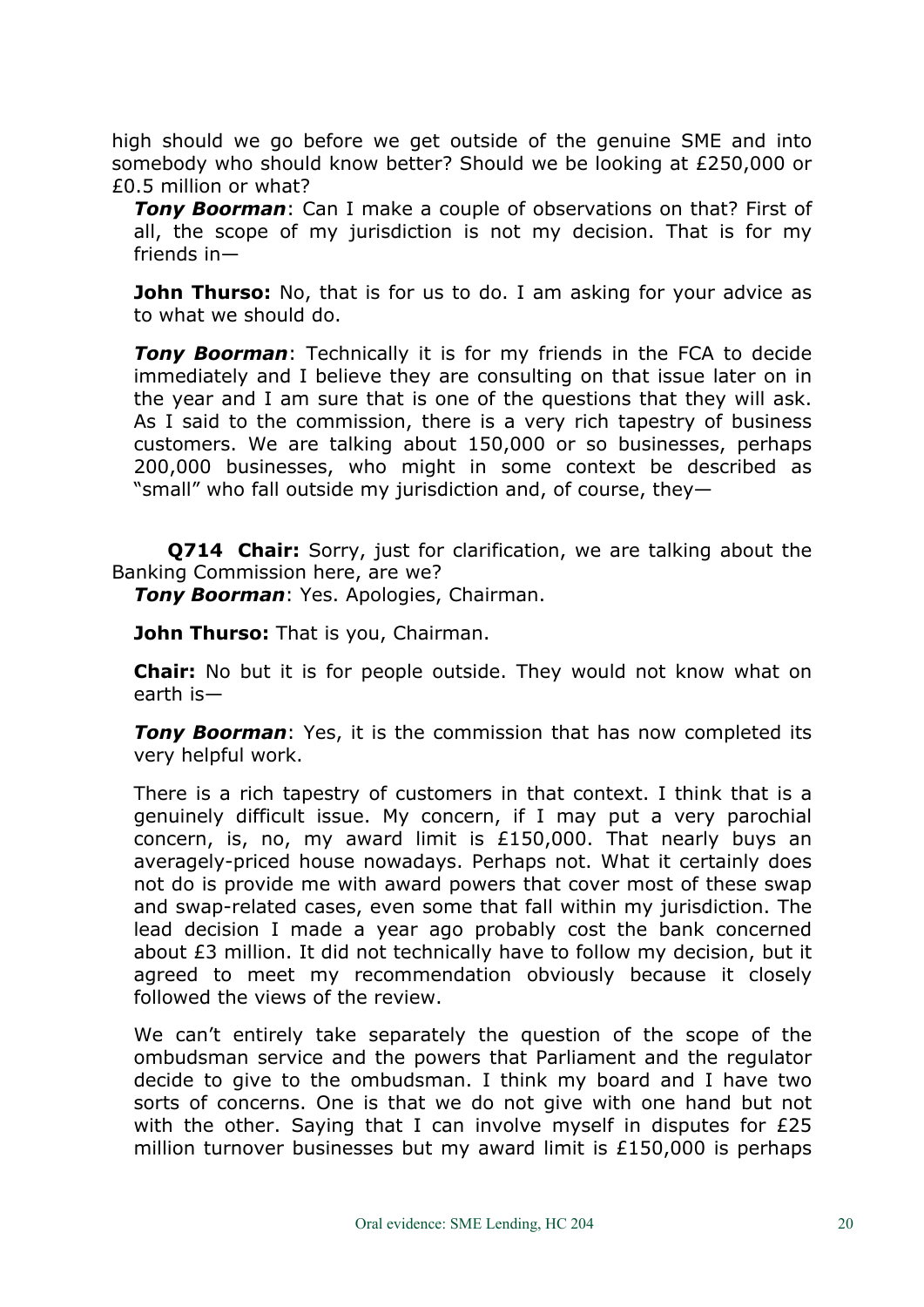a slightly strange offer to make. I am all in favour of making clear offers. The other concern is clearly at some point from my perspective a business-to-business dispute is one that is better resolved in court with court procedures rather than through an ombudsman service that is invited by Parliament to be informal and to make decisions on the basis of what is fair and reasonable.

I think there is a slightly philosophical question about how high would you like the ombudsman to go as well as broadly across what sectors.

**Q715 John Thurso:** But you would agree to setting it higher both in terms of size and award than where you are now; ideally?

*Tony Boorman*: As an ombudsman I always keen to offer our assistance to as many customers as we can.

**John Thurso:** Thank you.

**Q716 Chair:** Just before we leave that subject—how shall I put this? When you are sitting in your office on a quiet day do you ever jot down on the back of an envelope the powers and remit that you would like?

*Tony Boorman*: I have to say I can't remember such a day where it was that quiet or I took the time to do that. I think genuinely we are content with the powers that we have. The ombudsman has quite extensive powers not just to make awards but to issue directions to firms. I am pleased to say that in general, certainly in the banking sector, our decisions are well-respected and followed.

**Q717 Chair:** I just want to clarify this one key point. When you say you are content, is that you saying, "I am prepared to live with what I have", which is one end of the spectrum of contentedness, or is it saying, "This is what I want"? That is the question I am asking you.

*Tony Boorman*: I am certainly content with what I have, Mr Tyrie.

**Q718 Chair:** All right, that is the base case. *Tony Boorman*: The base case is established.

**Chair:** Now, what about the other end of the spectrum?

*Tony Boorman*: Not so much in the context of this. But there is a question mark that we have raised with the FCA in the past about the scale of our award limit. £150,000 is a lot of money and, again, we make an award on the basis of what is fair and reasonable and that is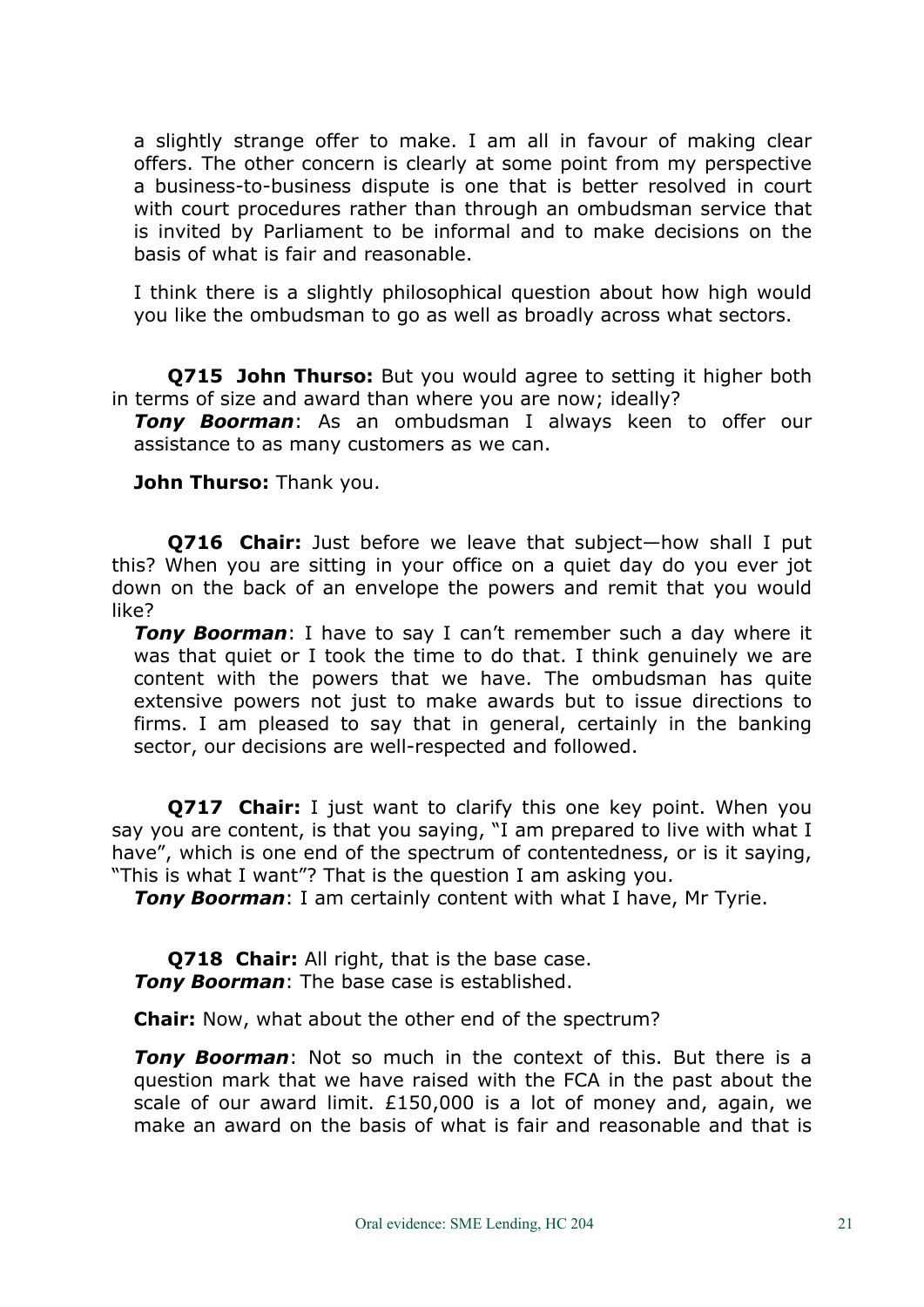often controversial in the sector, but when you think about a fairly typical house burning down—

**Q719 Chair:** We have rehearsed this point. If you want to write that down on the back of an envelope or not or in more detail, this inquiry by this Committee is an opportunity for you to put those in the public domain.

*Tony Boorman*: Thank you.

**Chair:** We are not going to demand it of you, but it is available to you. I want to put one last question in this area and then one very quick question from Steve Baker, because we are running behind time and then I know Mark Garnier has one or two quick questions as well.

**Mark Garnier:** Or three or four.

**Q720 Chair:** Three or four. You have said in earlier evidence just now, I think to John, that the courts are the correct place to sort out company-to-company disputes. Has anybody in the FOS given any consideration to the overall economic or welfare benefits to a quicker resolution procedure that can be called upon, which after all was one of the purposes for the creation of ombudsman services in the UK in 1960 whenever it was?

*Tony Boorman*: Certainly we are firm believers in there being significant benefits to that. We have not conducted much economic analysis of it, I confess, and it is quite difficult to construct some of the counterfactuals that you would need to do.

**Q721 Chair:** But is it not a crucial judgment that you need to make in order to come forward with the view, "Well, that should be for the courts"? If the courts end up log-jammed with heaps of very complicated cases, is that where you could cut the Gordian Knot?

*Tony Boorman*: You are very tempting as to the suggestions I might make in response to your invitation, Mr Tyrie.

**Chair:** I am having a go, yes. It is my job.

**Tony Boorman:** It is. I am just reflecting equally the nervousness of my board, and I have to say of myself as the ombudsman, about taking the ombudsman, with our powers of resolving matters on a fair and reasonable basis, into very sizeable financial disputes.

**Q722 Chair:** The social scientists tell us that bureaucracies have inherent in them a tendency to expand and your restraint is noted and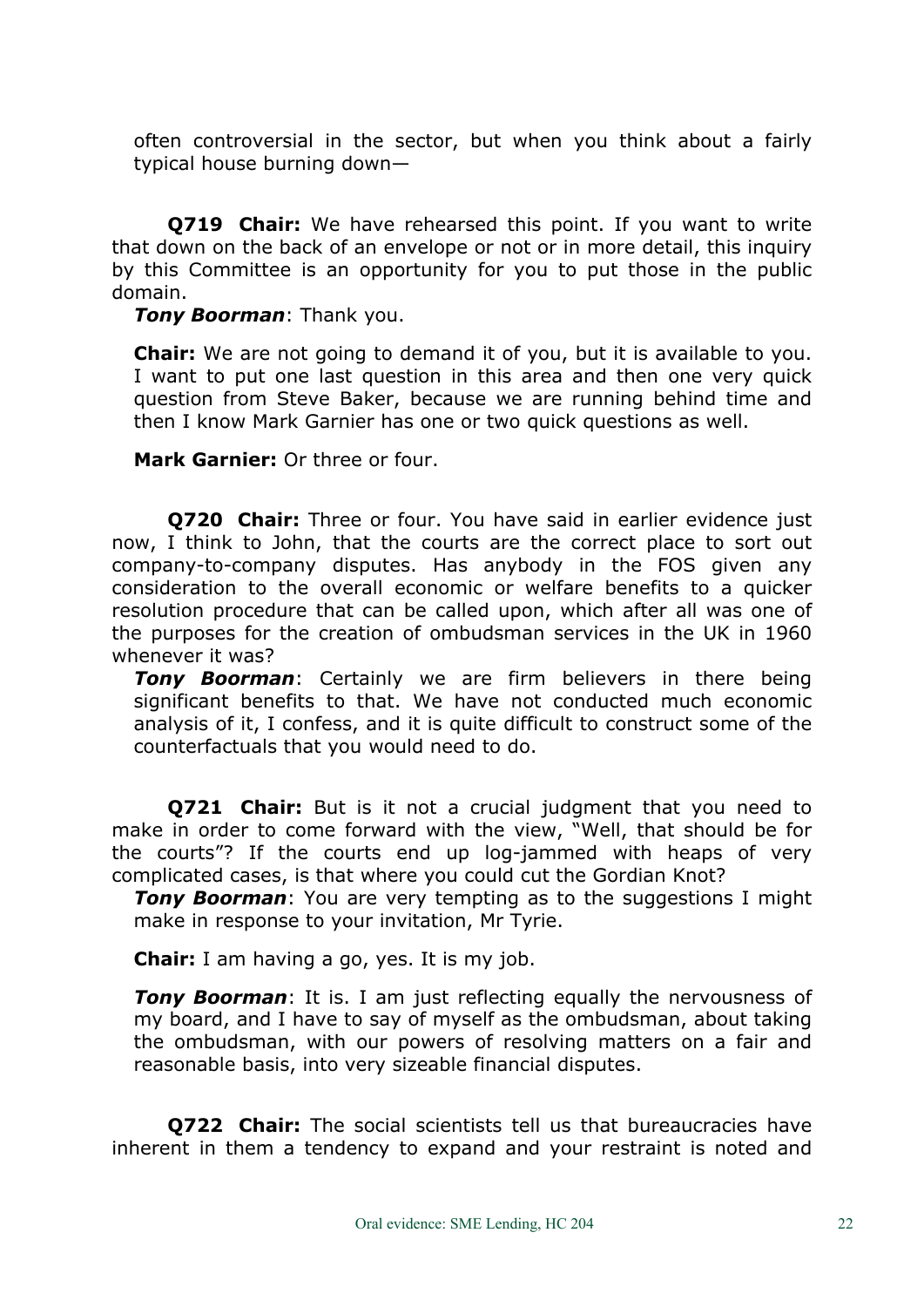admirable. I am pointing to a set of economic arguments that it could be argued are pointing in another direction.

*Tony Boorman*: I am very much in favour of those economic arguments, but I do believe that an ombudsman service provides those values.

**Q723 Steve Baker:** When we are considering the range of scope you all have sometimes I think it would be very easy to forget that we are all agreed that you and the market participants ought to be bound by the rule of law. When Mr Mudie mentioned to you a specific example of how a property might be undervalued in order to obtain an advantage by a bank—and it is something that came out, Mr Boorman, while you were speaking as well—I wondered what arrangements you all have in place to detect and prosecute simple fraud, where criminal activity has taken place among banks.

*Chris Woolard*: The FCA does not on the whole engage directly in those kinds of prosecutions. We do work quite closely with people like the Serious Fraud Office and indeed the police on occasion and we will pass and refer different issues if we come across them in the course of a case.

**Tony Boorman:** If we see serious issues of any sort that require regulatory or legal intervention that is outside our powers we will refer those in the first place to the FCA.

**Q724 Steve Baker:** Just finally, if I may, if two parties were to conspire together deliberately to undervalue a property, might that be a fraud that you would see was prosecuted? Might it be a fraud?

*Chris Woolard*: I would like to take a proper opinion on that, but, in theory, in the ordinary and natural definition of it, it sounds as if it is something you would want to go look at. Yes.

**Q725 Steve Baker:** Do you think it is conceivable that you are possibly too slow to pursue criminal sanctions when they might be available?

*Chris Woolard*: I think, on the whole, we pursue criminal sanctions around those areas where we are the lead criminal authority. There are fairly regular contacts between ourselves and other law enforcement agencies, particularly the police, where we have those kinds of issues.

**Q726 Mark Garnier:** Members of the FCA, to what extent do you oversee and regulate banks' internal complaints procedures?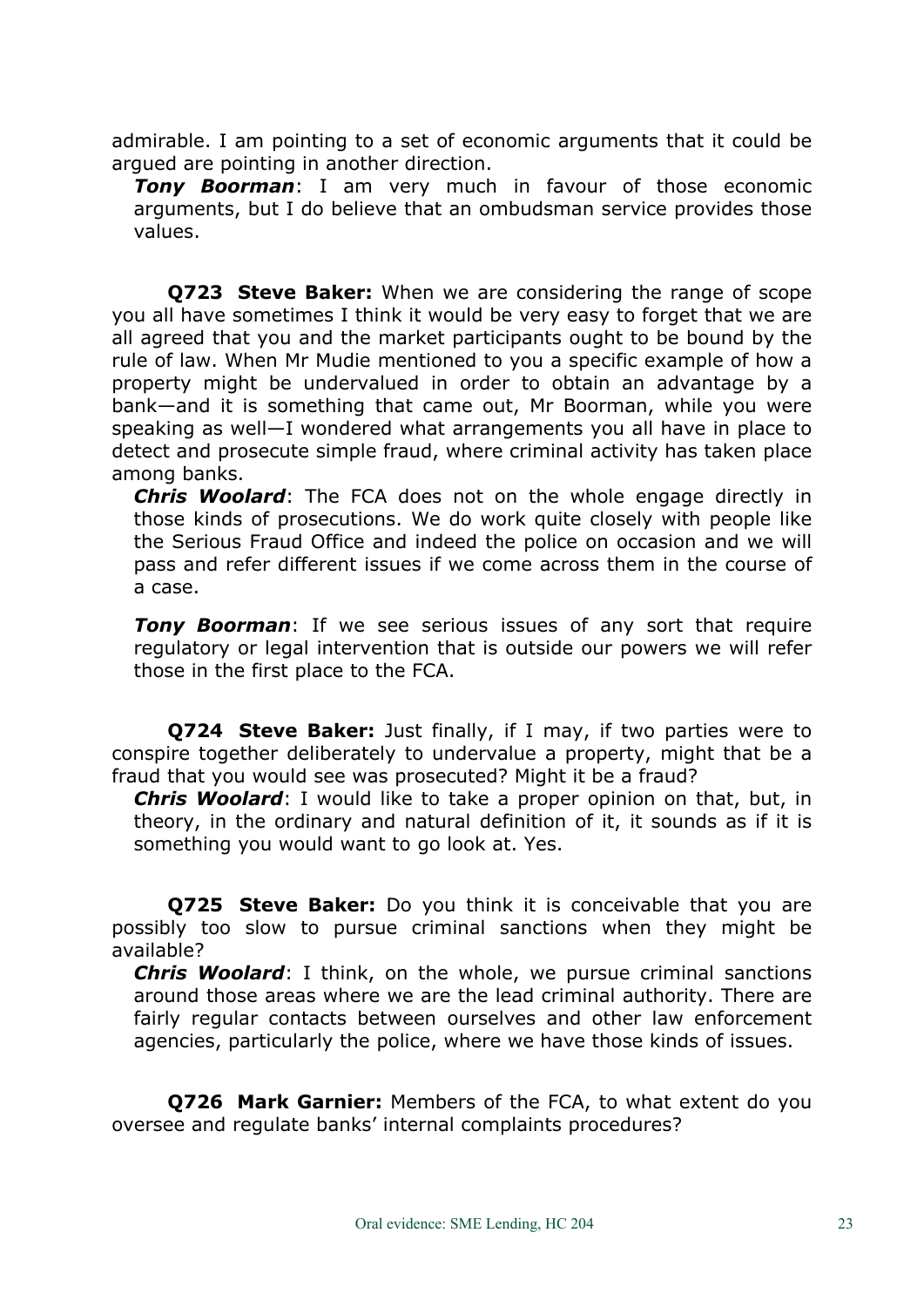*Chris Woolard*: For pretty much most complaints that banks deal with we have the ability to ensure that they have to abide by our wider rules around complaints procedures. One of the main points of entry we have to wider banking businesses that are outside of our remit is around the complaints process that they follow in dealing with their customers.

**Q727 Mark Garnier:** How do you oversee that? Do you go in and dig around and get it out in the open and that kind of stuff?

*Nausicaa Delfas*: There are a couple of aspects to this. First of all, we use transparency. A lot of the banks publish their complaints data and we have that on our website. We look at complaints. We have done in the past through a thematic review, after which we fine some banks. We use the complaints data and the intelligence we have on the handling of complaints for primarily three key indicators: first, how many complaints a bank is receiving; secondly, how many complaints are upheld; and, thirdly, how many are referred to the ombudsman. Of the back of that we may look to identify whether or not customers are being treated fairly in the complaints process and whether or not the banks are also looking at the root causes of the issues of those complaints.

**Q728 Mark Garnier:** That is quite an interesting point because on the Banking Commission we almost came to the conclusion that a lot of the Big Four banks are using FOS as an outsourced complaints department because they were just simply not dealing with it.

Ms Delfas, you mentioned transparency in terms of the complaints process and yet there is a huge amount of dissatisfaction among those people who are involved in the interest-rate hedging product scandal that the agreements between the banks and the regulators is absolutely secret when it comes to the redress schemes. Do you have anything to say about that?

*Nausicaa Delfas*: Referring to the statutory restriction that we are operating under as the FCA, we cannot disclose information between us and the firms, but we have produced a great deal of information on interest rate hedging products on our website and through discussions with MPs, campaign groups and media. There is a great deal of information about the review in the public domain.

**Q729 Mark Garnier:** I would certainly endorse that as vice chairman of the APPG. On this particular point you have engaged very well. I think it is laudable. Nonetheless there is a lack of transparency about things like alternative product redress offers and, having been involved in this quite heavily, I cannot see what the benefit is of keeping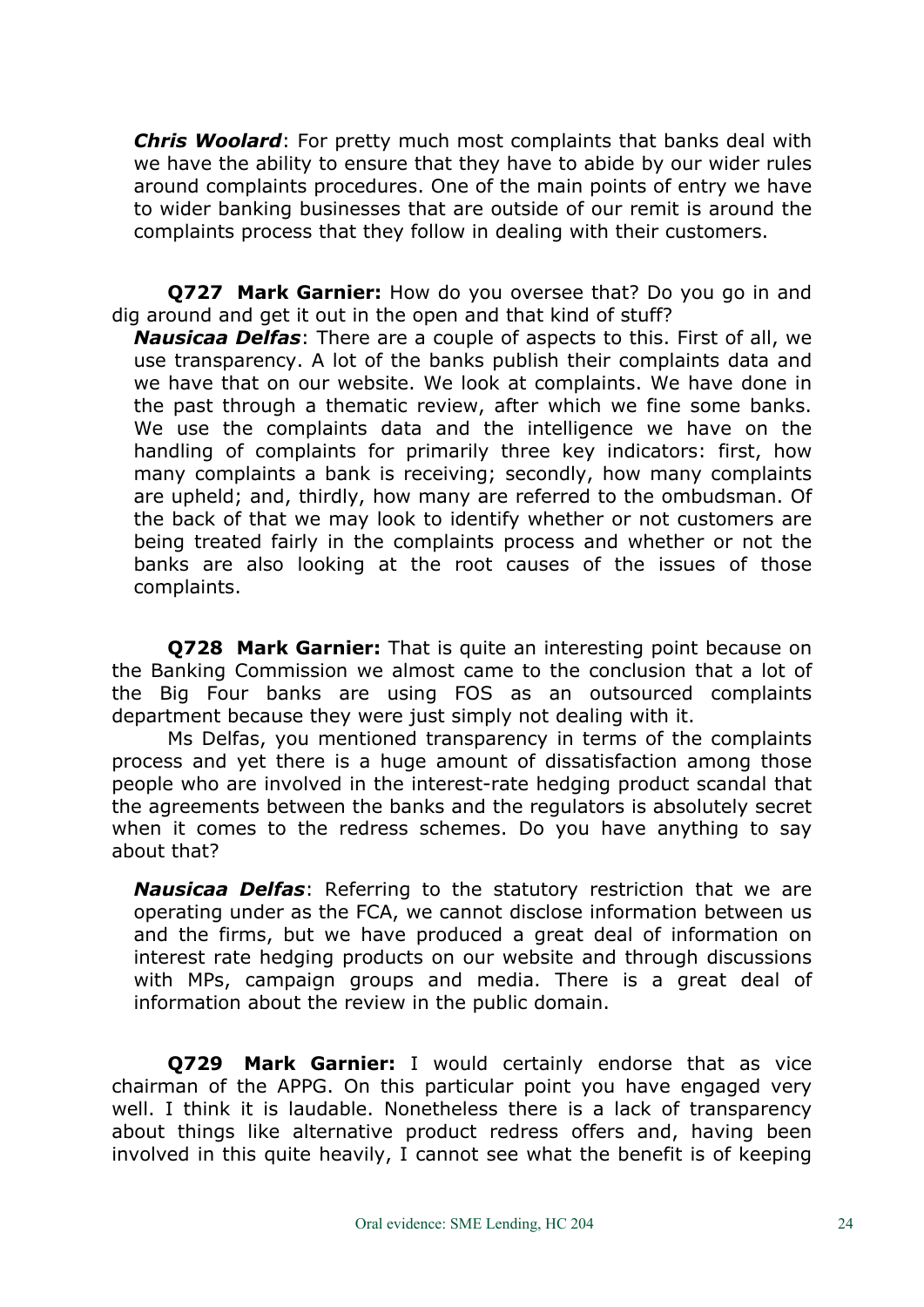these agreements secret. Given this opportunity for public scrutiny into this whole area, it seems there would be a huge benefit of revealing what the agreements are and what the expectation between the FCA and the banks are themselves.

*Chris Woolard*: It is probably worth saying we would be the first to recognise there is a tension here at the heart of this question, which is on the one hand the ability of this Committee, like any committee in the House, to call for papers and documents and evidence and on the other hand the operation of section 348 in particular, in terms of primary legislation and where it sits at this time. From our point of view we have tried to be as transparent as we possibly can within those constraints and tensions. There are absolutely issues around that. The banks could, in theory, consent. Indeed, I think last time you had Mr Adams in here as a witness one of the things he undertook to do was to have a series of conversations. We do not have that consent and, therefore—

**Q730 Mark Garnier:** Do you think the banks are sending a very bad message about the whole of this redress process, that they are not prepared to reveal the details of the agreements they have reached?

*Chris Woolard*: Personally, I think it is creating an area of mystery around it that is not particularly justified. I think the agreements themselves are relatively straightforward. They are relatively standard between each of the institutions and to some extent I think it is creating a situation in which there is a bit of a distraction, frankly.

**Q731 Mark Garnier:** The answer is "yes"; basically you think it would be a good idea. Just one final question, if I may, Chairman. All of these reviews and redresses have been conducted on a voluntary and mutually-agreed basis between the banks and the regulators. Have you ruled out any enforcement action against the banks on this or is that still an option open to you?

*Nausicaa Delfas*: We have not ruled it out but obviously our focus is to follow through with the redress scheme and make sure that redress is delivered to customers as soon as possible. That is the focus of our attention.

**Q732 Mark Garnier:** Sure, but once that is done that will leave you a big amount of space in order to try to start that, I guess.

*Nausicaa Delfas*: We will have to assess that at that time but our focus is on the redress scheme at the moment.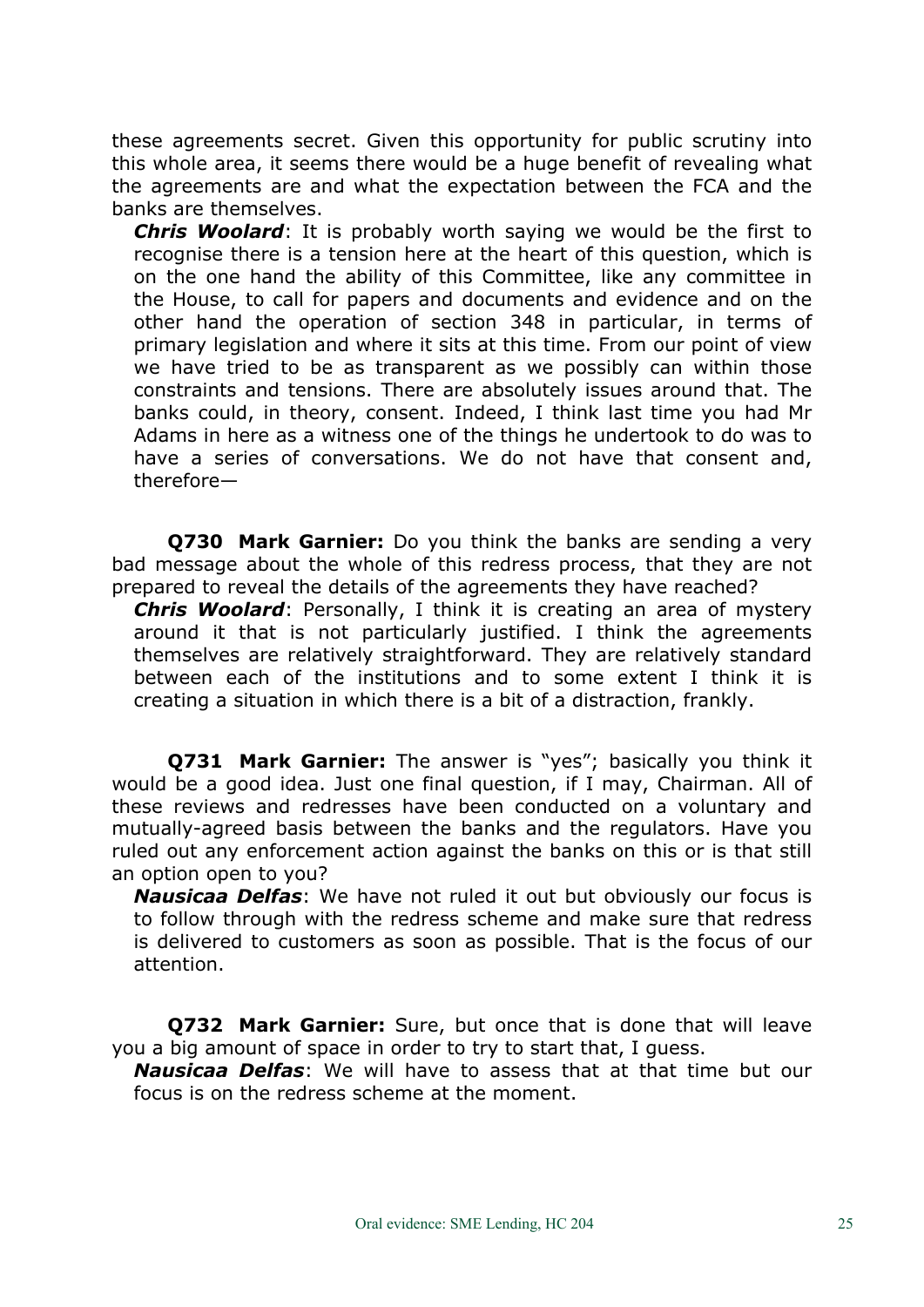**Q733 Mark Garnier:** Speaking as a banking commissioner as well as a member of the Treasury Select Committee, obviously what we are trying to do is to see how your interaction with the banks is going to drive better behaviour for the banks. Clearly this is a sorry story of appalling behaviour by the banks who were basically trying to make a bit of—there are a lot of reasons why it went on and I will not go into the details. Without having any enforcement action, what alternative method do you have to drive the banks to behave better if they think they can do this and the worst that will happen is they will simply have a moderately expensive redress scheme?

*Nausicaa Delfas*: Obviously this is an expensive redress scheme. It shows the costs of mis-selling and the costs of not treating customers fairly. Obviously, through our supervisory approach, we look at the culture, business models and strategies of banks. We have powers that we can use through supervision, as well as through enforcement, to require action and we have seen certain improvements as we have adapted our approach in becoming the FCA. We have taken action, for example, on financial incentives and the way that firms pay their sales staff and that has caused a number of banks to change their schemes already. There is movement in right direction. Obviously there is still a way to go.

*Tony Boorman*: I wonder if I could drop in at this point because complaints is an issue we are interested in.

I do think the whole notion of the regulation of complaints is a fairly difficult and balanced judgment. If I can go back to the Committee's earlier questions about competition, one would hope in a competitive market that people would be responding thoughtfully and constructively to their customers' concerns. That is how some of those models work, isn't it? It is a disappointing feature of this market that regulation seems to be so required in the handling of customer complaints. I manage to deal with lots of retailers about lots of difficult things. It does not need much active supervisory regulation to achieve that.

As the Banking Commission, I think, considered itself, a lot of this is about culture and the culture of the leadership of these organisations. I have to say, from my discussions with the chief executives, certainly of the major banks, it is a point that they have very much taken to heart. One can—and I suppose I do because I am kind of paid to do so—treat that with a degree of cynicism given some of their past record. But I have to say some of the messages coming down very clearly from boardrooms—thanks to the pressure that this Committee and the regulator have placed—is beginning, in my judgment, to make a bit of a difference. It is early days, but I do think there are positive signs that are now evident in some of the major banks that they are looking again at this issue.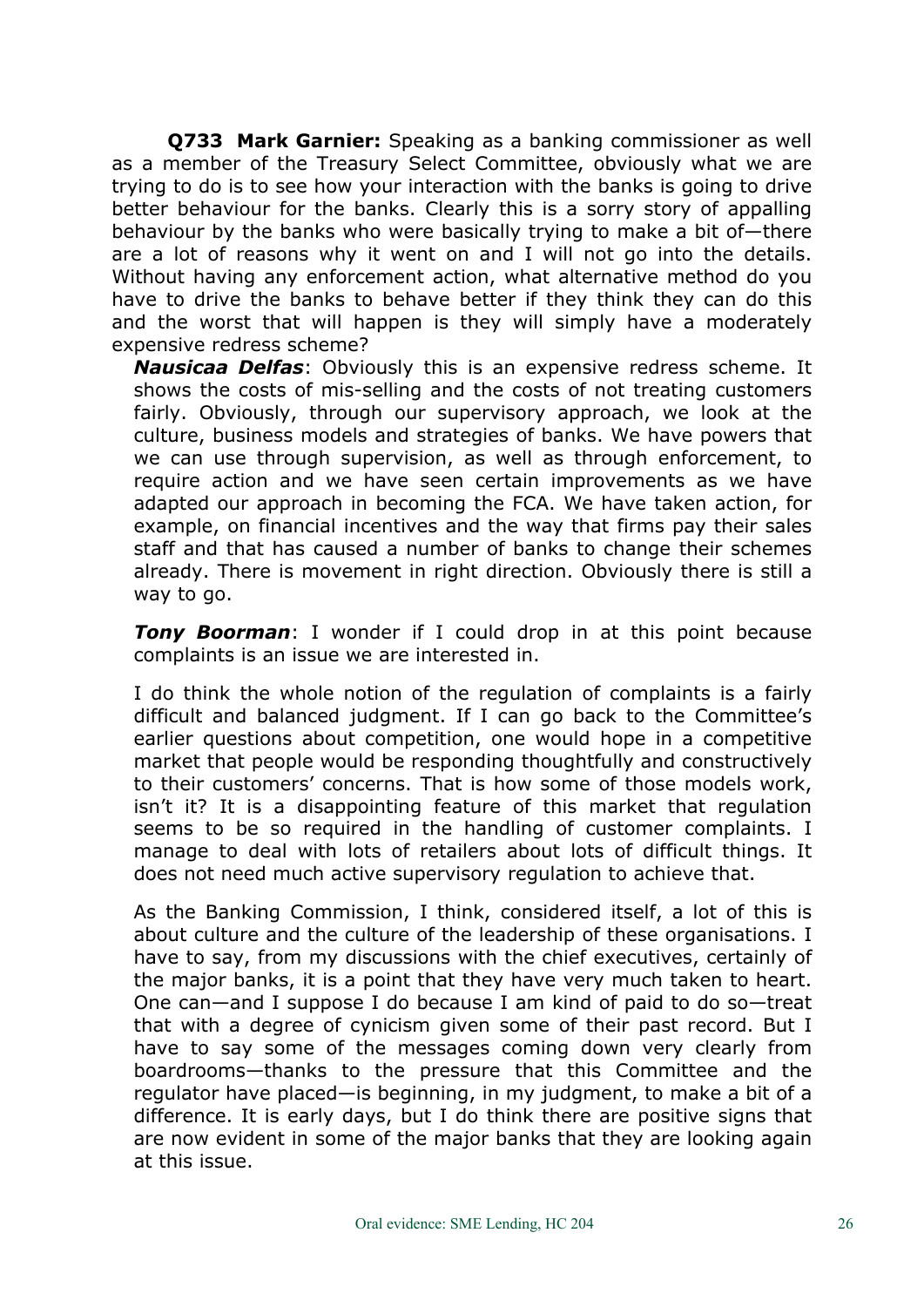If I were to have an area of concern, I suppose that the SME sector and those engaged with SMEs have been, in my experience, some of the least customer-focused of the people that I meet in the banking sector. I think that is one of the challenges that the review process and all of us have been facing.

**Q734 Mark Garnier:** Can I just make one final point? I entirely agree with you that I think the will from the senior management of these banks is absolutely sincere in trying to drive better standards. I have no doubt that that is the case.

What troubles me, though, is the interaction between the regulator and the banks when you have enforcement actions. I think the best example of this is the fine levied on Lloyds for the mis-selling of these insurance products. This was very much a new crisis. It was 2010 to 2012 when this happened, so well after the banking crisis and well after there was this resolve by the banks to tidy up their act. This was clearly a new type of scandal.

What troubled me was Mr Wheatley's evidence that he gave to this Committee where he said that none of the people who were doing the mis-selling—only the managers that had been incentivising them—were brought to any account with the regulator. I think they referred to it at the time as a post-modern Nuremburg defence: they were only obeying their bonus incentive scheme. It troubles me that if you want to try to drive standards you have to do it in the line of defence. You have to do it absolutely with those people who interface with the ignorant customer, or maybe less ignorant these days. If you let those people off the hook you are not going to get the push-back to the managers to question whether what they are being asked to do is the right thing or the wrong thing.

I do not necessarily need a response to this, but the point I would make is this: do not hesitate to bring enforcement action against those people absolutely in the front line who, for some reason, think selling their goldfish an insurance product is a good idea to meet targets. Clearly they think something is going wrong and they should be doing the push-back and incentivising them with a bit of stick and carrot is a way of making sure that you are driving better standards right from the first lines of defence, that interface with the customer.

**Chair:** No response at all to this last statement?

*Chris Woolard*: I am very happy to give you a response. I know you are pushed for time.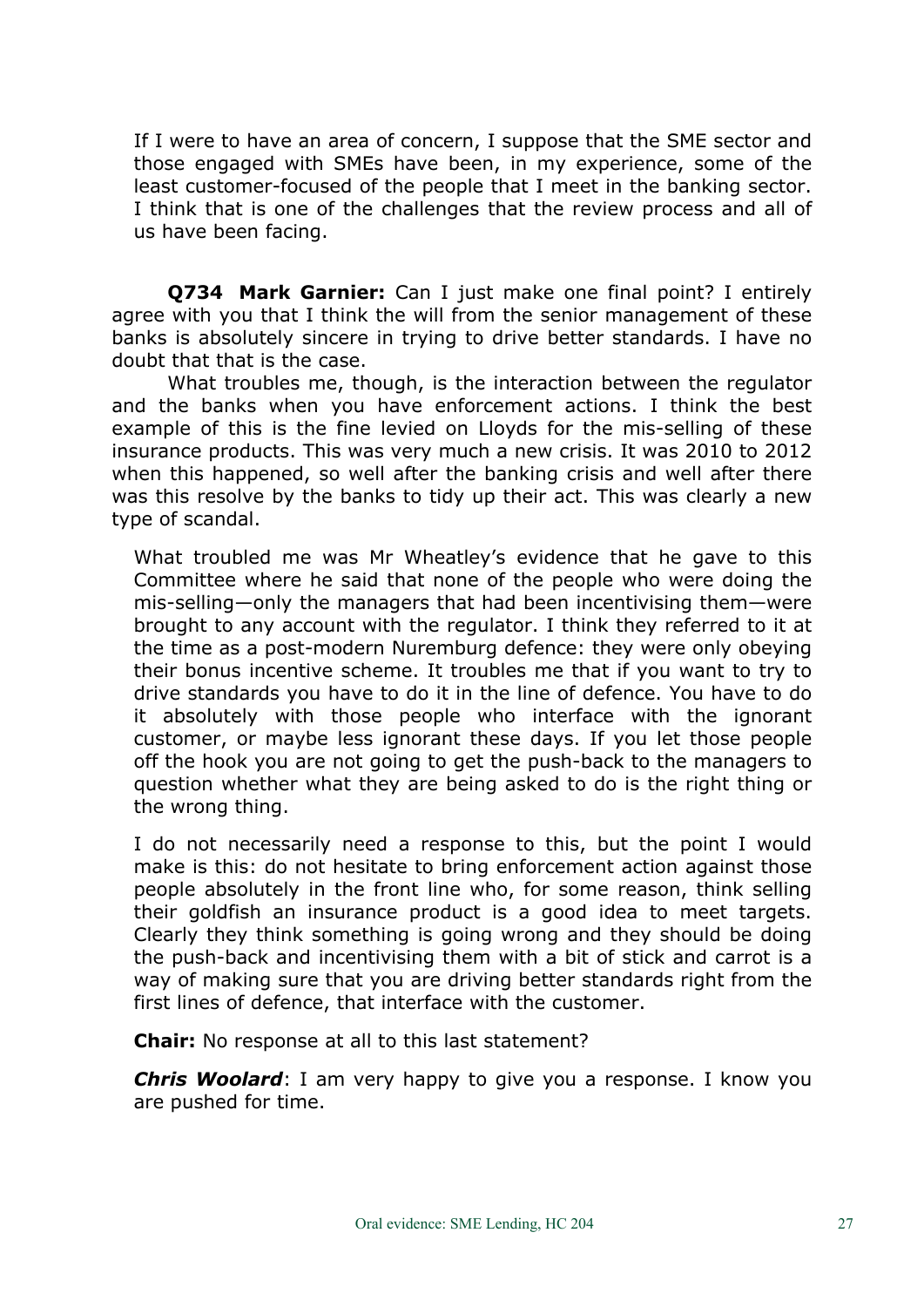**Chair:** We are always pushed for time but if you have something concrete you want to put on the record please do.

*Chris Woolard*: I will just say, very briefly, clearly the banking format gives us new powers around senior persons and indeed the regime that flows down from that. As we have said publicly, we expect to consult on that very quickly but, in terms of the points you have made, Mr Garnier, we are very aware of those.

**Q735 Chair:** The Banking Commission was—and this Committee is too—particularly concerned about certification and the application and implementation on which there was some initial foot-dragging and we are still concerned about it. That was a statement. Mr Boorman?

*Tony Boorman*: I spend a bit of my spare time, when I should be writing envelopes for the benefit of the Chairman, as a non-executive of my local hospital and I think the steps that the health service has taken to remind us that frontline staff have some responsibilities for whistleblowing when the wrong pressures are in place are an interesting comparator model for us to have a little think about.

**Chair:** That is very helpful. Thank you very much indeed for giving evidence to us this morning. We are going to take a five-minute break and resume at 11.28am.

## **Examination of Witnesses**

*Witnesses:* **Andrea Leadsom MP**, Economic Secretary, HM Treasury, **Alison Cottrell**, Financial Services, HM Treasury, and **Jeremy Pocklington**, Director, Enterprise and Growth, HM Treasury, gave evidence.

**Q736 Chair:** Thank you very much, all three of you, for coming to give evidence this morning and thank you in particular to a former colleague of ours for coming. It is very good to see you again and it is always good news to discover that promotion is possible from this Committee into the ranks of Government. I felt that to describe it as a promotion would be the right thing to do but in time, Andrea, you are going to tell us whether you think it is indeed a promotion. Can I begin by asking you whether you have found that your enthusiasm for competition in financial services, which was very much in evidence when you were with us, has in any way been dampened now that you are in the Executive?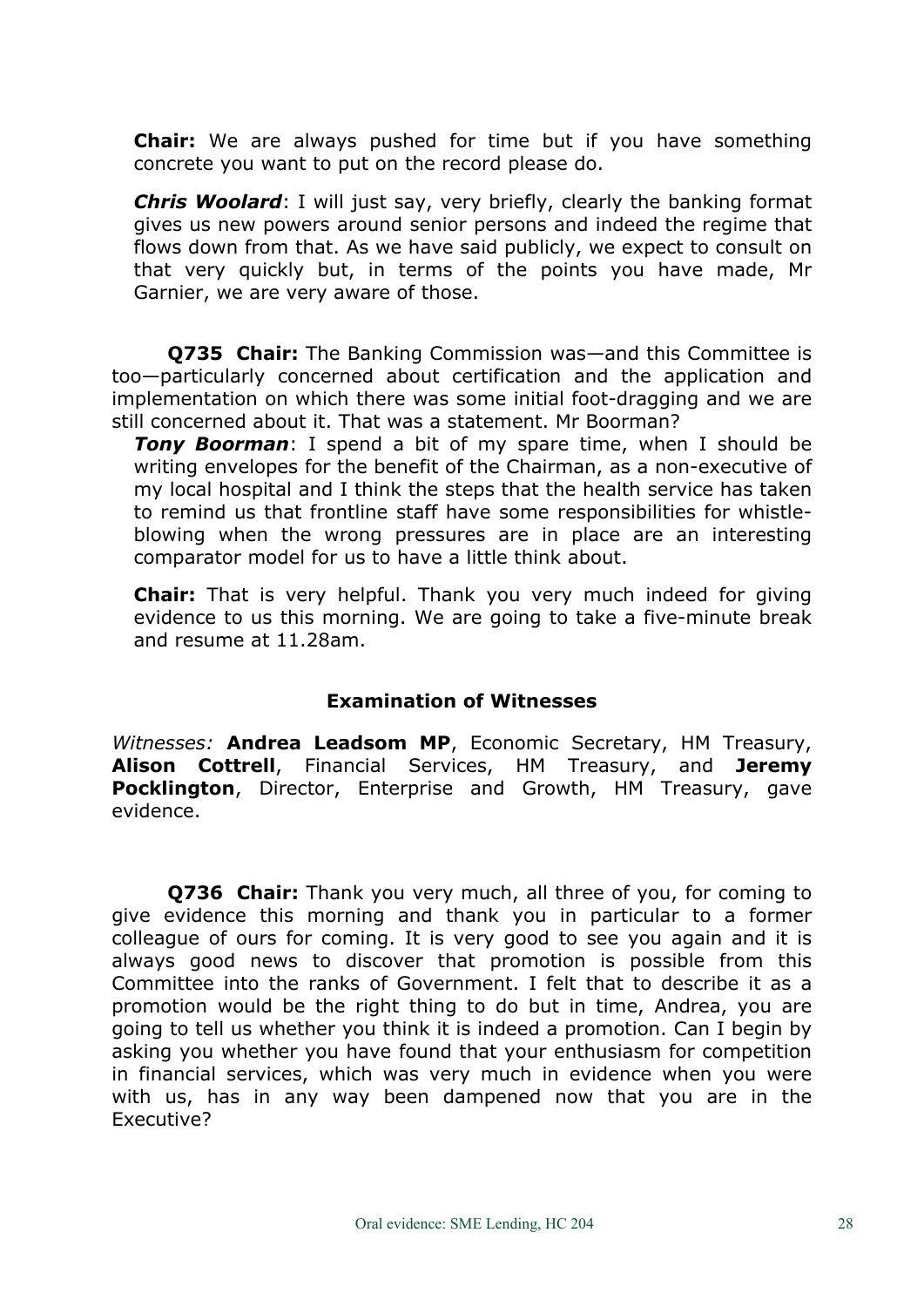*Andrea Leadsom*: Thank you, Mr Chairman, for inviting me here today. The first thing I would like to say is I am very much missing the Select Committee. I am delighted to be back even though not in my usual place, which is now taken over by Mr Baker, very admirably.

The second thing I wanted to say is that the four years on the Treasury Select Committee is the most astonishing preparation for ministerial office in the Treasury.

The last thing I want to say is that on arriving in this role—where, as you know, I have been for just over two months—it is incredibly impressive to see the influence that the Treasury Committee and others have had on the way that thinking has developed in the Treasury. My early observation is that the system works, that the Treasury Committee does a fantastic job. If I can flatter you, without at all hinting that I might want you to be kind to me in the questioning, then I will do so.

But specifically in answer to your question, no, my enthusiasm for competition is stronger than ever. I certainly think that the influence of this Committee on the competition agenda has been felt. There are a number of measures that the Government has taken—I am not sure to what extent they have been fully explained to the public as a whole—not only on competition but also on transparency to try and promote greater competition. These are two features of what I have seen on arriving in office. I am happy to expand on that if you would like me to.

**Q737 Chair:** Why don't you say just a few more words on that since you have obviously given some thought to that point before you arrived?

*Andrea Leadsom*: Well, specifically on transparency, which is so important, as we know, we have 80% of all SME lending is done by the Big Four banks.<sup>1</sup> The Herfindahl Index of Concentration suggests that the BBA's latest estimate is that SME lending is just over 2,000, which is extremely concentrated, versus other measures on, for example, credit cards at just the concentrated level. SME lending is a particular problem. Obviously we cannot suddenly magic a whole bunch of new challenger banks overnight, although good progress is being made. So what the Government has been doing is looking at measures to improve the data sharing. For example, in the Small Business Bill last week we have announced that credit histories will be required to be made available through credit ratings agencies so that challenger

<sup>1</sup> *Note by witness:* meant to say *'*80% of SME's main banking relationship is with one of the big four banks'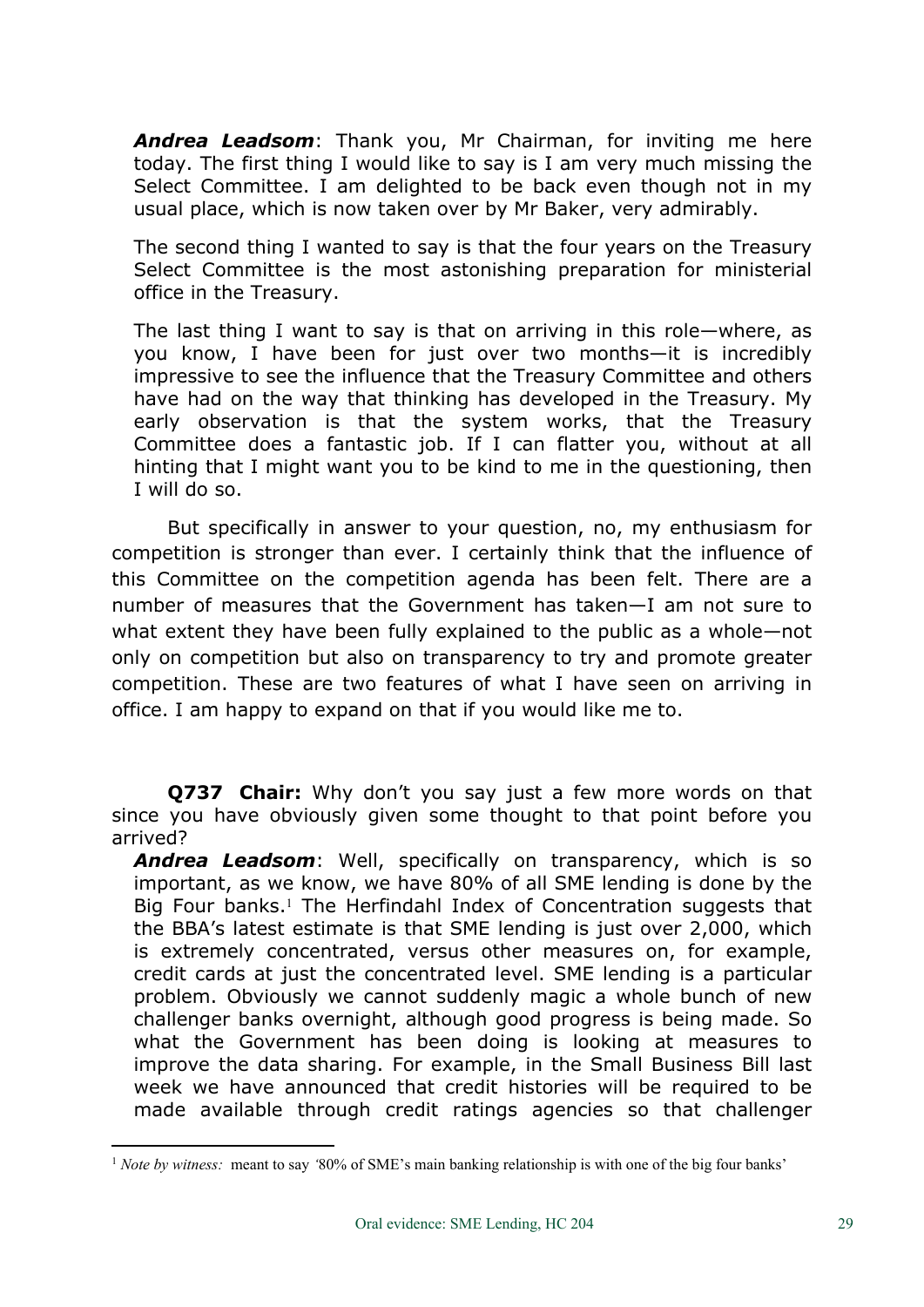banks, with permission, will be able to look for new opportunities for lending. We are also consulting on requiring the big banks to make referrals. So where they do not make a loan, they will be required to refer to challenger banks to give them the opportunity. We have also got the postcode lending data, which requires the big banks to demonstrate by postcode where they are lending so that challengers can see where the gaps are.

Another new initiative, which I launched just a couple of weeks ago, is the business banking insight, which is a quarterly survey of a random group of SMEs that will rate them according to service, availability of funding, terms and conditions in all different categories. So it is, if you like, an SME-led insight, which first of all enables banks to look at themselves and areas they can improve on but also for challengers to see what they could do, where the gaps are and so on. So all of those things are I think are really important in improving the competitive outlook.

**Q738 Chair:** Do you feel overall that the regulators have done enough to push forward the competition objectives that we gave them for which you were a great enthusiast, and indeed instrumental—in getting further action on the statutory objectives of the PRA?

*Andrea Leadsom*: That is a really difficult question to answer. Regulation has been a bit of a moving feast, as we know, since 2010 where we completely changed all the regulation and things have moved on. As you have just heard, the Financial Ombudsman Service is now looking at whether it should go up the scale.

**Q739 Chair:** Why don't I put the question slightly differently and in an easier form: are you able to give us a commitment you are going to help us hold their feet to the fire in making sure they do this and make it effective?

*Andrea Leadsom*: Absolutely. Yes, absolutely. I certainly think one area where there has been enormous improvement is in the provisional authorisations for new banks. I think we were all quite taken aback in 2010 when we discovered that Metro Bank was the first new full service banking licence in 100 years. Now the PRA is in talks with over 25 new banking applicants and they have had something like 47 pre-banking authorisation discussions. So that is a raft of difference, but, yes, I can certainly give you that assurance.

**Q740 Chair:** Someone in the Treasury is keeping an eye on making sure that another logjam doesn't develop and making sure there are no Catch-22s in the system?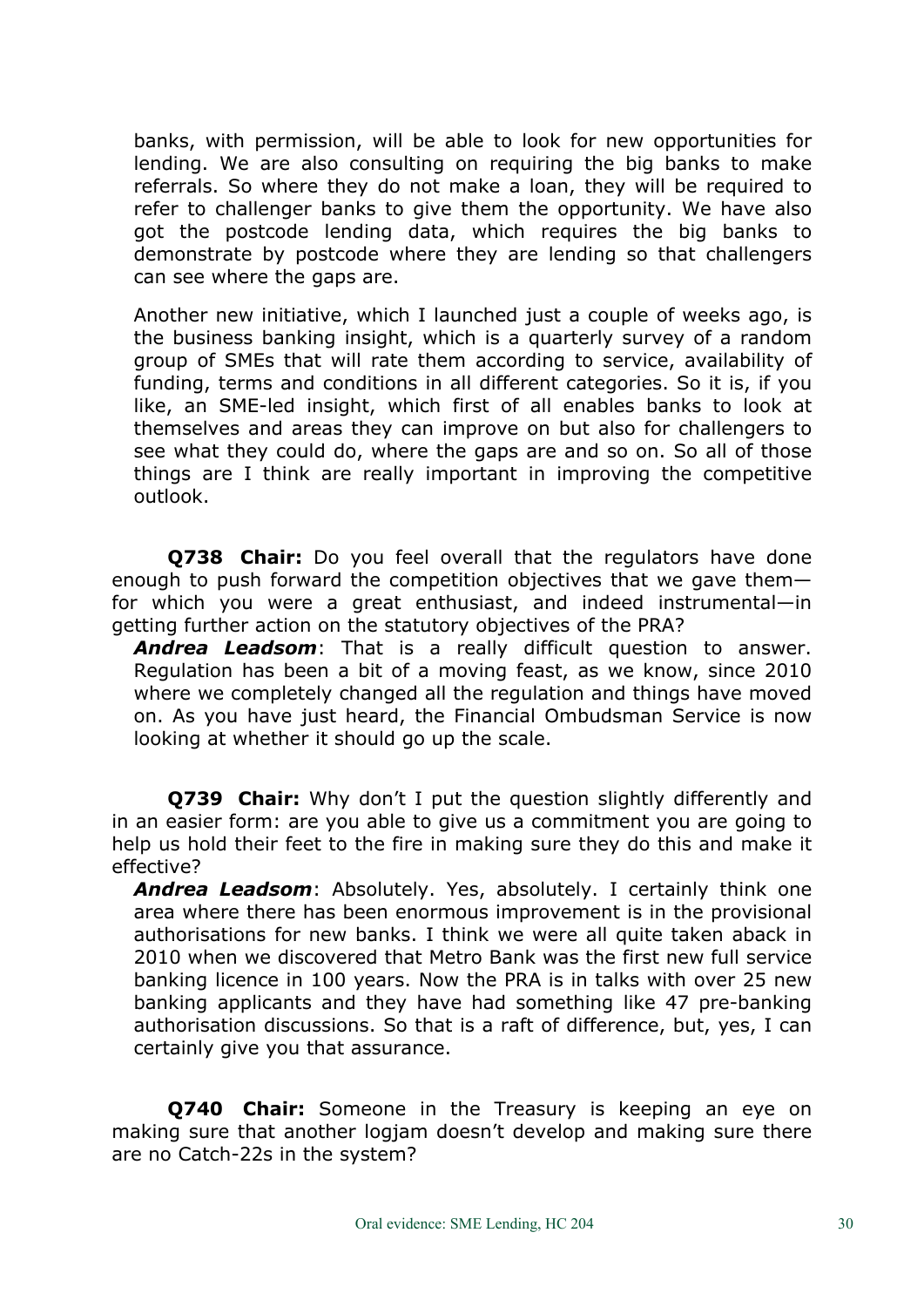## *Andrea Leadsom*: Absolutely, yes.

**Q741 Chair:** One last question before I pass the questioning on to Jesse Norman. There is quite a lot of unregulated lending, not by volume but by type, developing in the market. How much unregulated lending do you think we can accept?

*Andrea Leadsom*: There are particularly new diverse sources of finance such as peer-to-peer and crowd funding, and in those new markets—peer-to-peer we already know is being brought under a regulated environment and crowd funding is being considered for that and consulted on<sup>2</sup>—where new and completely diverse sources of funding are emerging it is important that we stay on top of it and have a close look at it and make sure that it does not become either a systemic or, indeed, a mis-selling risk. I think it is important that we stay on top of things as they change, however there is this fundamental principle that business lending itself is not regulated. It is provided normally by regulated entities but business loans themselves have not traditionally been regulated and I think according to the industry, there is not an appetite for general business lending to come under regulation.

Do you want to add anything to that, Ms Cottrell?

*Alison Cottrell*: No, I think that is absolutely right and one of the balances we always have to strike is when we get the innovative sources of lending and other sources of funding developing, at a point you do get a demand from those firms for regulation. Generally that is because it helps them reputationally; it makes sure that everyone in the market is behaving well on a level playing field. But what we have to be very careful about and work very closely with the regulators on is to ensure that regulation when it is brought in is proportionate so that it does not just protect the incumbent and keep other new entrants out. That is what we have seen, as the Minister referred to there with respect to peer-to-peer and crowd funding.

**Q742 Jesse Norman:** I must say that last sentence is not what I would have expected a Treasury official to say. I am very pleased to hear you say that: proportionate; keep barriers to entry low, encourage the competition. That seems thoroughly good.

Minister, may I say, we have gained a son but we also lost a daughter and we are very much missing her? May I also say how thrilled I am that your transition to the Treasury has not affected your trenchancy of

<sup>2</sup> *Note by witness:* meant to say that 'the FCA has recently published details of its approach to regulating crowd funding'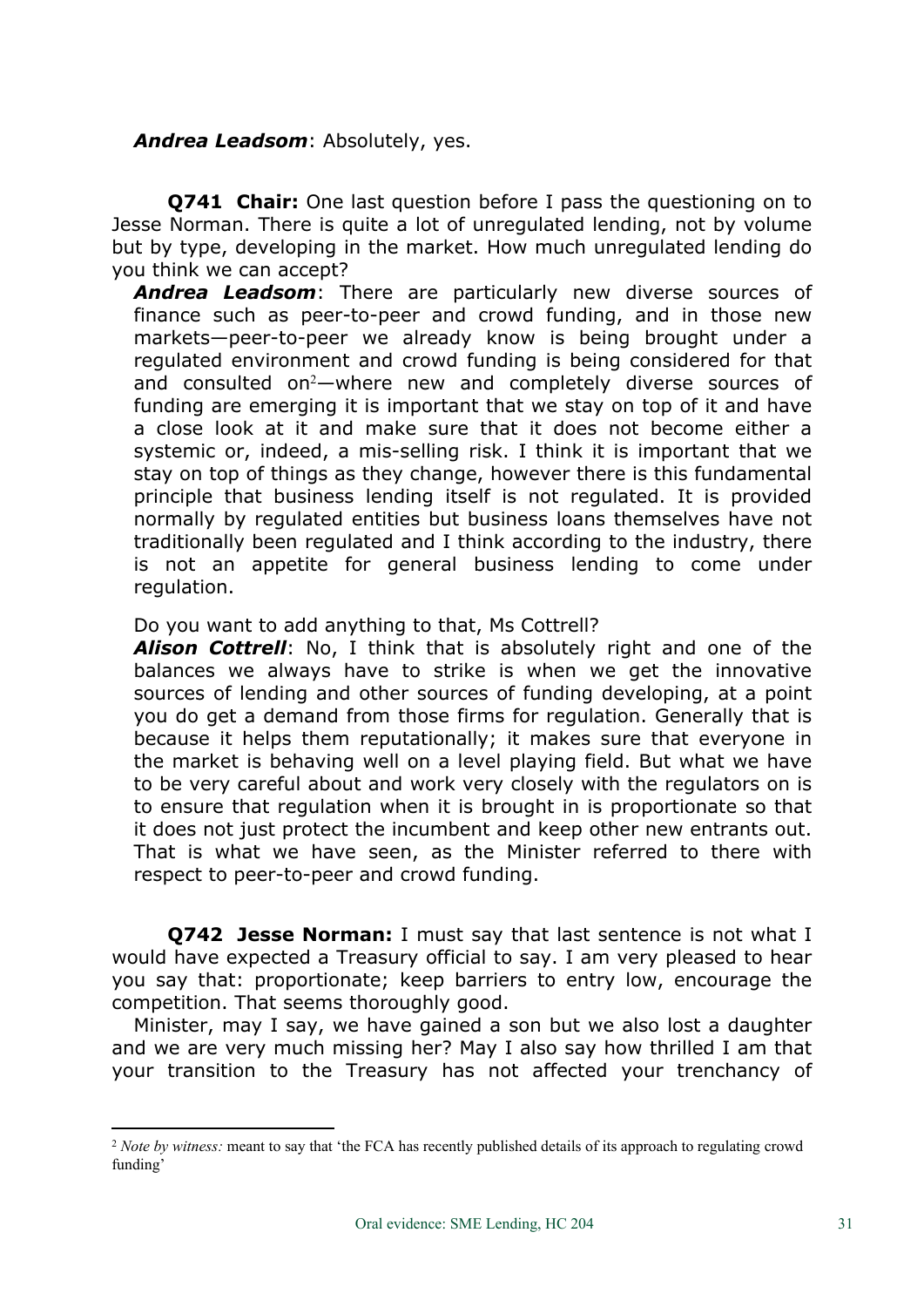language at all? The Committee, as you can appreciate more than anyone, enjoys crisp answers.

**Chair:** And questions.

**Jesse Norman:** Thank you for that, Chairman. I look forward to your interventions on my questions. Minister, I take it that you still think competition in this area is pretty inadequate.

*Andrea Leadsom*: Absolutely, yes. In the area of SME lending, absolutely, yes. There are improvements but there is a long way to go.

**Q743 Jesse Norman:** Would you also share my view that competition is not antithetical to safety; that competition and safety sometimes go together because you have, as it were, a more spread-out, more resilient market and not quite as—

*Andrea Leadsom*: Yes, and I would add a third, which is transparency. I think if everyone knows what is going on, they know what is on offer, they know when they are being given a bad deal and they know where they can get a good deal, that also keeps things safe and is as good as regulation in many ways.

**Q744 Jesse Norman:** So the model we evolved was an oligopoly banking system that was supposed to be safe but turned out to be not at all safe?

*Andrea Leadsom*: I completely agree.

**Jesse Norman:** Also rather poor on service.

*Andrea Leadsom*: Absolutely.

**Q745 Jesse Norman:** Thank you. Obviously it is a source of great concern to this Committee that SME lending has been so subdued. How would you value the Bank of England's performance on that? Obviously they have ultimate responsibility for the regulation of the system.

*Andrea Leadsom*: Following the financial crisis and the regulative changes, the new capital requirements and so on, it was completely inevitable that banks could not be in a position to just carry on lending as if nothing had happened. Equally, of course, as we know, there is a huge raft of SMEs—something like 80% of SMEs—who are not borrowing for whatever reason. So SME lending has been very poor on a net basis—on a gross basis it has been growing, on a net basis reducing—ever since 2008, 2009 and that is a function of a huge number of things.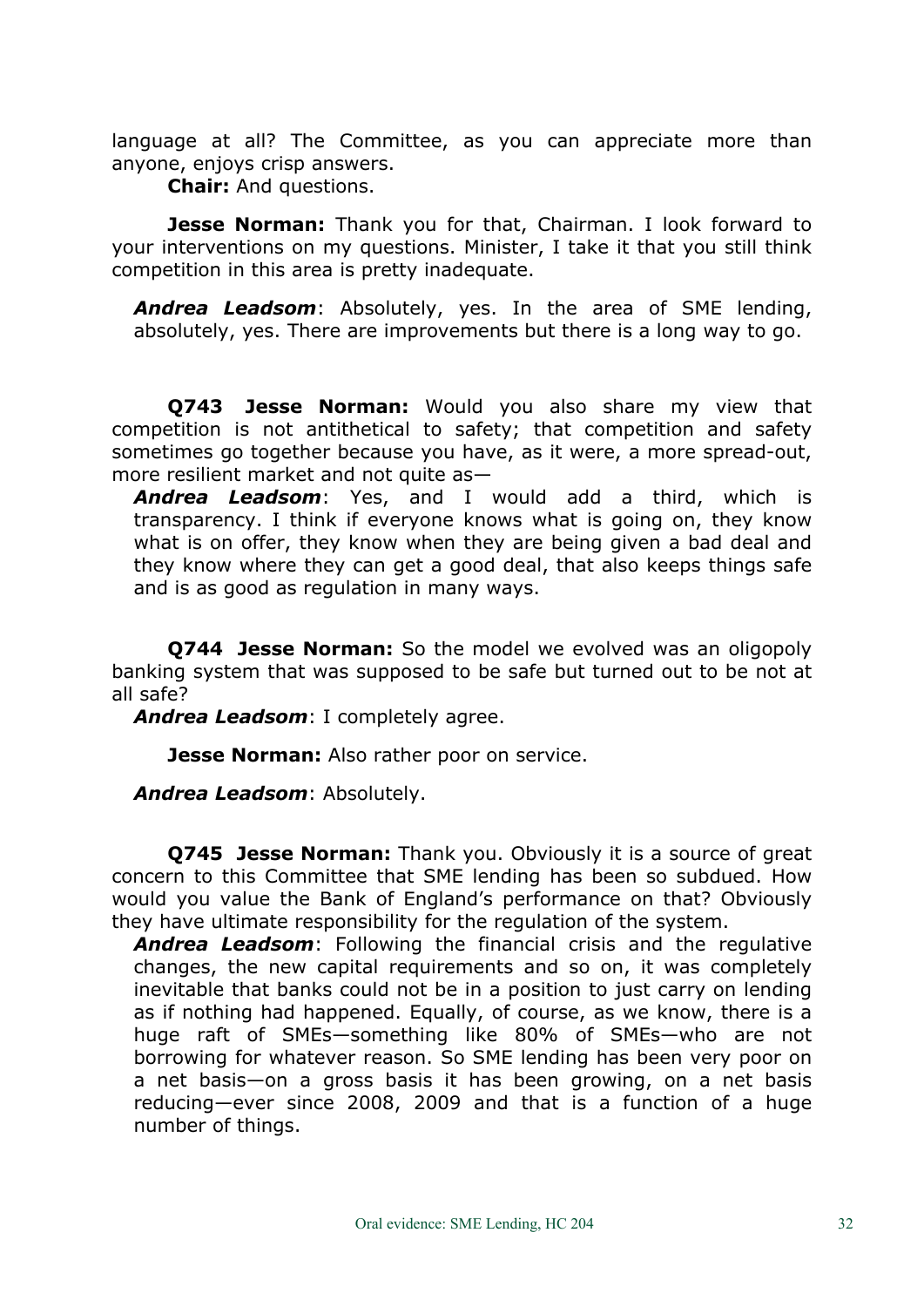I do not think it would be right to say that it is simply that the banks have not made finance available. Equally there is a question to be asked about why SMEs are not borrowing and that has, I presume, quite a bit to do with confidence in the economy and so on.

**Q746 Jesse Norman:** I should also ask the question whether you think the Bank of England was very slow to pick up the issue of SME lending and to try to think about how it could support that or boost it?

*Andrea Leadsom*: Yes. I think as we all recall at the time we were urging the Bank of England to look at SME lending and they were saying it was not in their remit to pick sectors. So the Funding for Lending scheme came in as a Government solution to facilitate the finance being made available to the banks and the carrot was, the more you lend to SMEs the more funding you will get. In other words, what the Government were trying to do was to facilitate that lending but the Bank of England, I think, still remains adamant that they are not there to pick sectors.

**Q747 Jesse Norman:** But the point where the Bank did start to accept that it was responsible in the SME area and was specifically trying to target small and medium-sized enterprises, that has been pretty slow and pretty ineffective, hasn't it?

*Andrea Leadsom*: It has been slow. The Funding for Lending Scheme has been rather successful, there is evidence—

**Q748 Jesse Norman:** No, but in the SME sector particularly. *Andrea Leadsom*: No. The FSB has said that they believe that the

Funding for Lending Scheme has kept costs of lending to small businesses down, and there is evidence that gross lending has grown. I would agree with you that the Bank of England was slow, but subsequent to that we have had a massive shock to the system and banks are still trying to sort out their balance sheet. So there have been all sorts of headwinds against an improvement in the lending environment that is not just about slow-to-act regulators.

**Q749 Jesse Norman:** Just to be clear, would you be comfortable with—obviously we heard from the FCA earlier—and would you support, a reduction in capital requirements; easier and more cost effective access to the Funding for Lending Scheme for these challenger banks?

*Andrea Leadsom*: I would not necessarily say I would go for smaller capital requirements. I think that is very rightly, properly, a regulatory issue that is about safe lending. But in terms of access to Funding for Lending, access to funding for challenger banks to be able to on lend to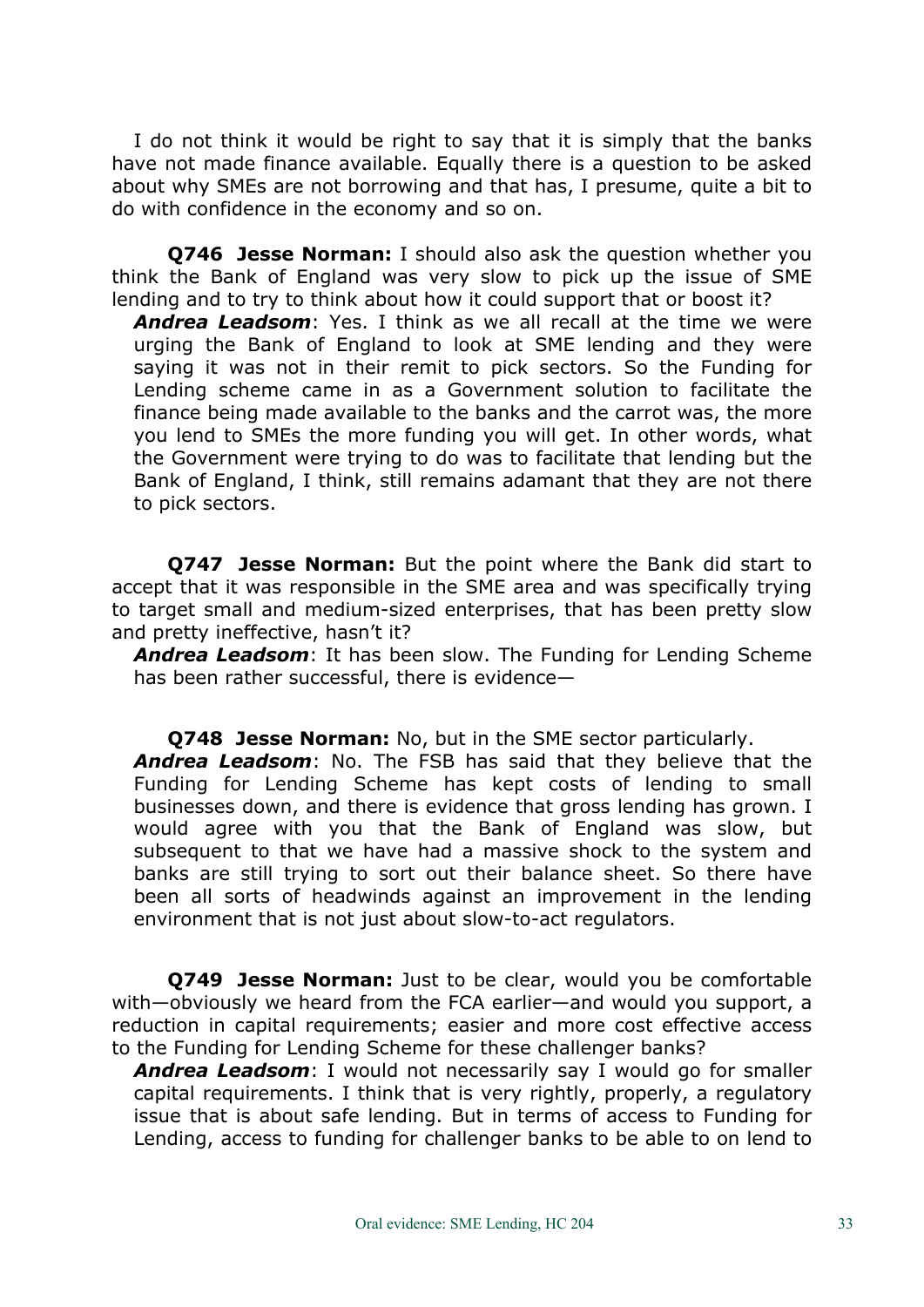SMEs is absolutely critical, as is data sharing, referrals access and so on to enable them to access who wants to borrow.

**Q750 Jesse Norman:** Do you think the Government ought to consider a specific further scheme that is designed to support challenger banks in the process? You now have a raft starting to get going; you might be able to get five, ten, 15 of these banks to draw on specific funding arrangements that would allow them a more rapid entry into the market?

*Andrea Leadsom*: It is a very interesting idea but it is not clear to me that you would need a specifically challenger-bank targeted measure. As I tried to outline in my opening remarks, there is a huge raft of opportunities that are there specifically to support getting challenger banks to be able to identify where the potential demand is for loans, through postcodes, through credit referrals, through direct referrals and so on. Those kinds of measures are specifically targeted to support challenger banks. It is just not clear to me that they need some other specifically financial incentive. But it is worth considering.

**Q751 Jesse Norman:** But you might consider it if the other schemes were not panning out as quickly—

*Andrea Leadsom*: Yes, definitely worth considering.

**Jesse Norman:** —or if FLS gets withdrawn then you might consider that?

*Andrea Leadsom*: Definitely worth considering.

**Chair:** Very helpful and interesting exchanges. Mark Garnier.

*Andrea Leadsom*: Ms Cottrell has a comment to make.

*Alison Cottrell*: I think it is a very good point and, as the Minister says, we are always open to new ideas, but also as the Minister has said this is just one piece of the jigsaw. You have mentioned transparency, you have mentioned specific schemes but it is also about awareness among SMEs themselves of what the schemes are and what they are doing. What we are continually trying to do is raise awareness of these schemes. One of the latest SME finance surveys suggested that about 22% of SMEs who were borrowing or interested in borrowing thought that the FLS had made it more likely that they would go and try to do that borrowing. As with the FLS and with lots of other schemes, we need to make sure that SMEs know what is out there because part of the schemes is aiming at the lender and part of it is aiming at the confidence of the borrower. It is both of those things. We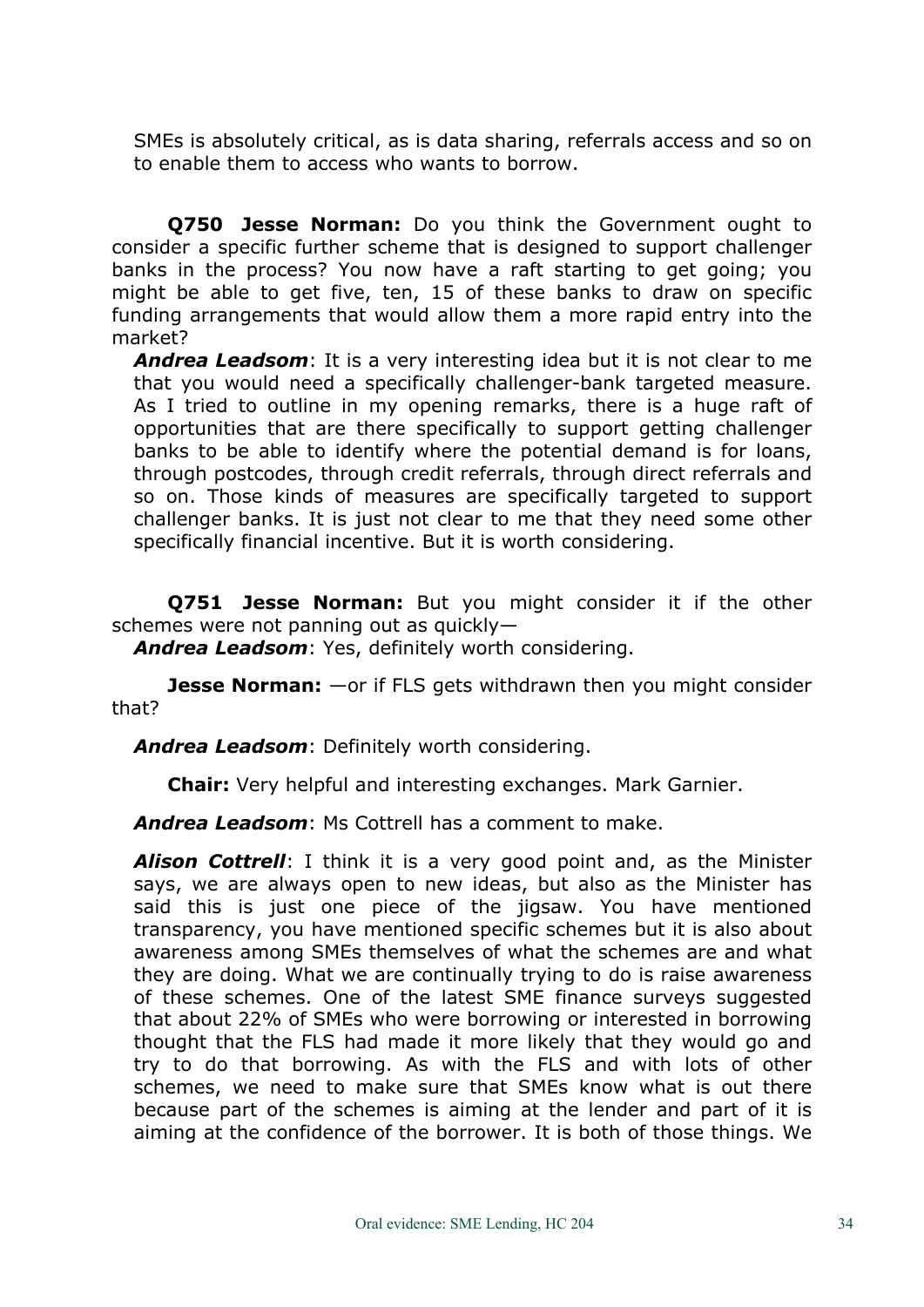need the credit register, we need lots of other things, to bring all these pieces together.

**Q752 Chair:** I have done a straw poll at the local Chamber of Commerce and awareness, even among people you would expect to know, is we have a plethora of schemes—

*Alison Cottrell*: Absolutely, which is also where the business bank may be able to help.

**Q753 Mark Garnier:** Can I add my congratulations on your moving sideways from the Treasury Committee to the Treasury itself? Promotion.

Can I just carry on with one point of Mr Norman's? This is some sort of funding for challenger banks. The British Bankers' Association—and I know one or two other people have also mentioned this—have said one of the problems that a challenger bank has is that they can't compete on the same basis in terms of their funding costs so the bigger banks, where there is still this implicit guarantee, fund cheaper than the smaller banks can do.

One or two people have suggested that some sort of system whereby the smaller banks could have available funding at the same price as the bigger banks would be very helpful for competition. Do you agree that would help or do you think it is a bit of a red herring?

*Andrea Leadsom*: No, I certainly do not think it is a red herring. I guess I am simply saying that it is not clear at the moment that the evidence is that challenger banks are failing to lend to SMEs on the grounds of their funding cost. It seems to me that the issues are more structural around knowledge. If I am a sole trader and I never heard of—take Handelsbanken, for example—I have never heard of them and I will not think to go and ask them for money. So it is those issues as opposed to when I do find them they then cannot afford to lend to me.

I absolutely take that on board and will go away and think about it.

**Q754 Mark Garnier:** One of the issues that slightly perplexed me about bringing more competition into the banking market has been that where you tend to get a lot of competition among banks is in aiming for that very simple type of loan where you have a decent asset, maybe a factory or something, backing a loan. It is the other area of the SME market that is proving to be much more of a problem for banks, so where you have something slightly more esoteric, like the property rights on a game where you wanted to borrow money in order to try to market that. How do you see competition in the banking market being able to direct itself at that much more complex area of the SME lending rather than the traditional area?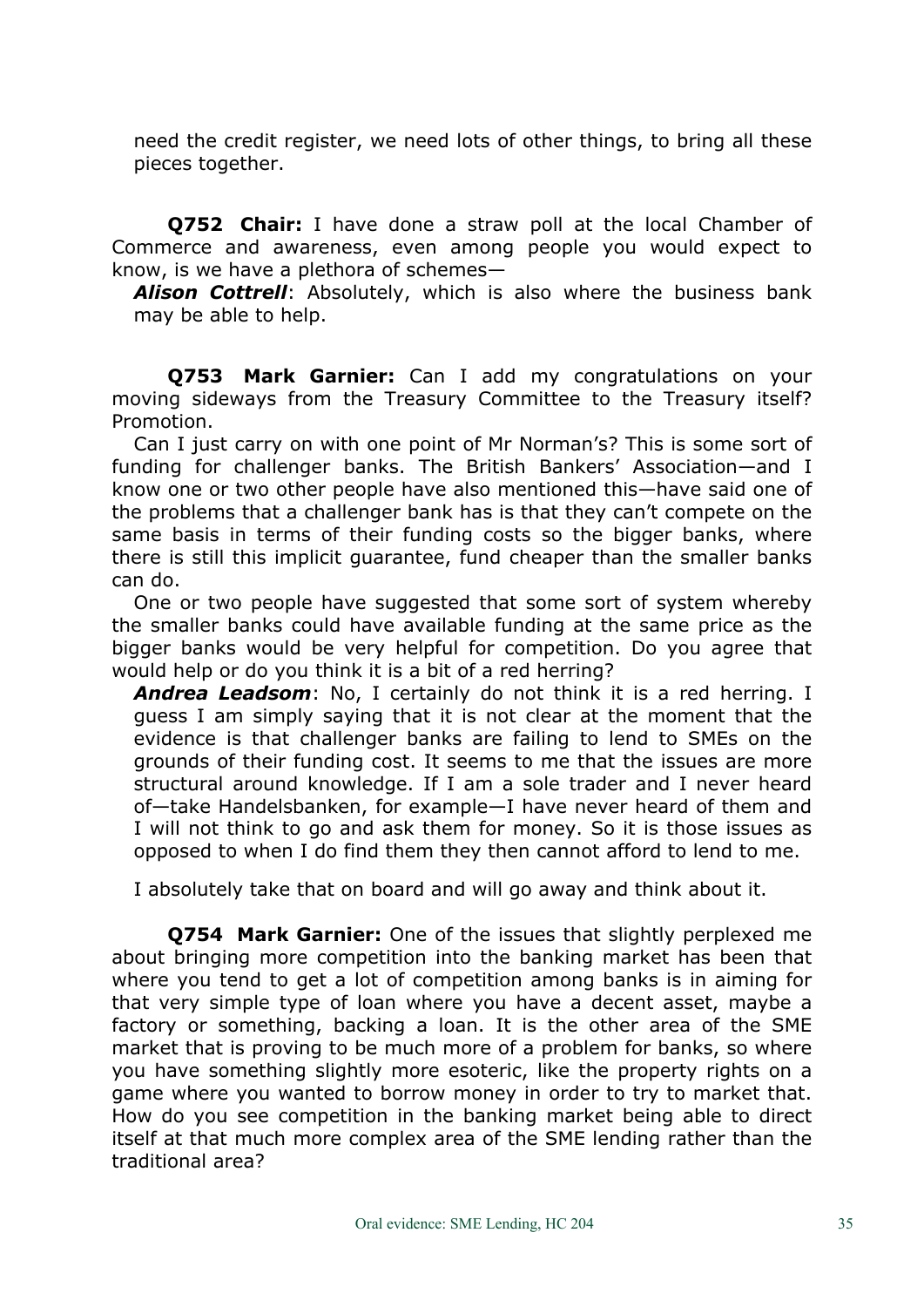*Andrea Leadsom*: Again, this is an argument for competition and diversity. For example the asset-leasing organisations are doing a dramatic increase in their loans to businesses, some phenomenal sum, some 13% increase in asset-backed financing and leasing financing. There are specialist organisations that are looking at more complex areas of business lending and, of course, more competition will lead to different expertise in different areas.

One quite interesting initiative: Santander has just set up an arrangement with the Funding Circle, which is a peer-to-peer group, where they will mutually refer to each other. So if Santander turns someone down because of complexity or because it does not meet their credit scoring targets or whatever, they will refer it to the Funding Circle, which may have individuals who have a bit of spare cash who would be interested in that loan. All that competition diversity is intended to promote a diverse range of availability of types of finance as well as just different lenders.

**Q755 Mark Garnier:** Are you happy that the diversity element of that is working as well as you would have hoped?

*Andrea Leadsom*: No, I don't think it is. We are still at an early stage. The continual net reduction in lending to SMEs is very regrettable and the day that net lending is up will be a day for celebration. But, equally, that has to do with confidence in the economy; it has to do with businesses wanting to borrow and whether they want to just borrow a straightforward term loan or a short-term loan or an overdraft or assetbased financing. That is all a function of supply and demand. We need the economy to be growing as it is and we need lots more competition and diversity. We are getting there. We are all heading in the right direction but there is a long way to go still.

**Q756 Mark Garnier:** Any significant barriers to entry, to diversity, that you can think of?

*Andrea Leadsom*: No. I think the Chairman's point about regulation of new sources of funding is important, that the regulators stay on top of any new emerging area that could become problematic. But otherwise, what the Government wants to do is to encourage more innovation. Just literally a couple of weeks ago I was speaking at the 50th anniversary of the Credit Union Movement— a very longstanding group of organisations but doing a fantastic job, and a diverse source of funding—which encourages people to save as well as to borrow. So encouraging those diverse types of organisations as well is very important in the overall mix.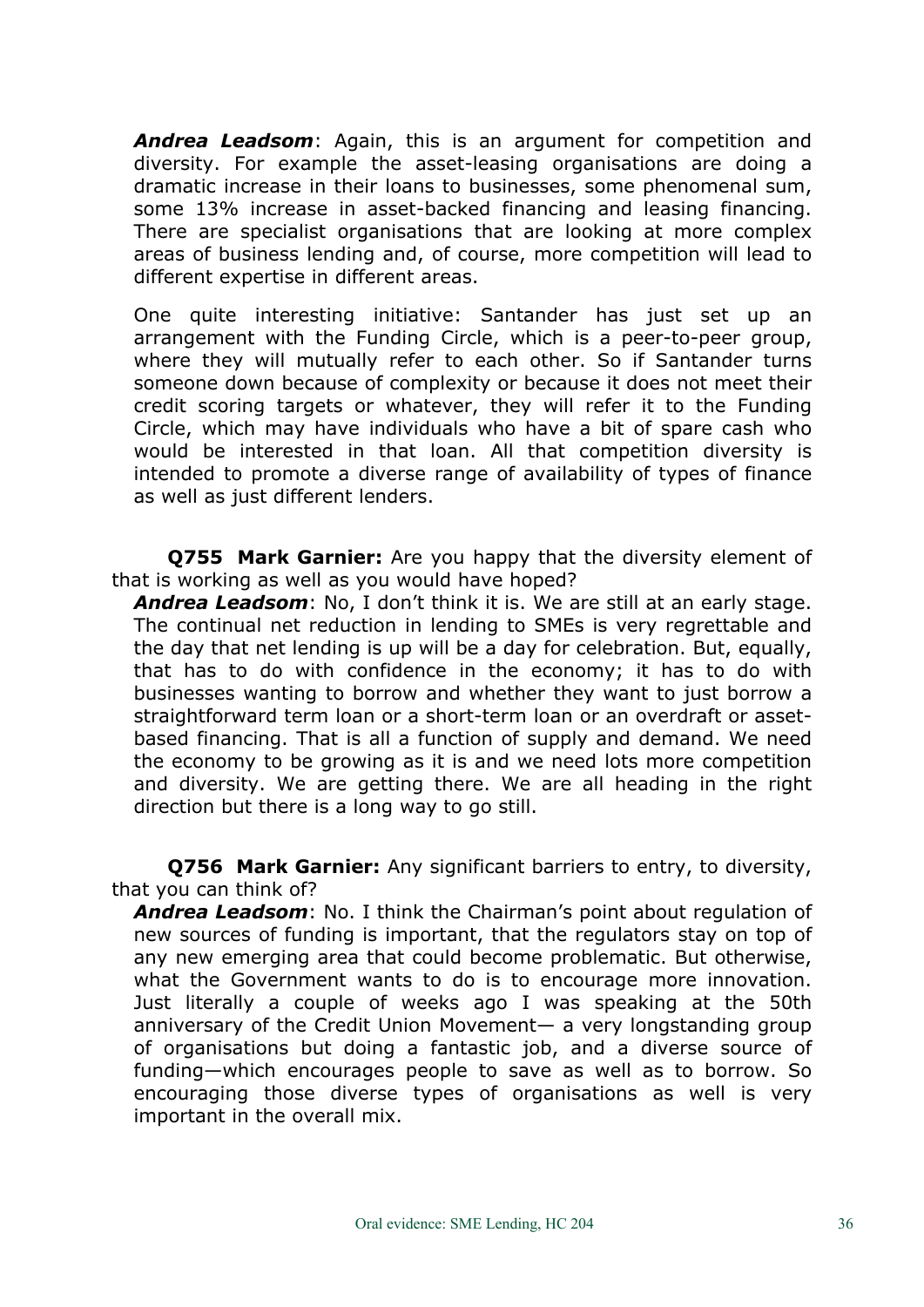**Q757 Mark Garnier:** My final question, if I may, Chairman? There is a lot of talk about regional banks, local banks and that kind of stuff: do you think this is something where the regulator should try to create legislative space in order for regional banks to develop? Or do you think this is something that the market should try and develop in its own way as part of that general mix of new types of banks coming into the place?

*Andrea Leadsom*: As you know, Mr Garnier, I am a big believer in the free market's making its decision. We are already seeing that regional banking is becoming more attractive. We are seeing some of the existing players basing themselves in the regions, like Virgin Money, TSB with their new IPO and so on. That is to be encouraged and facilitated rather than state or regulatory engineered.

**Mark Garnier:** Fantastic, thank you very much.

## **Q758 Mr McFadden:** Minister—

**Chair:** You will have to put up with this, I am afraid for another couple of hours.

*Andrea Leadsom*: Yes, I know, I know. I am trying not to take it as an insult.

**Mr McFadden:** Welcome back. Some of this is not for Government—some of it is for banks or for lenders and so on or maybe for regulators—but there is a part of this that really is affected by Government, which is the tax treatment of different forms of finance. There has been a long debate about the different tax treatment of debt and equity. The Banking Commission looked at this quite a lot. I do not think it is a secret to say that the former Chancellor, Lord Lawson, was particularly interested in this area when we did the Banking Commission's work. Can you tell us anything about the Treasury's thinking on this debate because the argument is that the traditional model of financing business through debt is encouraged by the way that these things are taxed?

*Andrea Leadsom*: Yes, I am very aware of that argument and I am slightly cautious because this treads very firmly into the Exchequer Secretary's portfolio and it is not something that I am very up to speed on where the Government's thinking is. I share your interest in the unintended consequences of the favourable treatment of debt over equity from a tax perspective, but at the same time I do very firmly believe that the mix of the actions taken by the Government, by the banks themselves, by the international regulation is changing in itself the incentives vis-à-vis equity and debt. It is encouraging much more capital. We are looking, as you know, at bail-inable bonds and we are looking at different means of achieving greater safety in the banking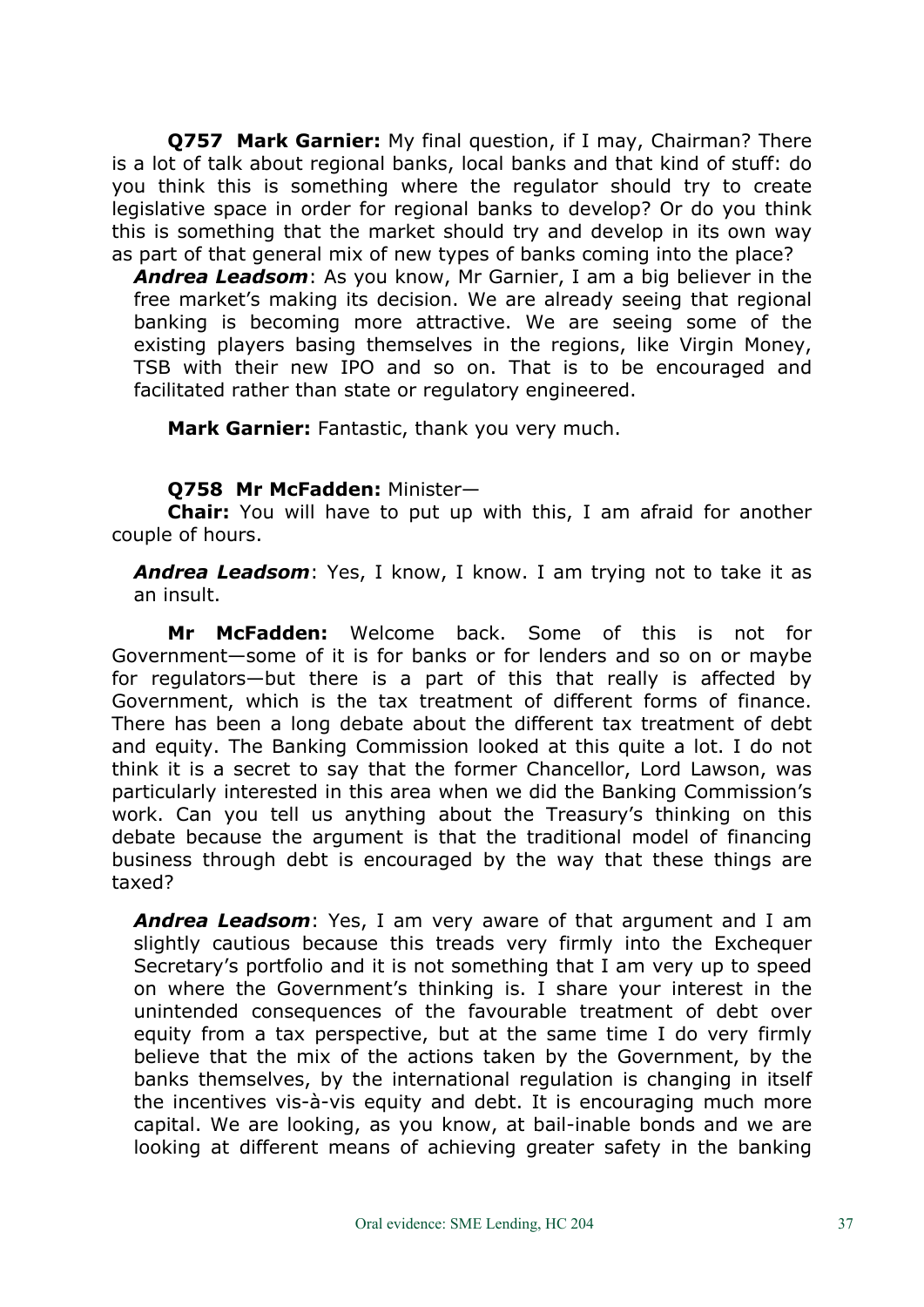system. So I think that the tax system will in due course be another way of looking at this but I don't have any specific pointers to give that we are looking at something very specific.

I don't know if Ms Cottrell wants to add anything to that or Mr Pocklington? No?

**Q759 Mr McFadden:** Officials must have had a run around the course on this. Would neither of you like to elaborate?

*Jeremy Pocklington*: This is an issue that has come up time and again over decades. There are arguments for it. There are arguments against it; against equalising the treatment. One of the great challenges is how would you transition from a world where you have debt having a favourable tax treatment to a world where it does not. That would create all sorts of challenges. It is an issue that periodically comes up.

**Q760 Mr McFadden:** Let me ask you this from a different angle then. Do you think that the debate about this might be given greater urgency by the parallel but related debate over the weaknesses of the corporation tax model as it stands at the moment whereby multinationals in particular appear to be able to shift things around? Your boss, the Chancellor, has made a big issue of this at G8 meetings and so on. If corporation tax is a tax on profits, which seems to have weaknesses in term of people being able to avoid it, might looking at debt and equity be given greater urgency by that debate?

*Andrea Leadsom*: I am struggling to see why by focusing on equity you would change the issue—

**Q761 Mr McFadden:** Well, if you have a lot of debt payments every year it will reduce your headline corporate.

*Andrea Leadsom*: Yes, but that is not affected by the onshore, offshore point that you are making about companies booking profits elsewhere in a lower tax regime. I do take the point that debt is offsetable against tax and it is definitely something that the Government looks at from time to time but not in my department. I am very wary of straying into that.

**Mr McFadden:** Okay, I think I will stop there.

**Q762 Mr Mudie:** Welcome, Minister. The Treasury's gain is our loss. You are very much in favour of competition—this is one answer I will not like—and I think that is a good thing but why do we only have one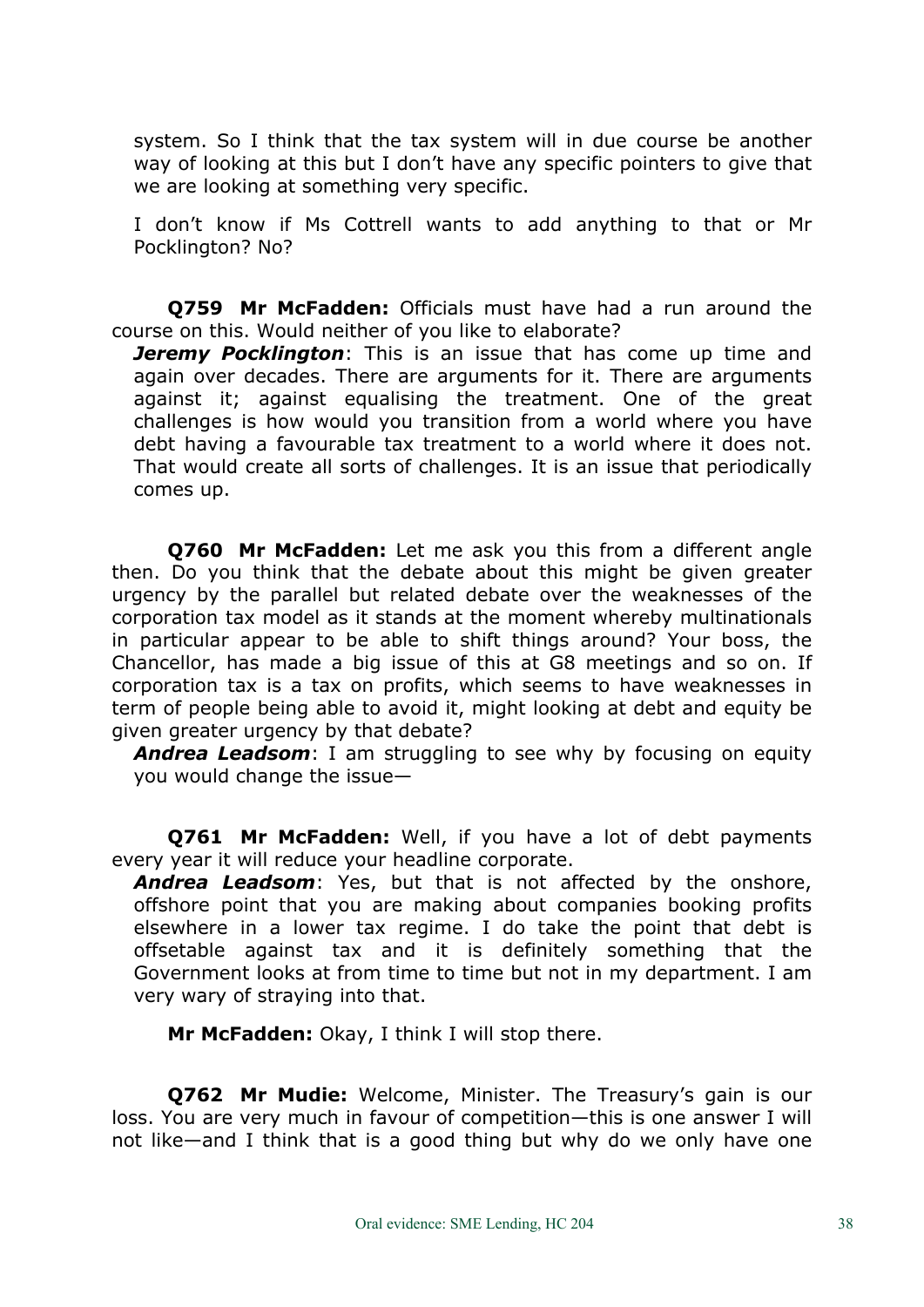regulator? When you see their performance this morning, "It is not in my remit": people are being hurt, it is in their field but they have some narrow point that they seem pleased it is not in their remit. It takes you back to Lord King when the crisis broke. "Nothing to do with me, it is the FSA."

We were in the States and you would not have this situation arise in the States because if one regulator does not go in, the state does not go in, the Fed goes in or the Attorney General goes in. There is nowhere to hide in the States but here you have a very cosy, happy—the Ombudsman, "I don't want any more powers". Don't you think we could do with more competition?

*Andrea Leadsom*: I am not sure—

**Mr Mudie:** I knew you would say no but it is worth thinking about.

*Andrea Leadsom*: Yes, I know Mr Baker will be delighted with that idea.

In principle, I think that competition in regulation, as in all areas, is advantageous in the sense of then you do get regulators falling over each other to take up an issue. The downside of course is lack of certainty to the industry. In your previous hearing, one of the very interesting things that came up was the gentleman from FOS who was saying that unlike in lots of other retail sectors, banking appears to require a lot of regulation and punishment in order to make them behave at least normally. The issue that we have in the UK is around a culture that got out of hand and is now righting itself. Competition in the delivery of service is absolutely vital. I think where regulation is concerned you need certainty of regulation; you need fairness and you do need perimeters. I noted Lord Thurso's points about the definition of sophistication and completely accept, as he say, that the beauty is in the eyes of the beholder. Sophisticated is what you make of it. There are always going to be grey areas.

I would also agree with you that there must be times where the regulator should say, "Well, okay, it is not technically our area but we are going to comment anyway" and I completely accept that that would be a legitimate thing for them to do. But my underlying thesis here is that we live in a western democratic capitalist society where we need wealth generation in order to pay for the public services we all want. So what we cannot do is to regulate things to the point where they can no longer be profitable and successful organisations.

There is always going to be a fine balance. That is probably not the answer you want to hear but I would not therefore advocate pure competition in regulation.

The other thing I would say is that with the tripartite system the problem was a lack of accountability. While you are saying there is now a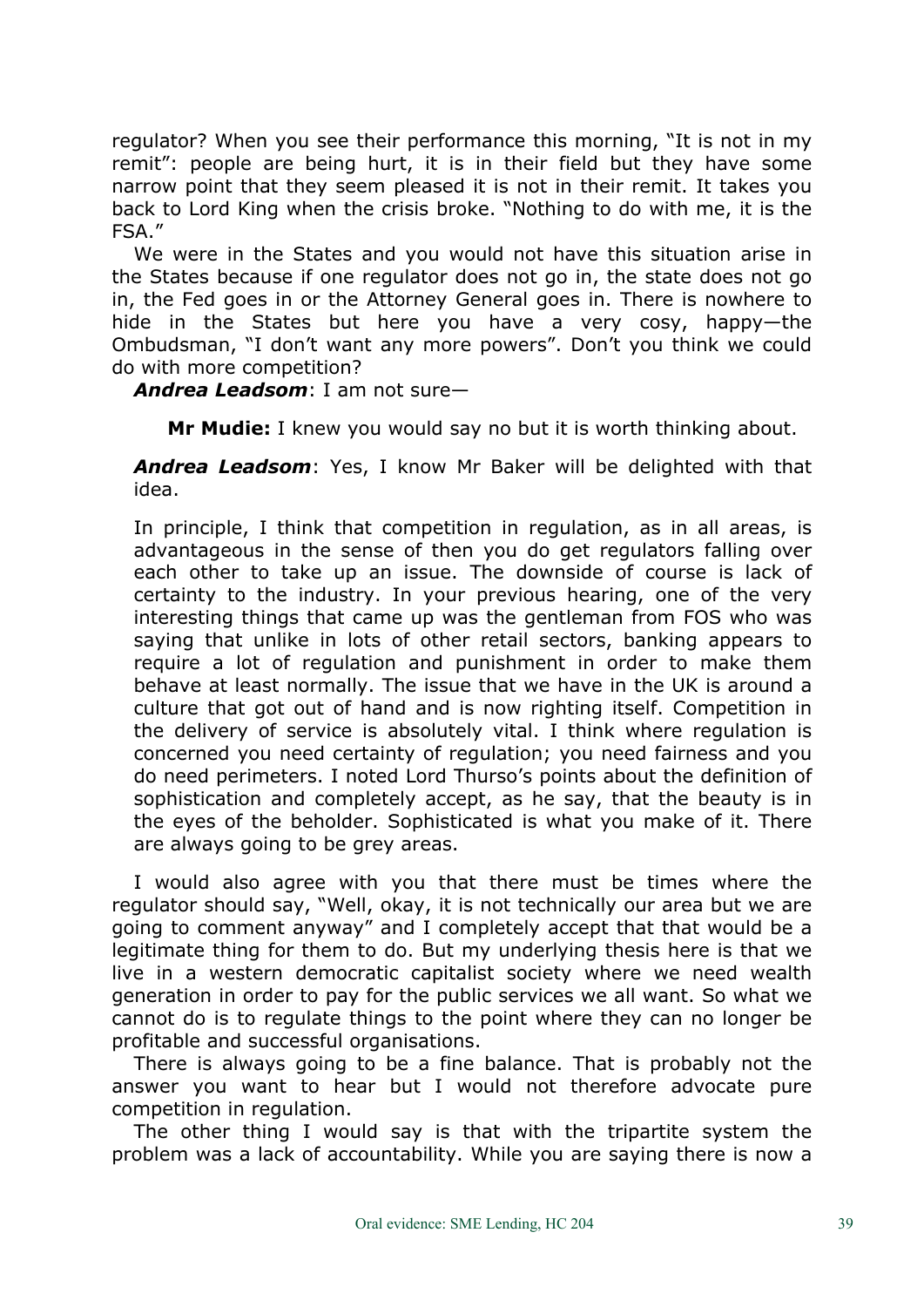lack of accountability because they will not go outside their remit, at least there is accountability in that there are not three different people looking at bank regulation, new bank approvals, market misconduct and so on. In that sense each of those regulators is entirely accountable for their area and that is a very good thing.

**Q763 Mr Mudie:** That was what the problem was or seemed to be when the recession came, that the FSA said, "This is our remit", the banks said, "This is our remit" and there was stuff in the middle that they were content to just let go because, "It was nothing to do with me, Guv". *Andrea Leadsom*: Exactly.

**Mr Mudie:** You have obviously read the evidence we have received, by the sound of it, or you have read some of it. I have said some stuff today that I can read you, but can you defend the regulators not being willing to accept there was a grave problem that was affecting a vital part of the economy because it was not in their remit?

*Andrea Leadsom*: Can you just expand on exactly what that part of the economy was?

**Mr Mudie:** The small businesses.

*Andrea Leadsom*: So the small business lending? Why they did not intervene more to, what? To force banks to lend to SMEs?

**Mr Mudie:** Well, no. I plead with you to get Berg in and Bully-Banks and sit with your officials and go through and question them. We have not had the opportunity to question Berg. I could go through a whole list of what they do and why they do it. They are doing it to get their hands on the capital that is involved in there. They do some dreadful, dreadful things. Let me just give you an example, when John McFall was here in the last Administration we took on consumer rights and we had a real battle over the five or so years with the banks but we got somewhere. What is crying out now is for someone to look after small businesses' rights because they can do it so easily: a drive-past valuation on your property; call you in; loan-to-value; it's out.

If you consider a mortgage that goes through in a recession and goes into negative equity, you would string up a bank if they called the mortgage in because it was loan-to-value deficient, but they do it for small businesses. They finish them off or they bring them in, they change all the terms, they put them into this corner of the bank, that corner of the bank, all paying fees and they have done that. Berg's report on their experiences and their cases say it is not limited to RBS. Barclays, HSBC,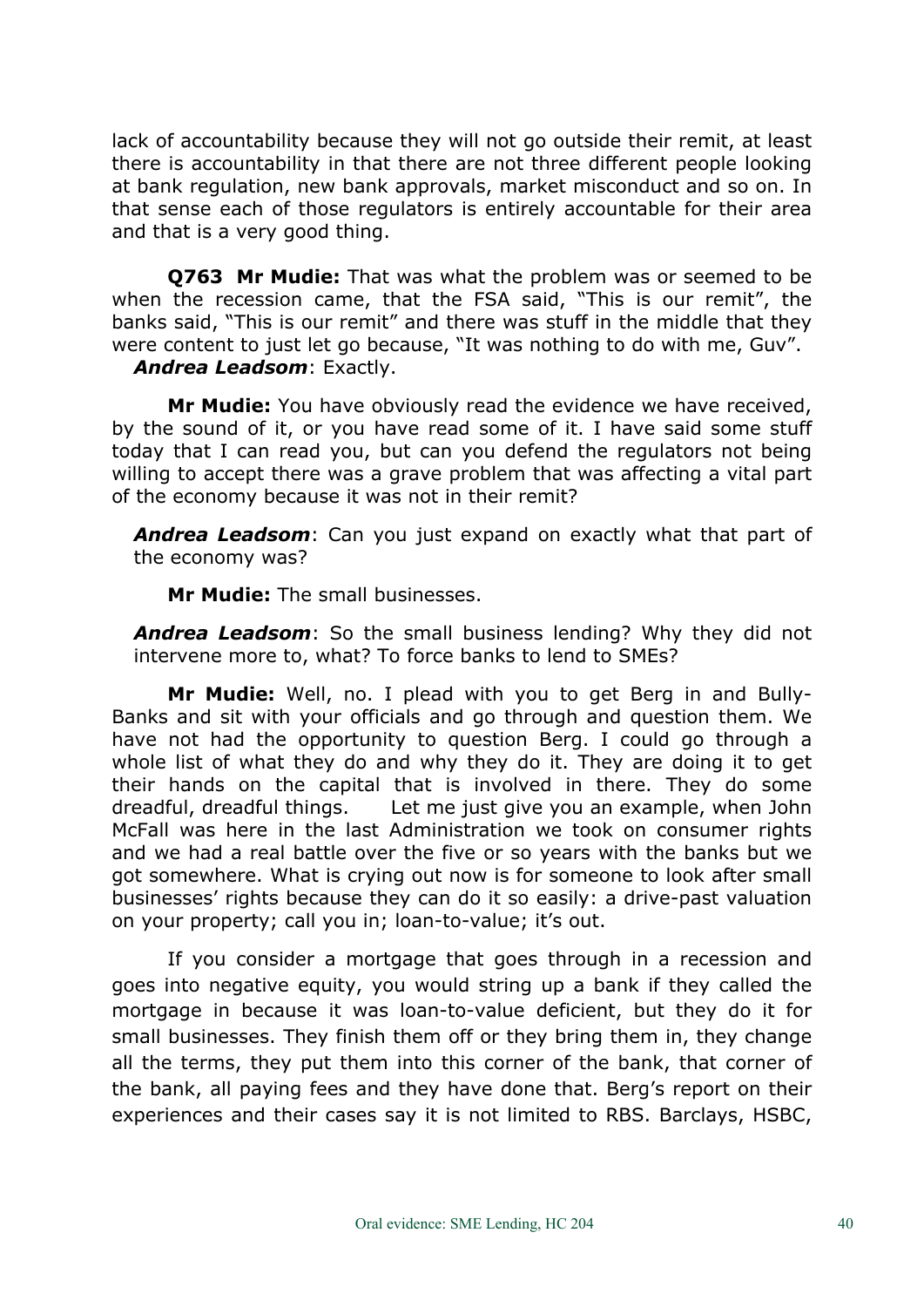Lloyds, they are all at it, destroying viable businesses because they want to get their hands on capital.

*Andrea Leadsom*: Yes. From my own experience, I have a lot of businesses obviously in my constituency near Silverstone and we have lots of high-tech performance engineering businesses. I have had some of my businesses say to me that it is not so much the availability of funding or the assessment as what happens once you have the loan and they appear to just help themselves and charge you these huge renewal fees and so on. I have taken up a lot of these issues and certainly I do have a residual concern about the way that banks handle internally the complaints procedures.

Just in my couple of months in the job I have answered a lot of correspondence from colleagues who have individual grievances from businesses. Obviously no one is ever going to legislate to say, "You, bank, have to lend to this trader because ultimately if the loan goes bad then it's my fault because I made you lend to them". We cannot obviously do anything about that but what we can do is look more carefully at how the banks manage those complaints procedures.

Certainly as an MP myself, I have had issues with that. I know I have heard colleagues on the Treasury Committee talk about that too. I do think that that is an area we could look at. Having said all of that, you see, that is within the regulator's remit. It is not true to say that they cannot look at banks internal complaints procedures because they regulate the banks. I would just simply disagree that the regulator can say, "That's not our problem" because I think that that is within their remit to do that.

**Q764 Mr Mudie:** That is very fair but if we were to list in the evidence in our report all the areas where evidence has been given that the banks have behaved badly—and I could list them for you here, I have one of the reports here—would you be willing to look at it and have your officials run down those and tick off those that can and should be dealt with the regulator and ask the regulator why they are not doing it? And secondly, for those that are not ticked off, take an urgent look at legislation?

*Andrea Leadsom*: Certainly, if there are specific examples that you wanted my department to look at we would certainly do that. I would not predict the result of it but certainly would be very happy to look at them.

**Q765 Mr Mudie:** No, but, Minister, you did say that you thought that there were areas where they could be looking at it, were able to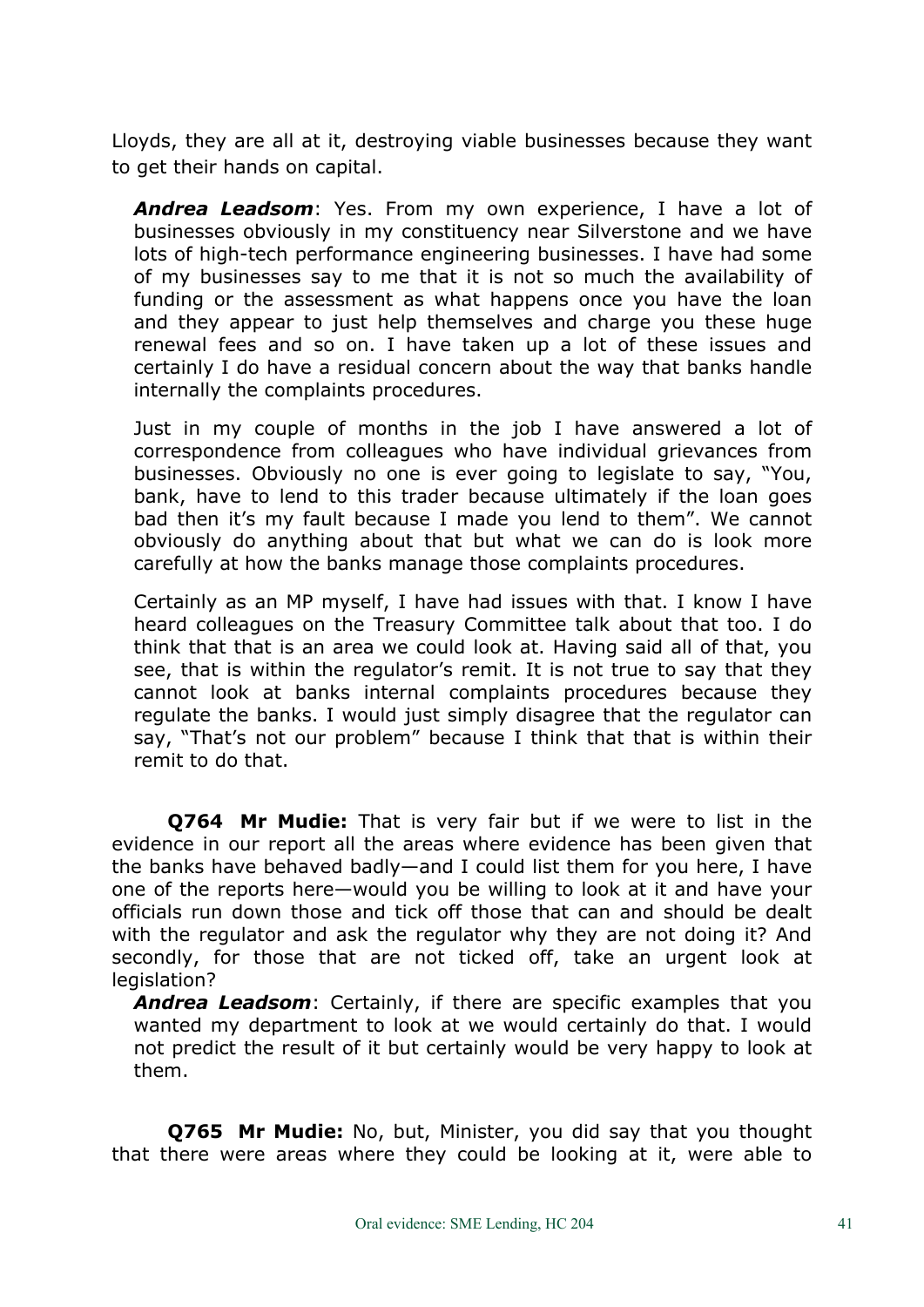within their perimeter. If we listed areas where evidence has been given to us and your officials say, "They can do it" then I presume the Treasury would be willing to ask the FCA formally why on earth they are not taking action or have not taken action. But those areas where your officials say, "They are right, they do not have the power" surely the Treasury—not you and I understand the position I may be putting you in—should be looking to see—

Last week we had the Governor of the Bank of England in and I asked him about exports and about rebalancing the economy and he was all over the place. Small businesses are failing; exports are failing; the sector is not growing or not growing as fast as you would wish. This is supposed to be rebalancing but here is a vital part of that rebalancing being sabotaged by banks. Surely they cannot get away with this.

*Andrea Leadsom*: Yes. I will happily look at anything you want to send me, Mr Mudie, and go it through it very carefully. But, as I said at the start, I am an absolute believer in free enterprise and there is a lot going on in the SME world, including SMEs thinking, "I don't want to export at the moment because the economy doesn't look good enough to me". There are all sorts of reasons. It is very difficult to pin down exactly why things do not happen. In answer to your specific question, if you wanted to send me some examples—

**Mr Mudie:** The Committee have put it in their report.

*Andrea Leadsom*: If the Committee wanted to send me some examples and there were cases that the regulator should be, could be, looking at, then of course the Treasury would certainly pass them on.

**Q766 Chair:** The consumer interest is right at the heart of what Mr Mudie is trying to achieve and has been for years.

*Andrea Leadsom*: Exactly, yes, yes.

**Chair:** Of course, we did the cheques inquiry where the banks, on a quiet day, it seemed were intending, effectively, to withdraw cheques. We find all sorts of similar practices going on in the SME market as part of this inquiry. All I will say with respect to that is we are intending to report as a Committee. I do not know what we are going to report but it will be useful having you in the Treasury to take a look at it when we do.

**Q767 John Thurso:** Minister, I am enjoying the delicious irony of the fact that you and I persuaded the Committee to kick this report off and you are now answering for the Government on the other side. May I say that, as a former gamekeeper, you make an excellent poacher?

*Andrea Leadsom*: I am hoping I am consistent; internally consistent is my aim.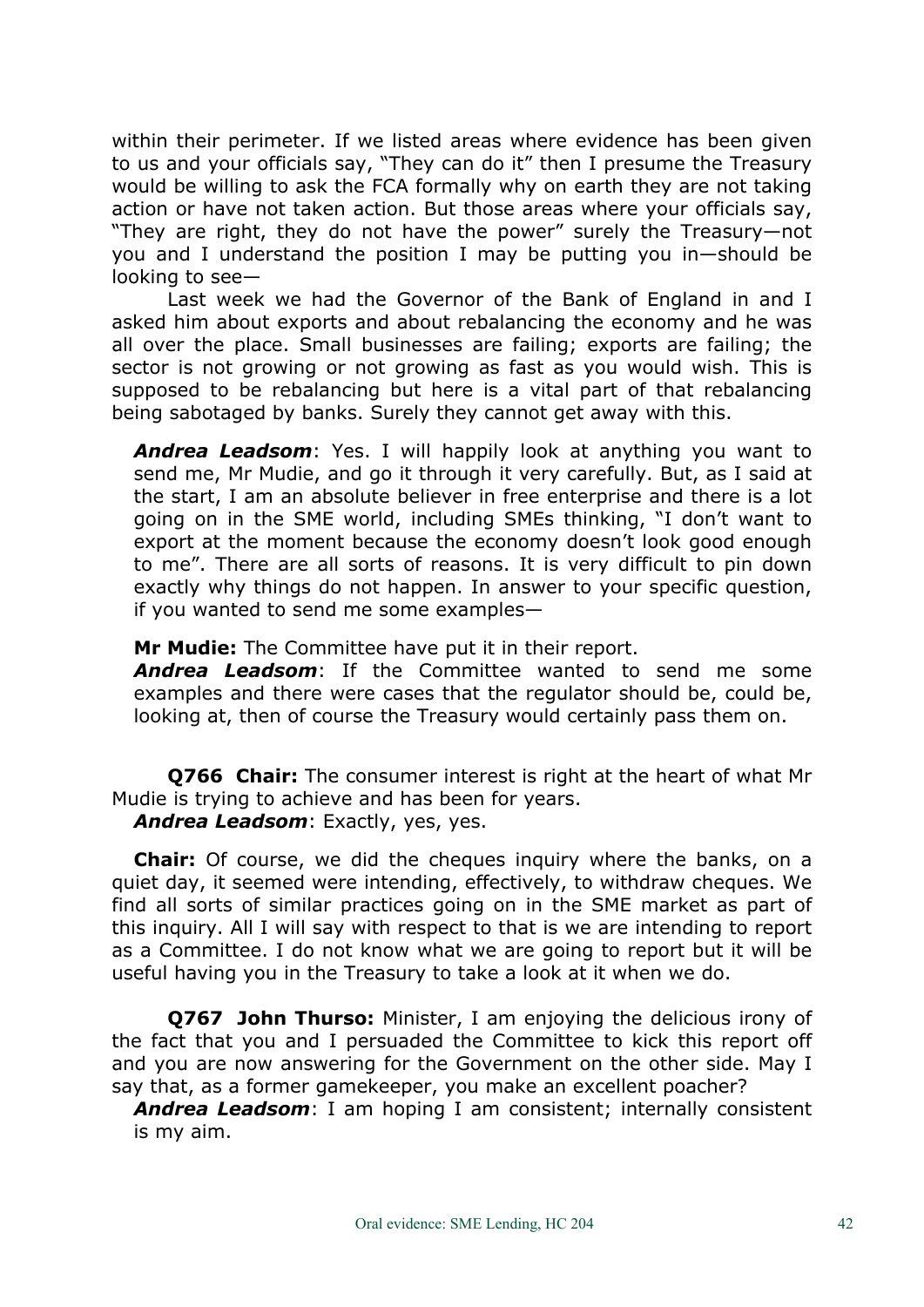**John Thurso:** On the TBL side I want to ask you, as I am sure you were expecting, why has the Treasury so far refused to engage on that issue or have anything to do with it?

*Andrea Leadsom*: I am not aware that the Treasury has refused to engage in the issue. The point is that there will not be retrospective legislation on issues beyond those that are the sale of regulated products that have been mis-sold. The interest-rate hedging products, where they have been found to be mis-sold and they are, therefore, regulated by the FCA, are part of that inquiry. I know that the Committee has been impatient with the slowness of their kick-off but I hope the Committee is now happy that things have speeded up, a lot of customer redress has been made and the process is now well underway and drawing some conclusions.

**Q768 John Thurso:** When did the Treasury first become aware of the TBL problem?

*Andrea Leadsom*: Ms Cottrell, can you—

*Alison Cottrell*: I do not know precisely. You have mentioned the letter that Martin Wheatley wrote to the then FST, Greg Clark, and certainly that focused on that area. I cannot tell you if it was before that or if that was there but it would be around that time.

**Q769 John Thurso:** What response has the Treasury made to Martin Wheatley? What have they written in response to his letters and concerns?

*Alison Cottrell*: I am not aware—and this is just from memory—if we replied to Martin's letter as such. Certainly, he would have had frequent meetings with the then FST, so it would have been discussed there in the context of TBL.

**Q770 John Thurso:** The FCA had raised what they considered to be a pretty big problem, which the Treasury initially was not going to release under freedom of information, but this Committee got that correspondence and here we are a year and a half on and there is no response. I would suggest to you that that does not show a particular willingness on the part of the Treasury to engage or deal with what an awful lot of people think is a pretty serious issue.

*Alison Cottrell*: The specific issue of the NAB loans, as you know, was brought voluntarily into the FCA scheme, which was the issue that, as far as I am aware, Martin was talking with the then FST about.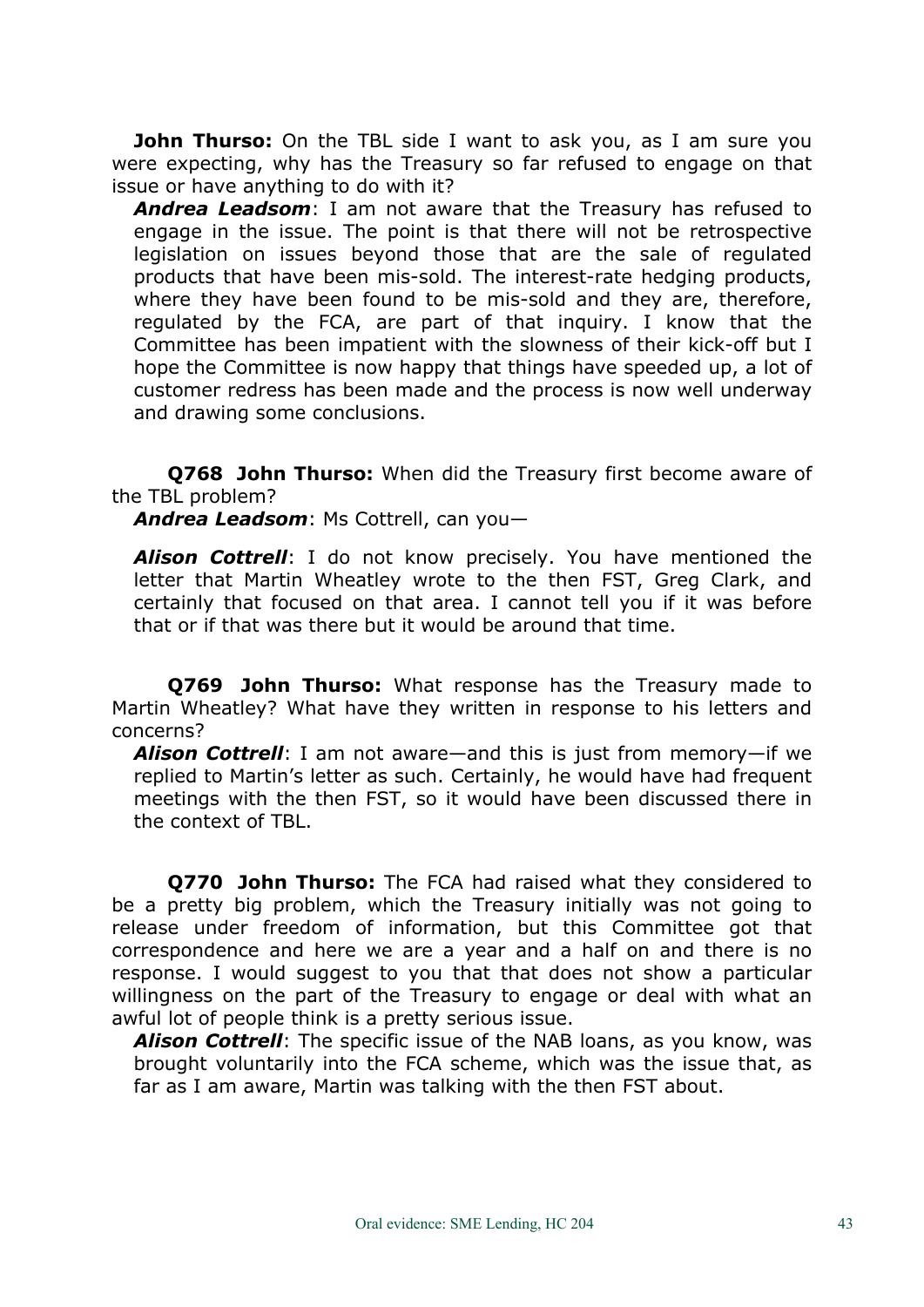**Q771 John Thurso:** The point that Martin Wheatley was making in his letter was that it appeared that these products were not regulated and, therefore, they did not have jurisdiction. The first question: do you buy into that legal advice because there is opposing legal advice that has been given by eminent counsel that says it is regulated?

*Alison Cottrell*: I would accept the FCA—

**Q772 John Thurso:** Has the Treasury got its own legal advice on that? Does the Treasury share the point of view that this is not regulated? *Alison Cottrell*: Yes.

**Q773 John Thurso:** Does the Treasury believe it should be regulated?

*Alison Cottrell*: That would be a question for Ministers if they wish to change it but at the moment, in terms of the scope, it does not come into the FCA scope.

**Q774 John Thurso:** In other words, is this an accident that it is not regulated or is it on purpose?

*Andrea Leadsom*: My understanding is that the business-lending element of those TBLs is not regulated and that there is no appetite from the industry—

**Q775 John Thurso:** Forgive me, Minister; that is not the point. *Andrea Leadsom*: Yes.

**John Thurso:** The point is that in all the evidence we have received a TBL looks like a duck, quacks like a duck, paddles like a duck and, therefore, for our purposes it is a duck.

## *Andrea Leadsom*: Yes.

**John Thurso:** The fact that there is a technical difference, that the way that the contracts for difference is written may exclude it from being under the auspices of the FCA, is one that has only just come to light or more recently come to light. Most of us would have thought it was regulated. The question, therefore, is this: I know the historic position as it is seen; is that intentional or unintentional?

*Andrea Leadsom*: My problem is not knowing the historic intention. What I can say is that business lending should not in my opinion fall under regulation. Interest-rate hedging products should fall under legislation and the extent to which you combine one with the other and it walks like a duck and quacks like a duck—then I would say you should not combine them. You should sell them separately or—as is, I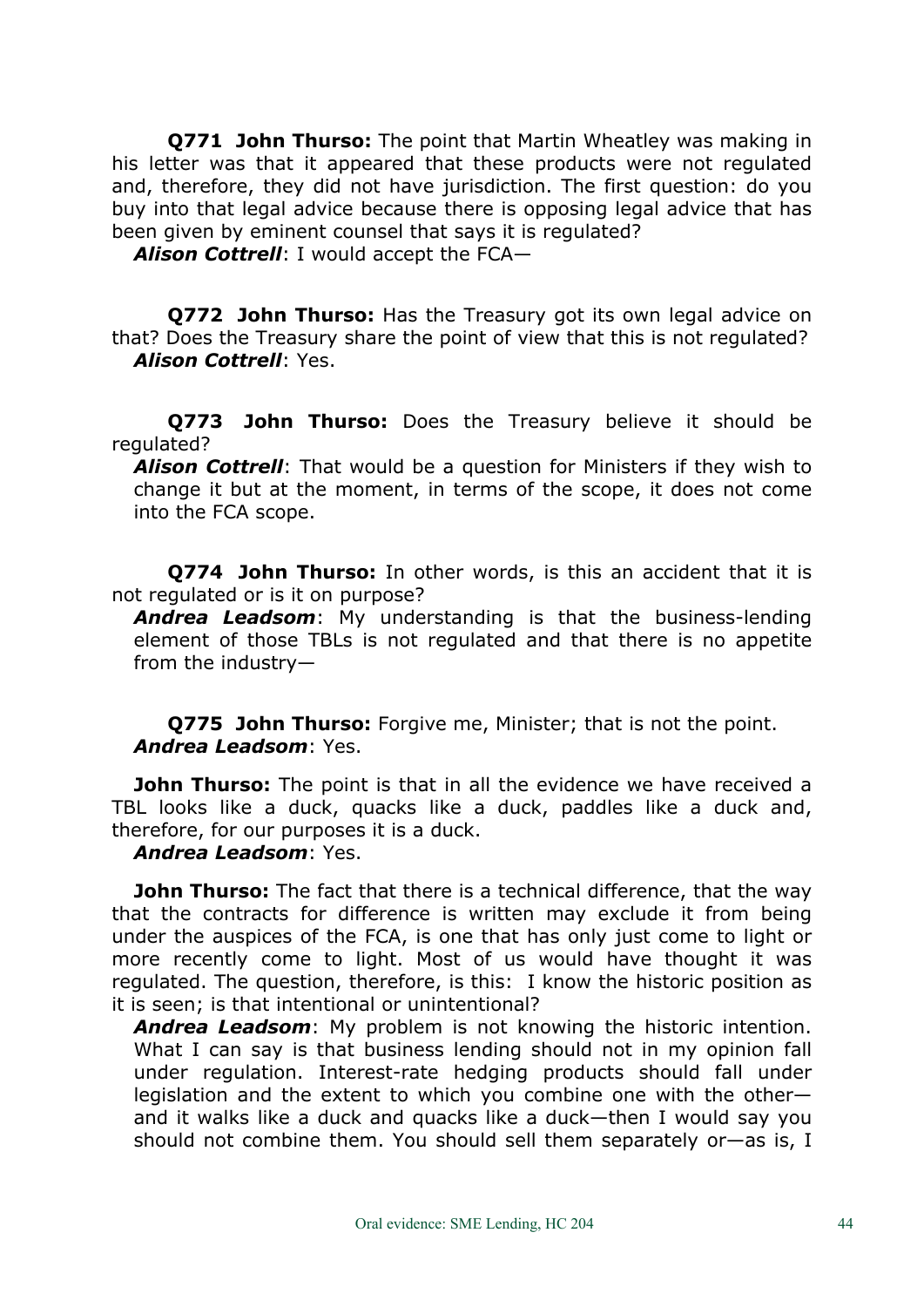understand it, now the case—you should make extremely clear in words of one syllable exactly what the implications are if you repay that loan early.

**Q776 John Thurso:** Can I help you? My understanding is that this is an entirely unintended consequence—that nobody thought this product particularly existed—and having discovered the fact that it is not regulated is something of a complete accident. Martin Wheatley, in the meeting I referred to with him with Chris Woolard last week, said they would very much like to regulate this. Their position is they think it should be regulated and they would like to regulate it. Chris, on the record, did not quite give the same but he came very close, given that it was evidence.

## *Andrea Leadsom*: Yes.

**John Thurso:** You can talk to Martin Wheatley and I think you will find that they would be very keen to see this properly regulated. At the very least, going forward, could we not get this situation resolved so it is clear, that if you do something that ought to be regulated, it will be regulated?

*Andrea Leadsom*: I am obviously not making myself clear. I think that a business loan should not be regulated.

#### **John Thurso:** I am happy with that.

*Andrea Leadsom*: But if you turn it into a term business loan by fixing the interest rate then the only way to make the product itself—so the tailored business loan or whatever you want to call it—regulatable is by splitting out the swap from the loan. What you would be doing then is you would be saying that the small business who wants a three-month, six-month loan has to have a short-term loan with a three- or sixmonth interest-rate swap attached in order that the interest-rate swap becomes regulated.

Then the question is, is that complicating things extraordinarily, both for the bank—because it is having to individually hedge every single loan it makes—and for the customer, very importantly, because they're like, "I don't know if I want to buy an interest-rate swap. What on earth is that?" That, I think, is the problem. I was talking to officials about this last night. Unless you were to stray into the territory of saying there are certain types of business loan that will in future be regulated—which, as I understand it, consultation with the industry suggests that the industry trade bodies do not want—

**Q777 John Thurso:** Nobody is arguing that. Nobody wants to regulate loans; that is not the point. The point is the contracts and we have the contracts and can I refer you to the evidence that Laurence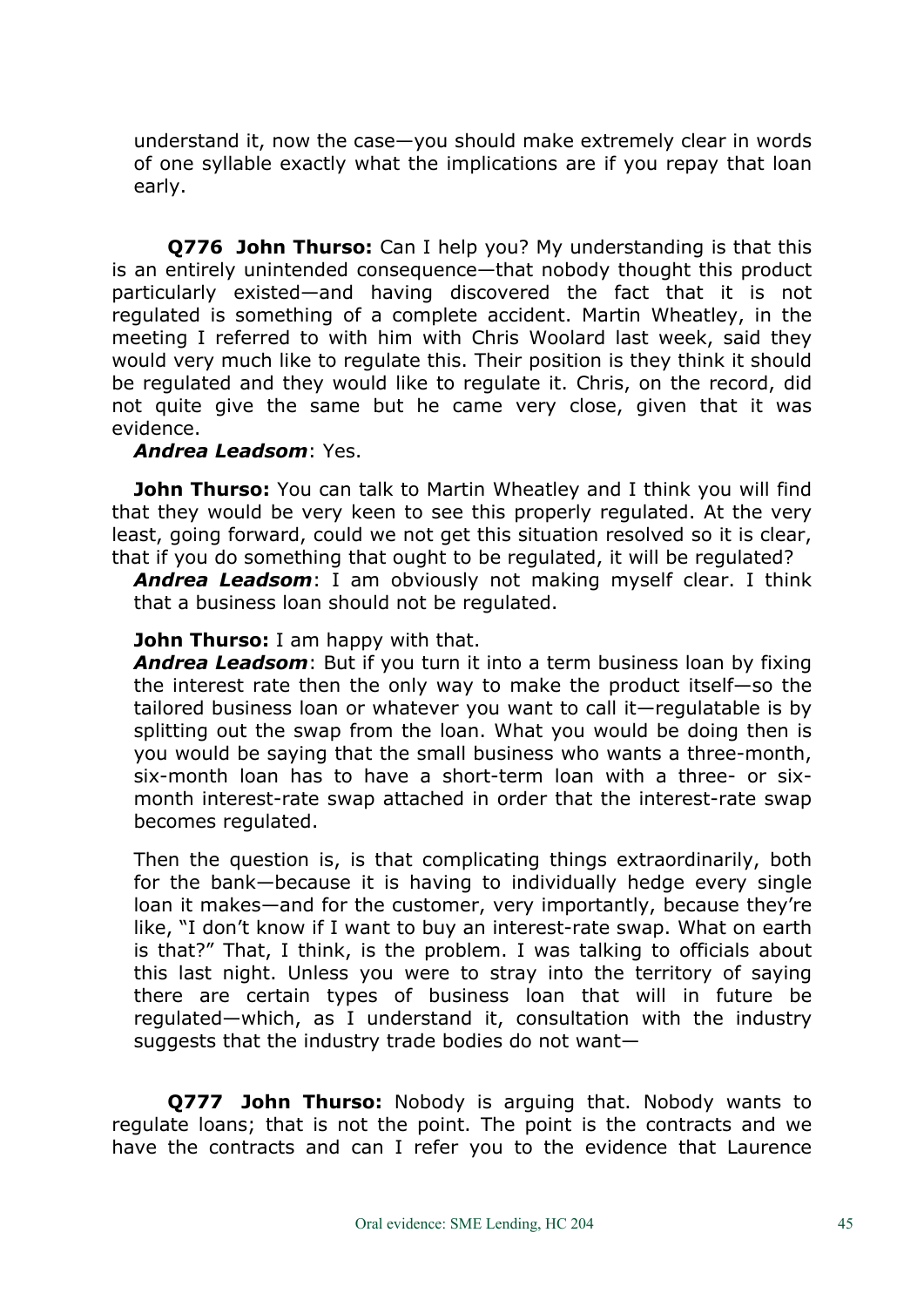Beere, among others, gave us and your officials, I am sure, could do so too. The fact is you have a contract that lays off the entire risk of the swap that the bank has taken to book out their position. That entire consequence, the loss of that, is placed into the loan by way of the contractual paragraphs in the loan relating to the fixed element.

The problem is that it is not six months and £20,000; it is £750,000,000 and 10 years and that is where we have the difficulty. There are two things. People have been sold a product that they are told is a fixed-rate loan and, as you and I know, there is no such thing. What they do not know and do not understand is the fine print and it is not explained to them. That, to me, should be regulated. The FCA thinks it should be regulated. The law appears not to regulate it. Will we do something about it?

*Andrea Leadsom*: Just to come back once more on a point of clarity because, of course, what happens is if a bank is making, say, 20 £500,000 loans for six months then it may well aggregate the sum that it has lent out and hedge the entire lot on its book.

**John Thurso:** It may be an aggregated swap.

*Andrea Leadsom*: It may be that because it has already got other swaps on its books—

**John Thurso:** But it is what is in the contract that counts.

*Andrea Leadsom*: —that it in fact does not hedge it at all because it is already over-hedged so it may simply allay an overly-hedged position on their book.

So my question for you is, how would you split out the consequences for the bank's book? Obviously banks might sort out to perfection their hedge once a week; they might not do it on a loan-by-loan basis or even an hourly or even a daily basis. So how would you allocate? In terms of regulation what are you regulating, their entire swaps book or the piece of it that relates to that loan and how do they know which piece that is?

**Q778 John Thurso:** If I may, Minister, you miss the point. I am completely uninterested in what the banks do. What I am interested in is the impact on the consumer and that can be found in the contract between the bank and the consumer. The kick-in is whether or not the negative or positive impacts are felt by the consumer. In other words, does the bank lay off its risk in the contract so the consumer pays the break cost or not? That is all that you need as a definition.

*Andrea Leadsom*: Effectively, what you are looking for is for the FCA to regulate the breakage costs of a term loan.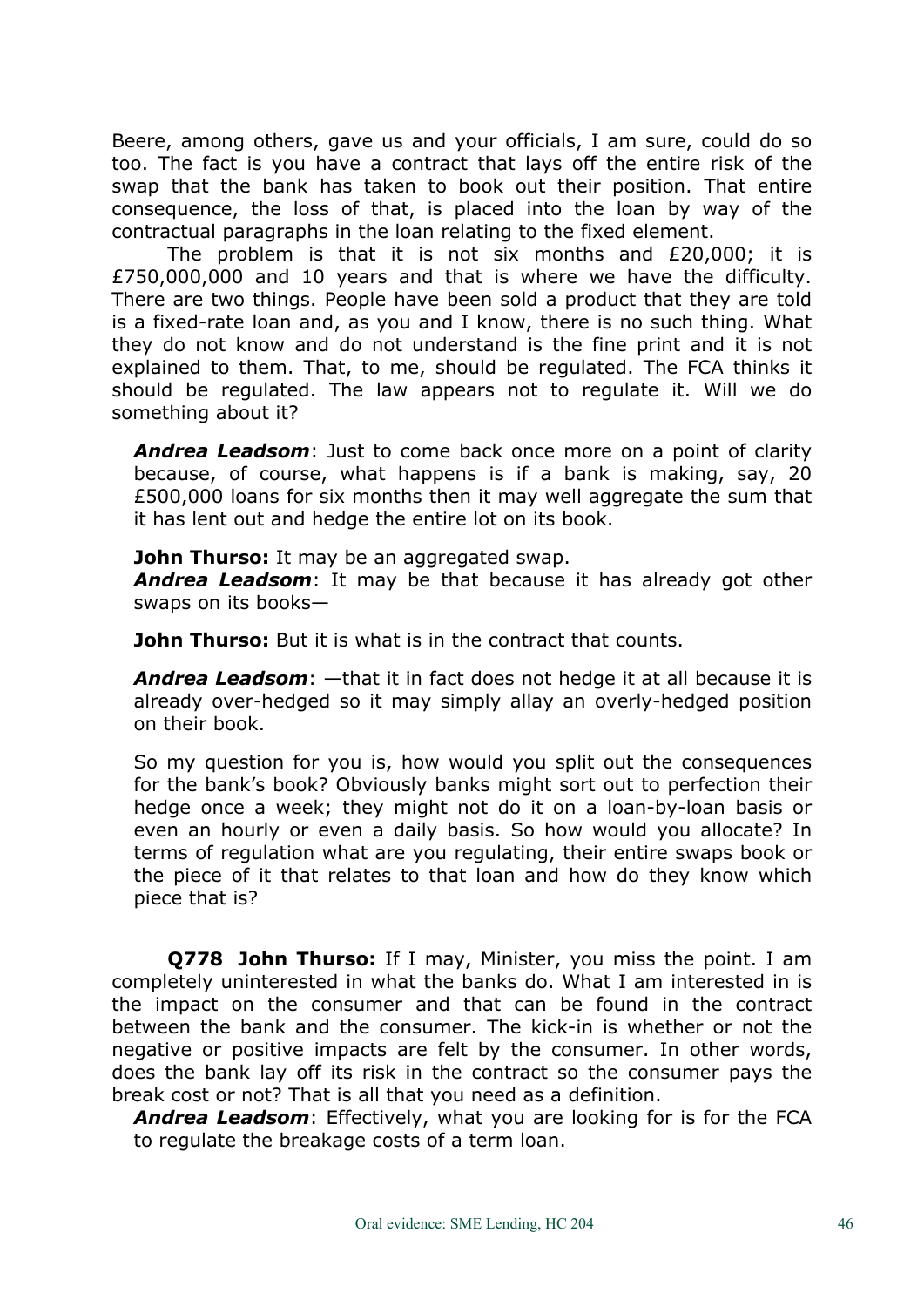**Q779 John Thurso:** No, that is oversimplifying it. It is where a loan is given such that it is not a simple fixed interest rate and there is a series of clauses in the contract that tie it to whatever swapping mechanism is behind it and, therefore, the small business ends up unaware—because it has been mis-sold and he doesn't understand this of the consequences and suffers loss as a result. That is the core of the issue. I will happily come and see you. It might be easier to talk about it separately.

*Andrea Leadsom*: Yes, this is kind of a several-cups-of-coffee because—

**John Thurso:** Maybe I can come and meet with you on that because I want to quickly move on.

*Andrea Leadsom*: Yes, yes, okay.

**Q780 John Thurso:** The key point here is the FCA told me privately—and Chris said quite clearly when he was here—that they are, far from being averse to regulating: yes, they believe it should be regulated properly and it is up for us in Parliament to give them that.

The second thing was on the FOS and I know you have heard the evidence. Broadly my reading—and this is a terrible paraphrase of a lot of evidence but I am forced by time to do it—is a view that for small businesses do we need to look at both the scale at which they can intervene and the size of the award they can make. It seems we are all agreed on that. My question is this. Do you accept that and what will Government do about it?

*Andrea Leadsom*: Right, as I understand it FOS are consulting now<sup>3</sup> and will be reporting on that by the end of this year. Is that not right, Ms Cottrell? Yes.

*Alison Cottrell*: Yes, the FCA will have a review in the autumn.

**Q781 John Thurso:** How will Government give effect to either of the propositions I am putting forward, which are FCA regulation or FOS? *Andrea Leadsom*: To FOS increasing their remit and scale of business, is that secondary or primary legislation?

*Alison Cottrell*: I don't know but certainly in relation to the point, if the FCA were to come and say, "This is the way we would recommend we go forward with FOS" then we would certainly consider that.

<sup>3</sup>*Note by witness:* meant to say 'the FCA will be consulting'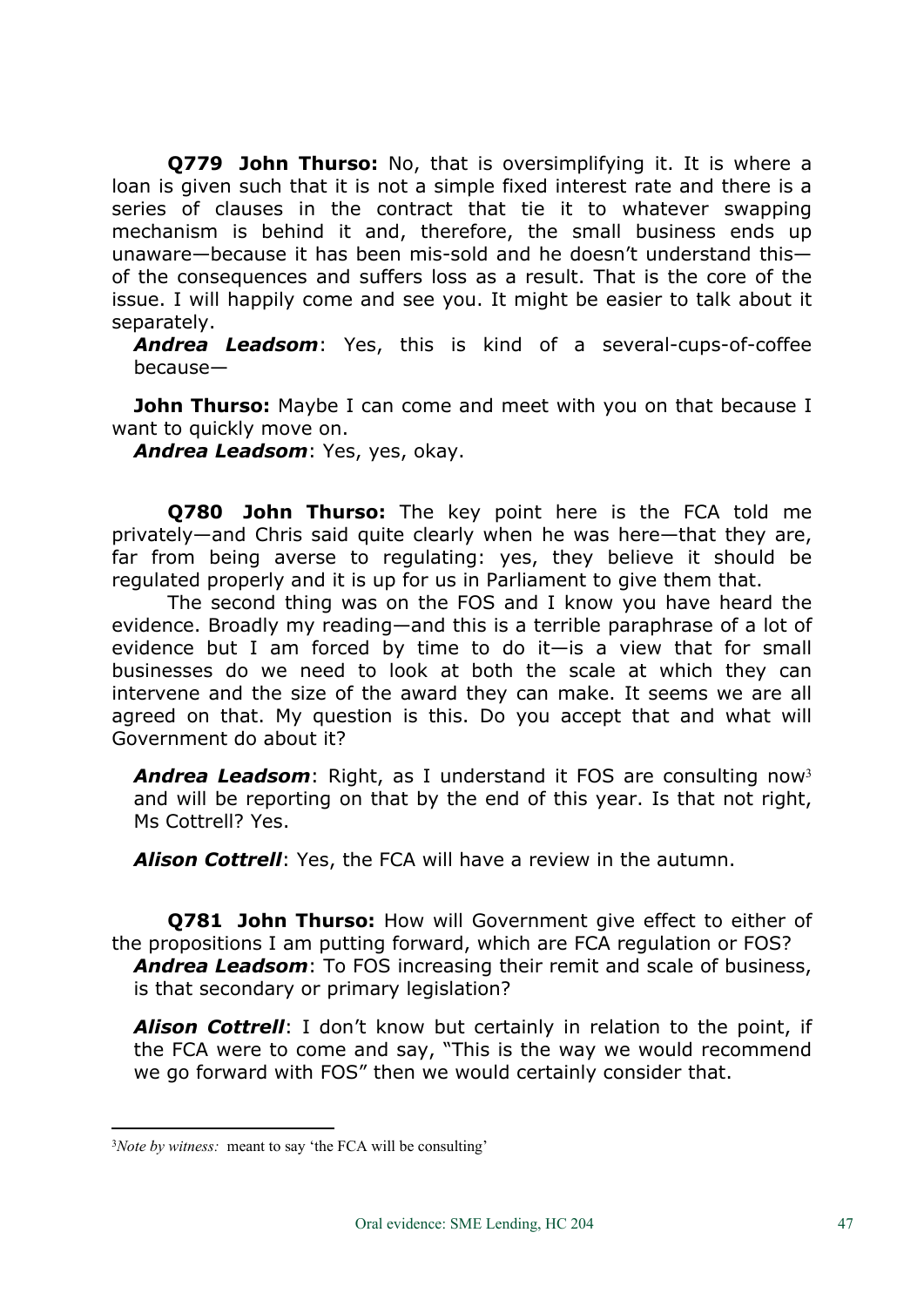**Q782 John Thurso:** Can I come in to you with a possibility? It is that number one in the Queen's speech is a Small Business, Enterprise and Employment Bill, the purpose of which—which I suspect will be the long title—is, "To build a stronger economy by supporting small businesses as they compete and show that they are not disadvantaged by those that do not play by the rules"—sounds good—and that the main elements of the Bill are two and that the first bullet point says, "Make it easier for small businesses to access finance". That would be an excellent vehicle to deal with all of those things and we can do it in short order.

*Andrea Leadsom*: In very short order, I completely agree with you.

**John Thurso:** On which happy note I conclude. Thank you, Minister. *Andrea Leadsom*: Thank you.

**Q783 Mr Mudie:** I hate to be in a minority of one but I feel I am in terms of the phrase everybody is against regulating commercial lending. I do not think that I am in the place or you are in the place or anyone in this building is in the place where we can tell banks who to lend to. They take the commercial decision. But once they have taken a commercial decision the contract they enter into with the individual should be clear, should not be mis-sold, and the consequences of actions all throughout that contract must be understood by the borrower.

What is happening now—and we get waylaid by the technical problem of swaps—to property companies, hoteliers and so on, is that the banks just decide. There is a case in one of the papers where the fellow didn't pay his paper bill for two weeks. The bank heard about it and used that as the opportunity to tear up the contract and renegotiate. There was a case where somebody goes in—and you can imagine it, Minister—they get a £1 million loan, right, and in the contract and in six months' time they will get a second £1 million. So they go and they spend the money and then the bank blithely turns round and say, "No, we're not giving you the second £1 million".

I refuse to believe that we would allow that to happen to a consumer. The bank is in the strong position, it can negotiate the terms, it does negotiate the terms, the person agrees the terms. Then the bank unilaterally changes its terms within the term of a loan without good reason. That is where we are pleading for the regulators to come in, as they would with any other contract, to defend the weaker party.

Does that not stir you to start questioning? It is not the actual lending, it is once you have lent and you are the bank. You know the consequences; you have all the experts; you sign that contract only with good reason and in line with the contract: should you be able to alter that contract?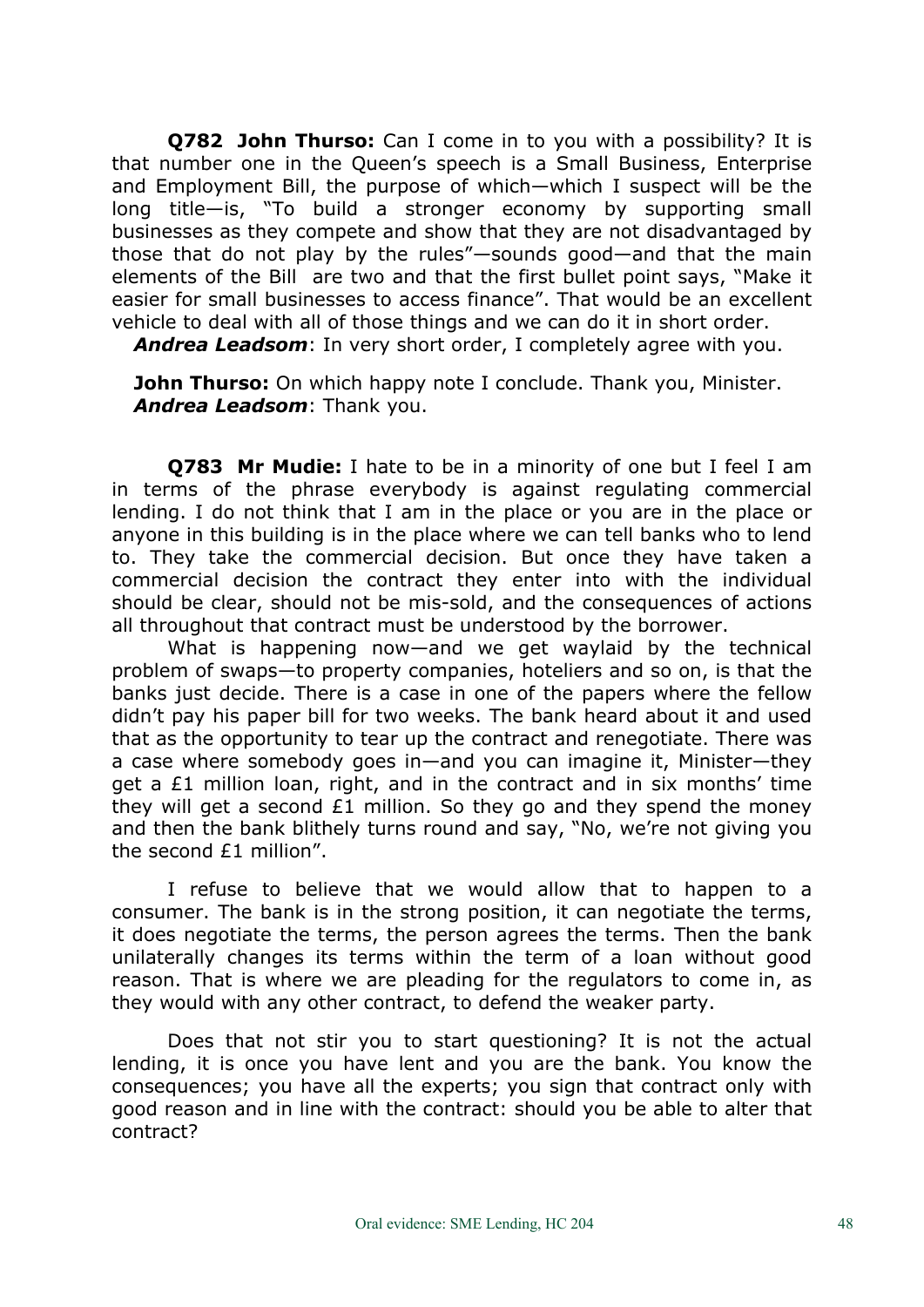*Andrea Leadsom*: Yes. In terms of your example I completely agree with you. Banks absolutely should not be just moving the goal posts, all things being equal.

**Mr Mudie:** They are doing that.

*Andrea Leadsom*: It is absolutely right that they are regulated by the regulators who are there and supposed to ensure that they treat their customers fairly, that they have a properly instituted complaints procedure.

**Mr Mudie:** Yes, that is all we are asking for. *Andrea Leadsom*: On that I completely agree with you.

**Q784 Mr Mudie:** But these characters who were here before you say, "The fact that it is commercial lending, we don't regulate that". They turn their backs on what is happening to good citizens who are trying to earn a living and say, "We don't do it". We are not interfering with the banks' right to lend. It is that the contract they enter into must be fair, honest and clear.

*Andrea Leadsom*: What I heard them say is that they would look at trends; that they would not look at an individual case. They would look to see that a bank was properly implementing its own complaints procedure and that there weren't systematic failures to treat customers fairly. That is certainly what I heard them say, which is right. It is very difficult for any one of us to say, "That was unfair treatment and that was not deserved".

But at an aggregate level it is entirely right that those banks are regulated entities. They should have systems. There should be the means by which to appeal where they are not being fairly treated. But then, equally, there is another side of this argument, which is that for those bigger businesses we do not want to just be a nanny state and make them not suffer the consequences of their own decisions either. To interfere in the commercial arrangements is a mistake but the regulators absolutely need to ensure that they have proper complaints procedures and that they implement them fairly.

**Chair:** My colleagues are reluctant to let you go. John Thurso has got a rejoinder

## *Andrea Leadsom*: Okay.

**Q785 John Thurso:** Just one point. I do not ask you to answer but following on from what George said, nobody is asking the Government or anybody else to regulate a simple loan product. We are asking for the regulation of the conduct of the people engaged in the selling and